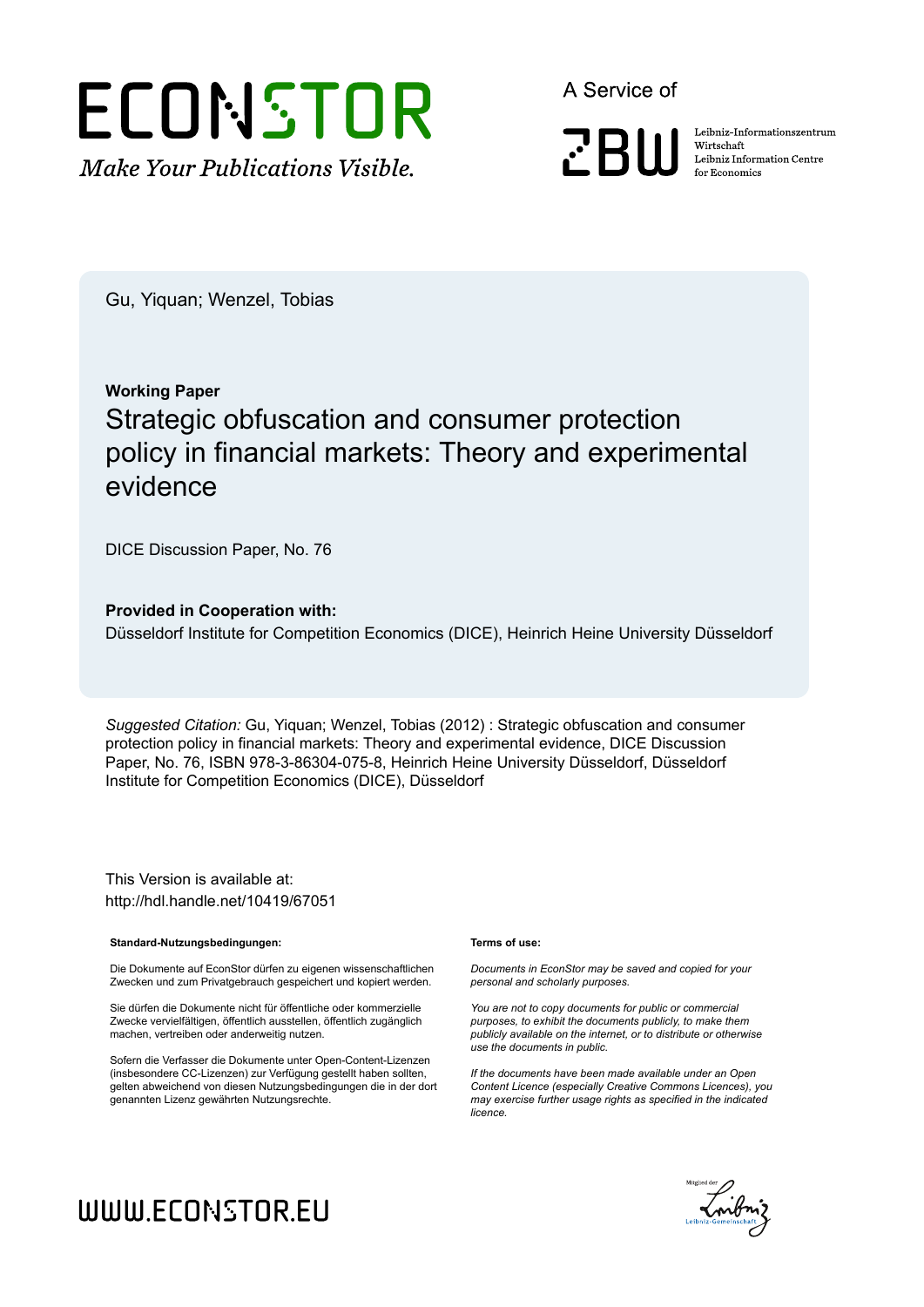Düsseldorf Institute for Competition Economics

# **DISCUSSION PAPER**

No 76

**Strategic Obfuscation and Consumer Protection Policy in Financial Markets: Theory and Experimental Evidence** 

 Yiquan Gu, Tobias Wenzel

November 2012

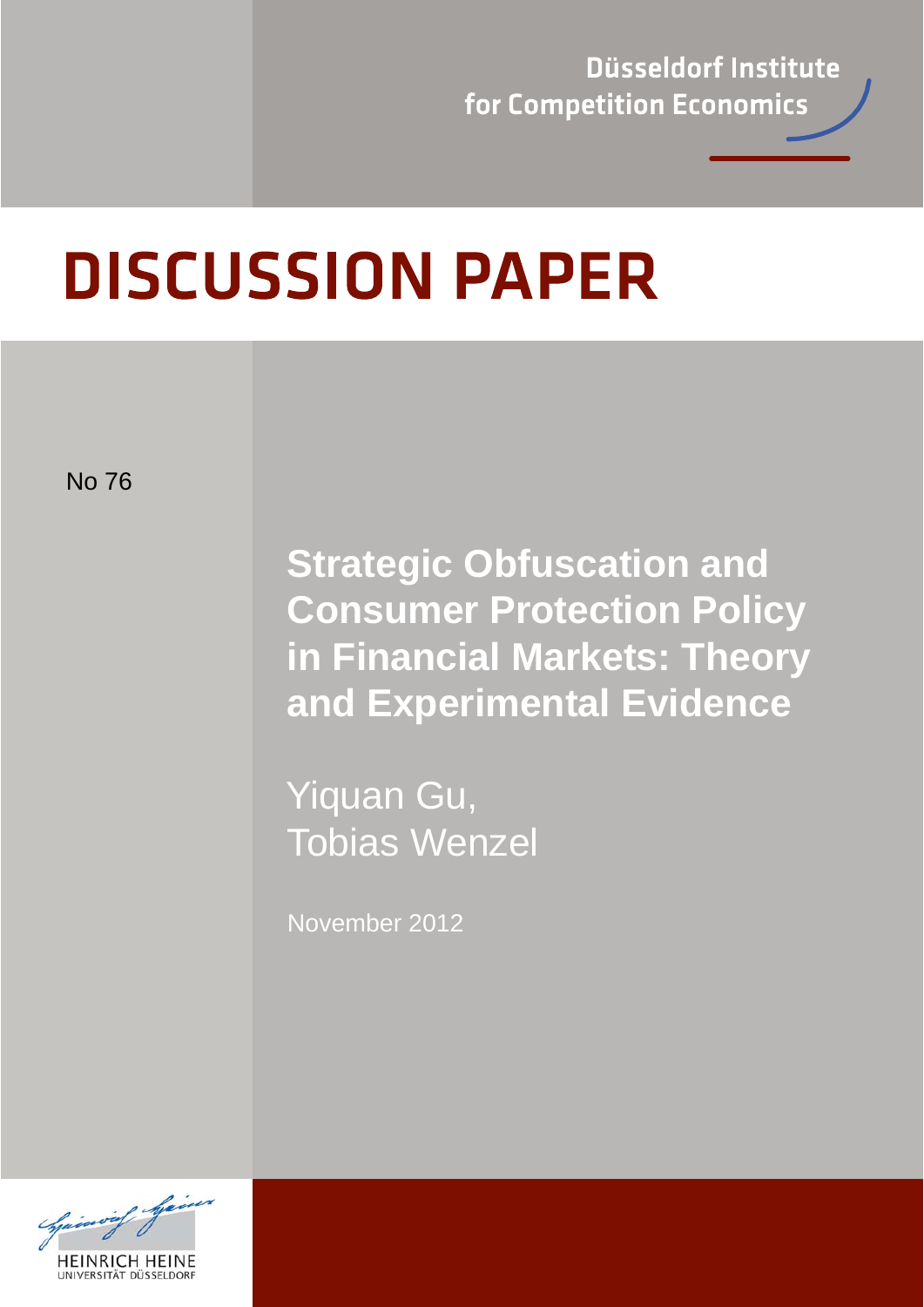#### IMPRINT

#### DICE DISCUSSION PAPER

Published by Heinrich‐Heine‐Universität Düsseldorf, Department of Economics, Düsseldorf Institute for Competition Economics (DICE), Universitätsstraße 1, 40225 Düsseldorf, Germany

#### Editor:

Prof. Dr. Hans‐Theo Normann Düsseldorf Institute for Competition Economics (DICE) Phone: +49(0) 211‐81‐15125, e‐mail: normann@dice.hhu.de

#### DICE DISCUSSION PAPER

All rights reserved. Düsseldorf, Germany, 2012

ISSN 2190‐9938 (online) – ISBN 978‐3‐86304‐075‐8

The working papers published in the Series constitute work in progress circulated to stimulate discussion and critical comments. Views expressed represent exclusively the authors' own opinions and do not necessarily reflect those of the editor.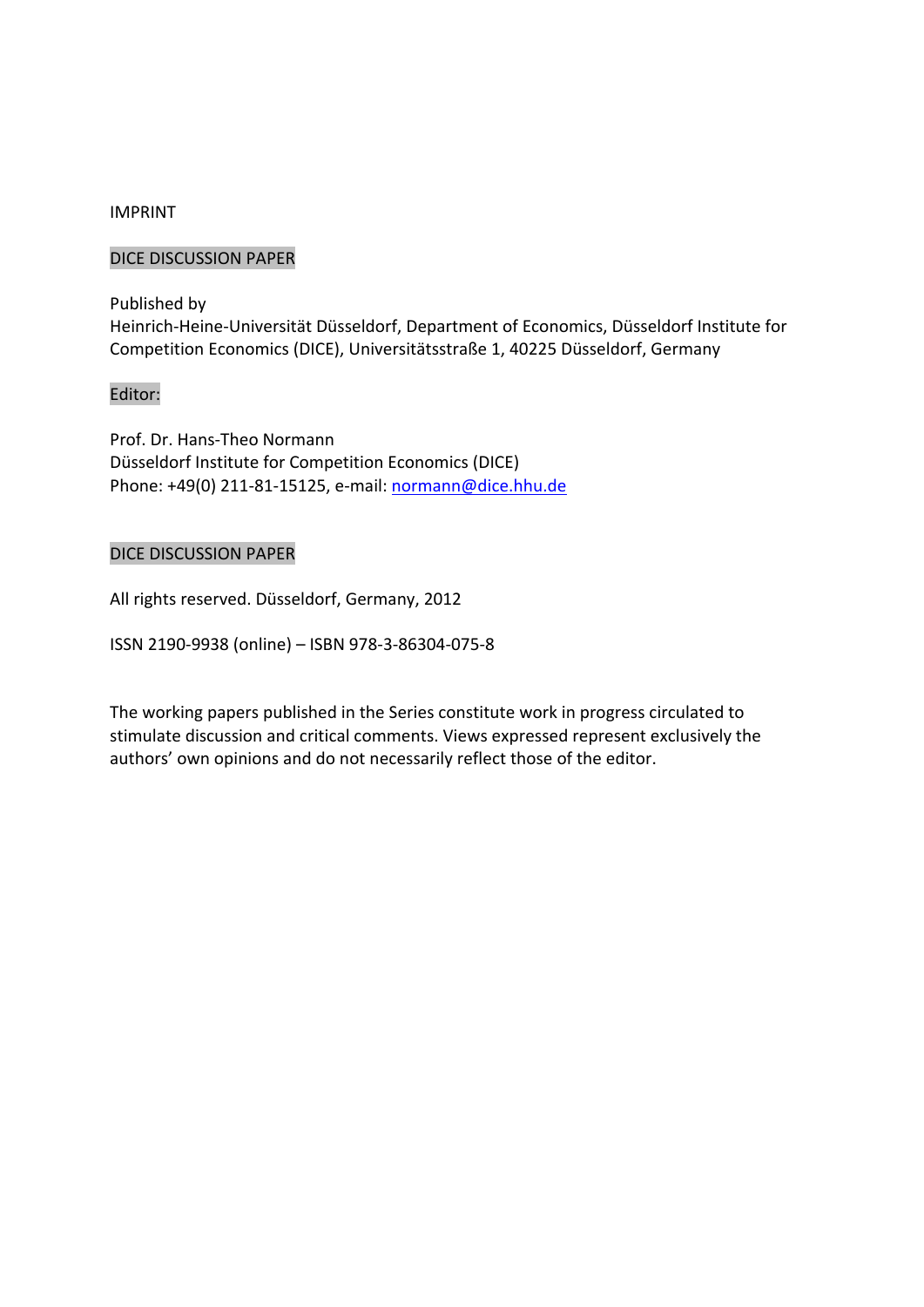# <span id="page-3-0"></span>Strategic Obfuscation and Consumer Protection Policy in Financial Markets: Theory and Experimental Evidence<sup>∗</sup>

Yiquan Gu<sup>1,†</sup> Tobias Wenzel<sup>2,3,‡</sup> <sup>1</sup>University of Liverpool <sup>2</sup>Düsseldorf Institute for Competition Economics (DICE)  $3$ Universität Düsseldorf

November 2012

#### **Abstract**

This paper studies obfuscation decisions by firms in retail financial markets theoretically and experimentally. We show that more prominent firms are more likely to obfuscate. While prominent firms always choose maximum obfuscation, the obfuscation by less prominent firms depends on the degree of asymmetry in prominence and consumer protection policy. We evaluate the impact of a consumer protection policy that limits the scope of obfuscation. We show that such a policy may not be effective as less prominent firms may increase their obfuscation practice.

<sup>∗</sup>We thank Volker Benndorf, Sen Geng, Hans-Theo Normann, Martin Peitz, Rune Stenbacka, Fangfang Tan and Jonathan Tan for helpful suggestions and discussions. We also thank seminar audiences at the Universities of East Anglia, Liverpool and Nottingham, participants at Asia-Pacific Regional Meeting of the Economic Science Association in Xiamen, MaCCI Conference in Mannheim, IIOC in Arlington and the Royal Economic Society Annual Conference in Cambridge for helpful comments. Julia Frison provided valuable research assistance.

<sup>†</sup>Email: yiquan.gu@liv.ac.uk; Address: University of Liverpool, Management School, Chatham Street, Liverpool, L69 7ZH, United Kingdom.

<sup>&</sup>lt;sup>‡</sup>Email: tobias.wenzel@dice.uni-duesseldorf.de; Address: Universität Düsseldorf, Düsseldorf Institute for Competition Economics (DICE), Universitätsstrasse 1, 40225 Düsseldorf, Germany.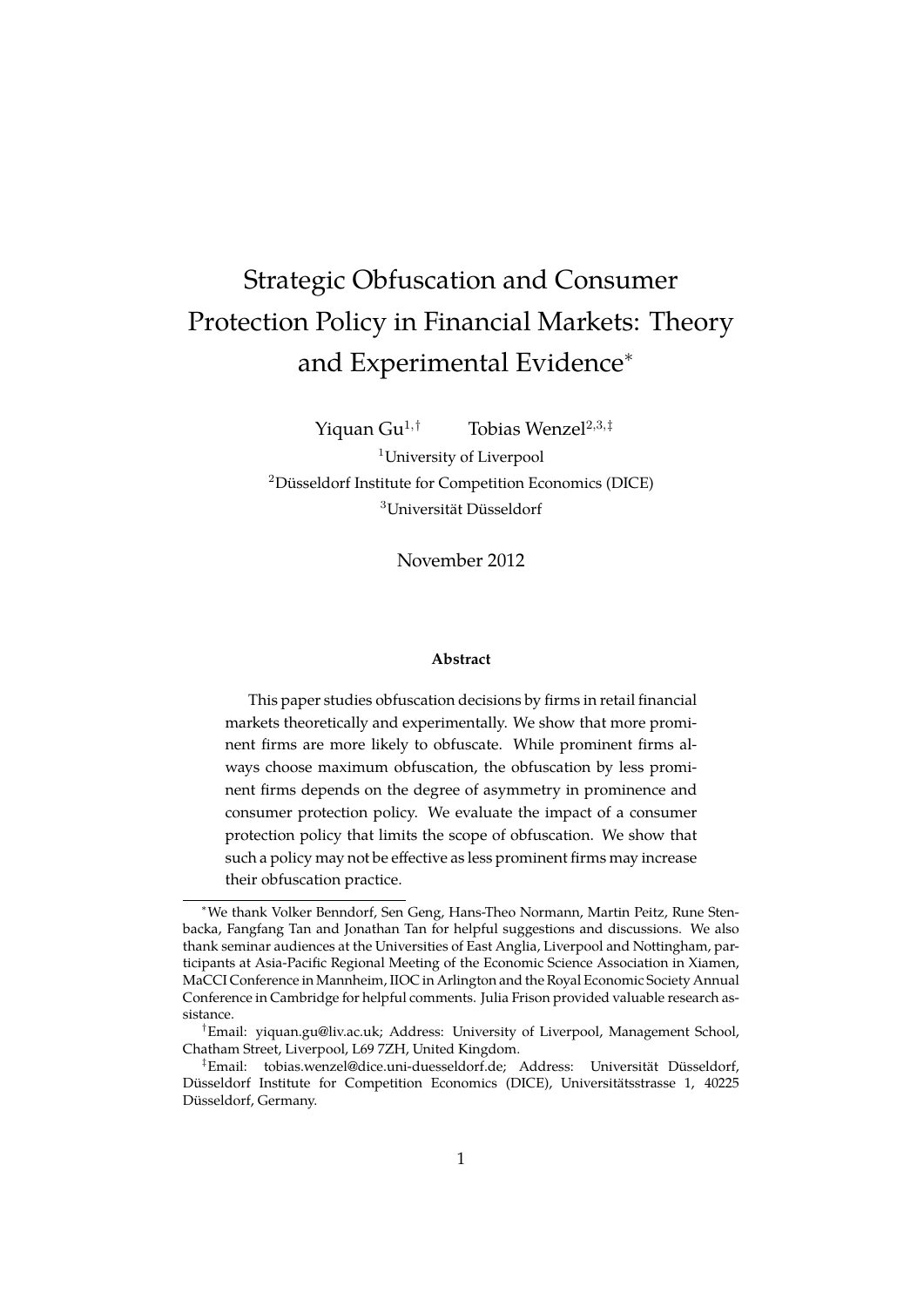*JEL Classification*: G20; D14; D18; C92 *Keywords*: Obfuscation; Financial markets; Consumer protection; Experiment

#### **1 Introduction**

It is by now well documented that consumers in retail financial markets are susceptible to behavioural biases and suffer from cognitive limitations (e.g., [Campbell, 2006;](#page-42-0) [Calvet et al., 2009;](#page-42-1) [Stango and Zinman, 2009,](#page-44-0) [2011\)](#page-44-1). There is also abundant evidence that financial illiteracy is prevalent (e.g., [Lusardi](#page-44-2) [and Mitchell, 2007;](#page-44-2) [Lusardi et al., 2010;](#page-44-3) [van Rooij et al., 2011;](#page-44-4) [Choi et al.,](#page-43-0) [2010\)](#page-43-0). This limited understanding often leads to bad decisions. Also, relying on outside advice may not help in making good decisions as this advice may be biased due to agency problems between financial institutions, their sales agents and consumers [\(Bolton et al., 2007;](#page-42-2) [Inderst and Ottaviani, 2009,](#page-44-5) [2011;](#page-44-6) [Woodward and Hall, 2011\)](#page-45-0).

It is hardly surprising that financial firms try to exploit these biases and cognitive limitations. Indeed, there is robust evidence for strategies designed to take advantage of consumers' limited understanding of financial markets. For instance, financial institutions might shroud certain elements of their pricing strategies [\(Gabaix and Laibson, 2005;](#page-43-1) [Campbell, 2006\)](#page-42-0) or highlight irrelevant information [\(Choi et al., 2010\)](#page-43-0). Firms take advantage of consumers' different information levels regarding price and product attributes leading to price dispersion for almost identical products [\(Christoffersen and](#page-43-2) [Musto, 2002;](#page-43-2) [Hortacsu and Syverson, 2004\)](#page-44-7). Even worse, firms develop redundant "financial innovations" exclusively designed to attract naive consumers [\(Henderson and Pearson, 2011\)](#page-43-3). Existing cognitive limitations may also be amplified by deliberately increasing the complexity of price structure or presentation, which is commonly termed obfuscation [\(Ellison and](#page-43-4) [Ellison, 2009;](#page-43-4) [Ellison and Wolitzky, 2011\)](#page-43-5).

The resulting problems due to the limited understanding and bad choices that arise can be particularly severe in financial markets. Many decisions, such as mortgages or retirement investments, are of high stakes and have long-term consequences and, hence, the impact on welfare can be large [\(Calvet et al., 2007;](#page-42-3) [Campbell, 2006\)](#page-42-0). The question then is whether there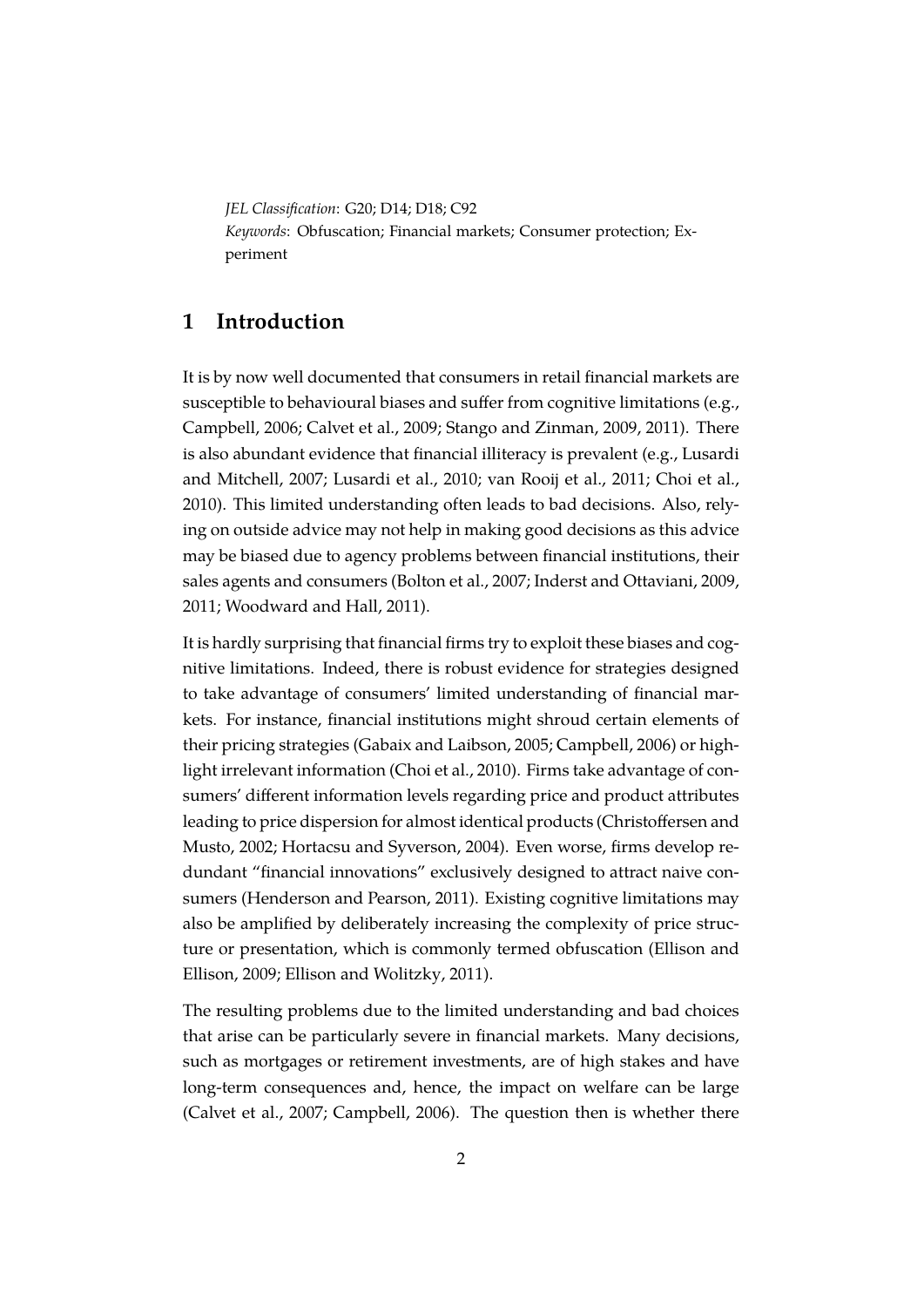are policies that improve the outcomes. Does competition help? Will education initiatives be successful? These are important questions for policy makers and researchers alike and in recent years much research has focused on such questions.

In this paper, we study whether policies to promote market transparency and to protect consumers are effective given that firms may choose to obfuscate. In particular, we focus on the impact of such policies in asymmetric settings: Firms, competing for retail customers, differ with respect to their level of prominence. The advantage of prominent firms is that they can attract a larger share of naive consumers. Different levels of prominence may arise for several reasons. For instance, an established incumbent may be viewed by consumers as more prominent and trustworthy than a newcomer firm. State-owned financial institutions may enjoy greater levels of trust than their private competitors.<sup>[1](#page-5-0)</sup> In this setting, firms choose how much to obfuscate the market. We interpret obfuscation rather broadly and define it as to comprise all strategic actions that prevent some consumers to recognize the best offer.

In this context, we are interested in the following questions. Which firms have more incentives to obfuscate, prominent firms or less prominent ones? What factors determine firms' obfuscation strategies? And most importantly, what are the effects of policies that aim at protecting consumers from obfuscation? Our research strategy to answer these questions is twofold. To guide ideas we develop a theoretical model in the first part of the paper. In the second part, we then conduct a laboratory experiment to empirically assess the validity of our arguments.

We analyze a two-stage game where two firms offer a homogeneous financial product and sell it to retail consumers. There are two types of consumers: sophisticated and naive consumers. Sophisticated consumers can perfectly evaluate the firms' offers and pick the better one. In contrast, naive consumers are not able to compare the two offers, and thus randomly choose one of the offers. However, consumers are biased towards one firm; naive consumers choose to buy from the more prominent firm with a larger

<span id="page-5-0"></span> $1$ Alternatively, prominence may arise due to higher marketing efforts or a better reputation of a firm. Similar in spirit, [Armstrong et al.](#page-42-4) [\(2009b\)](#page-42-4) and [Rhodes](#page-44-8) [\(2011\)](#page-44-8) consider a sequential search model where consumers search prominent firms first. [Armstrong and](#page-42-5) [Zhou](#page-42-5) [\(2011\)](#page-42-5) investigate how firms can become prominent.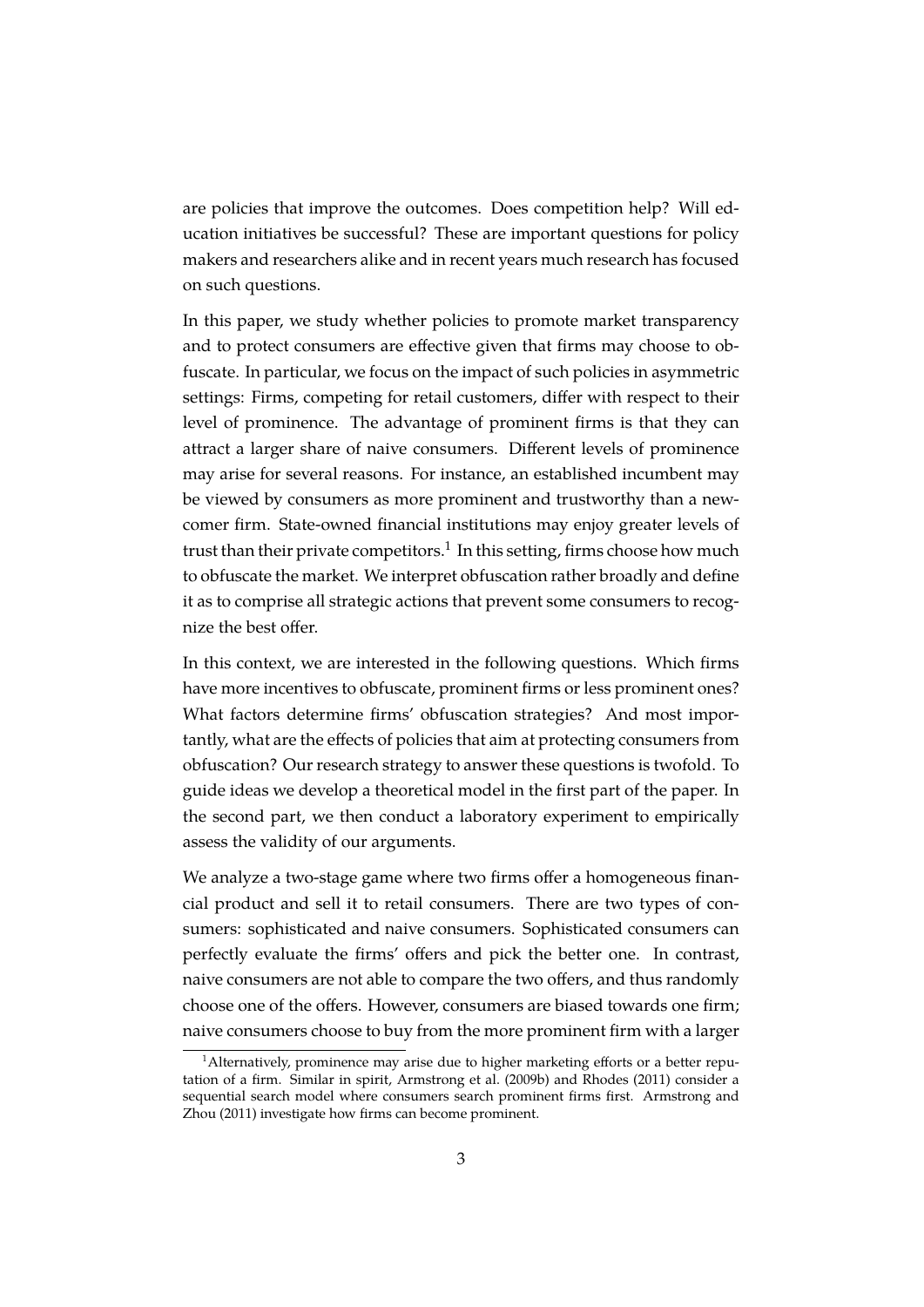probability. In this setting, firms have two decisions to make. In the first stage, firms simultaneously choose how much to obfuscate. By obfuscating more a firm can increase the number of naive consumers in the market, and the number of sophisticated consumers is accordingly decreased. In the second stage, firms—knowing how many naive and sophisticated consumers are in the market—compete in prices.

In the theory part we show that in equilibrium price dispersion arises due to the trade-off of charging a high price to naive consumers and competing for sophisticated consumers with a low price [\(Varian, 1980;](#page-45-1) [Narasimhan, 1988\)](#page-44-9). We demonstrate that the more prominent firm has, in general, larger incentives to obfuscate. In fact, we find that this firm always chooses maximal obfuscation. There are two reasons for this: First, by choosing obfuscation there are more naive consumers and those consumers are particularly likely to buy from the prominent firm. Due to this obfuscation the prominent firm can secure itself a large share of consumers. Second, more obfuscated markets are less competitive and, in consequence, prices and profits are higher. Both effects point to large incentives for prominent firms to engage in obfuscation. In contrast, for the less prominent firm the two effects may point in opposite directions and consequently this firm has less incentive to engage in obfuscation. On the negative side, this firm gives up consumers if it chooses to obfuscate as those now naive consumers are likely to buy from the competitor. This negative effect is more pronounced if the asymmetry in prominence is large. On the positive side, however, the less prominent firm benefits from weaker competition if the number of naive consumers is large. When determining its optimal level of obfuscation, the less prominent firm has to balance these two effects, and, under certain parameters the less prominent firm chooses an interior level of obfuscation. As a result, we show that obfuscation incentives by the less prominent firm is larger if the asymmetry in prominence is small as in this case the first effect is rather small.<sup>[2](#page-6-0)</sup>

The key part of our analysis concerns the effects of a consumer protection policy aimed at increasing market transparency. Specifically, we consider the introduction of a policy that reduces the scope of obfuscation. In prac-

<span id="page-6-0"></span> $2$ Indeed, if firms enjoy identical levels of prominence both firms choose maximum obfuscation.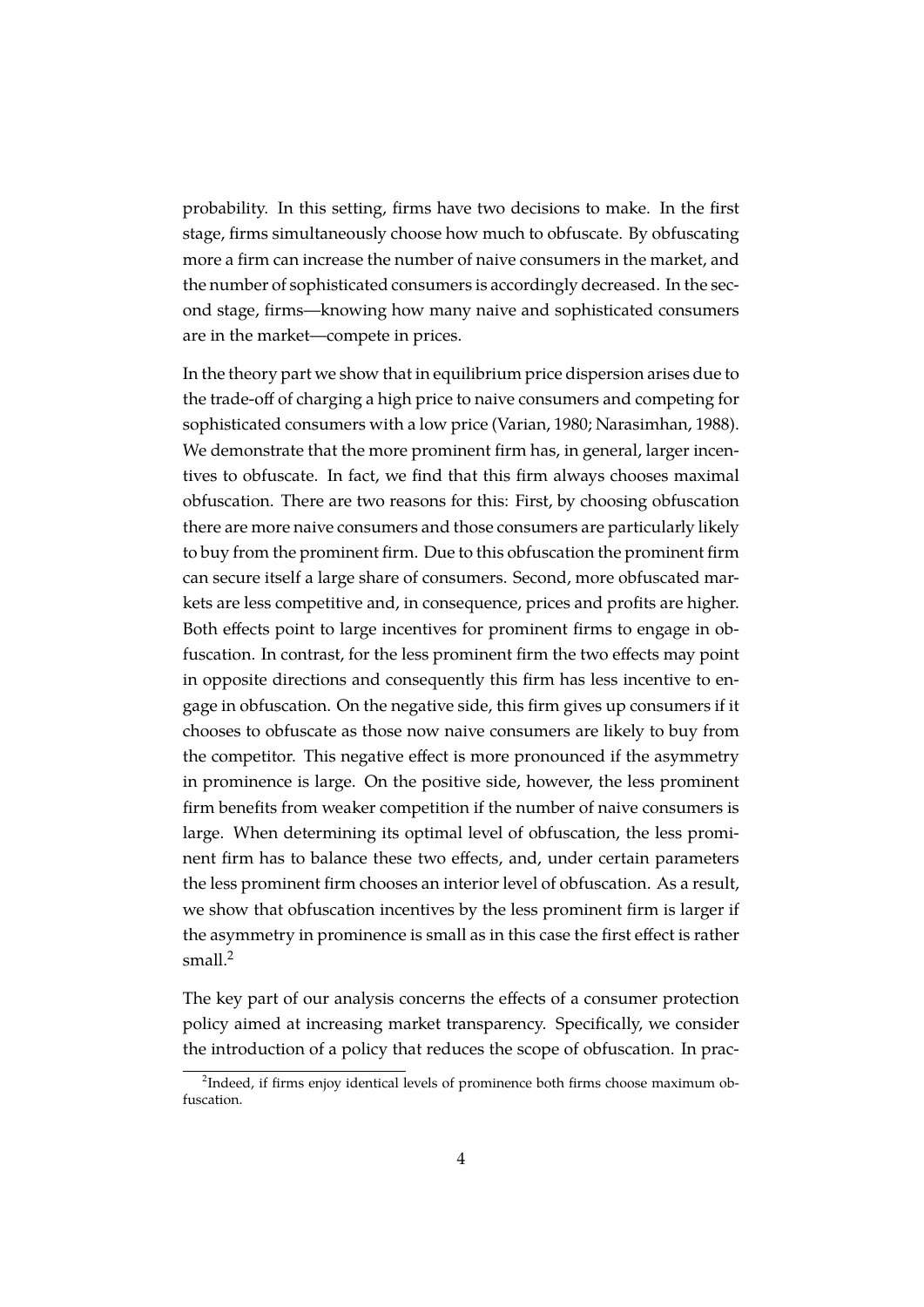tice, this could be, for instance, an educational program to increase financial literacy. Consumers are less likely to be confounded by complex price structures if financial literacy is high. Alternatively, this policy could be a disclosure policy that forces firms to disclose all possible fees or a cap on obfuscation possibilities such as limiting the length of the "footer" section of a credit card contract. Is such a consumer protection policy effective? Interestingly, our answer is that such a policy can be much less effective than expected. Indeed, under some circumstances such a policy is not effective at all. Introducing this policy has the intended effect on the prominent firm causing this firm to obfuscate less. However, the introduction of the policy has a second, unintended effect on the obfuscation decisions by the less prominent firm. In fact, we show that the less prominent firm has an incentive to increase obfuscation in response to such a policy. The reason for this effect is that due to the reduced obfuscation by the prominent firm the market has become more competitive than preferred by the non-prominent firm. In consequence, this firm increases its obfuscation efforts. In particular, any marginal reduction in the scope for obfuscation is completely offset by increased obfuscation from the non-prominent firm provided that the non-prominent firm chooses an interior level of obfuscation.

In the second part of the paper, we present a laboratory experiment where subjects participating in the experiment take the roles of firms. Subjects play a simplified version of the theoretical model where the obfuscation decision is a discrete choice variable. A firm can either obfuscate or not (instead of being a continuous variable). We design several treatments in order to test for the main determinants of firms' obfuscation decisions identified in the theoretical model. In particular, we focus on the behaviour of the less prominent firm and consider how that firm's decision is altered if we decrease the scope for obfuscation or change the degree of asymmetry in prominence. It turns out that the main implications of the model are confirmed in the experiment. For instance, we show that prominent firms obfuscate more frequently than less prominent firms.

Most importantly, in our laboratory setting, we are able to confirm the adverse effect of introducing the protection policy on the obfuscation strategy by the less prominent firm. This is noteworthy given that subjects participating in the experiment seem to care about relative profits or experience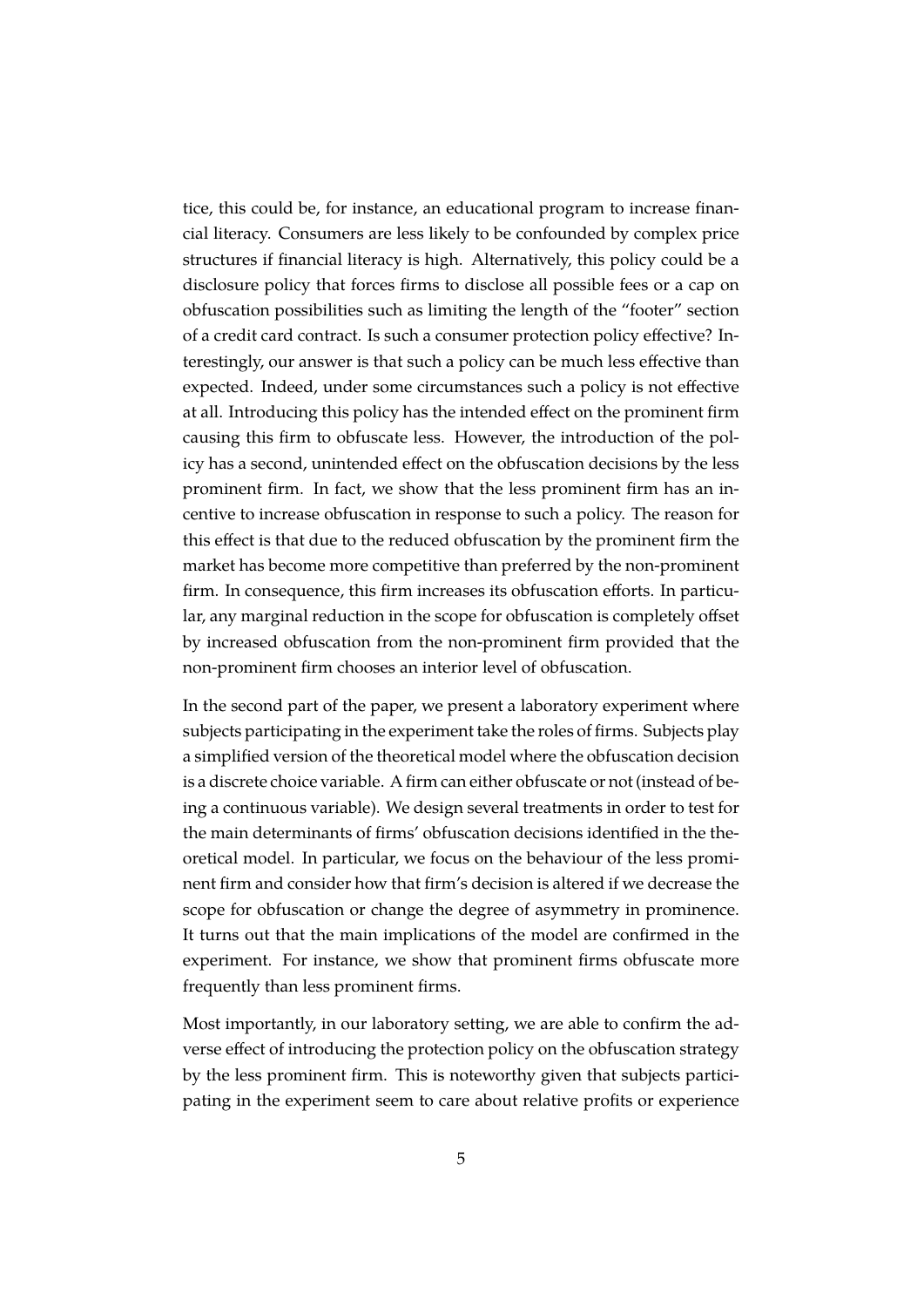(disadvantageous) inequality aversion [\(Fehr and Schmidt, 1999;](#page-43-6) [Armstrong](#page-42-6) [and Huck, 2010\)](#page-42-6). Concerns about relative profits might be relevant for firm behaviour if firm managers care about relative performance, for instance, because of future job prospects or are incentivized by contracts. By choosing to obfuscate, the less prominent firm does not only increase its own profits, but also increases the profits of the prominent firm. Indeed, the payoff of the prominent firm rises to a larger extent than the payoff of the less prominent firm. Then, unsurprisingly, the observed strength of this adverse effect is smaller than predicted by the theoretical model where it is assumed that firms' only concern is their own profits. As a consequence, the unintended effect of policy reforms is also present if firms care about their relative profits. Note, however, that this negative effect is likely to be larger if firms care only about absolute profits. We are also able to confirm that asymmetry in prominence impacts the less prominent firm's obfuscation decision. Comparing treatments with different levels of asymmetry we show that reducing asymmetry significantly increases the less prominent firm's propensity to obfuscate.

Our analysis—theoretical as well as experimental—yields several important implications for policy decision making. First, we show that more prominent financial institutions are more likely to obfuscate than less prominent ones. Consequently policy makers, aiming at promoting transparency in financial markets, should design policies that target those firms. Second, policy makers should be aware that consumer protection policies that promote transparency may backfire in the sense that it may increase the incentives of less prominent firms to engage in obfuscation strategies. In the theory part, we show that under certain circumstances this may leave the level of transparency in the market unchanged and thus make the policy redundant. In the empirical part, we confirm this adverse effect of regulation. Hence, a conclusion, that one can draw from our analysis, is that policy makers have to be careful when designing policies and should be aware of potentially adverse effects.

In recent years and in particular since the recent financial crisis research in retail financial markets has surged. Especially, research has focused on how to improve market outcomes given consumers' incomplete understanding of financial markets. For instance, [Bolton et al.](#page-42-2) [\(2007\)](#page-42-2) and [Inderst and Ot-](#page-44-5)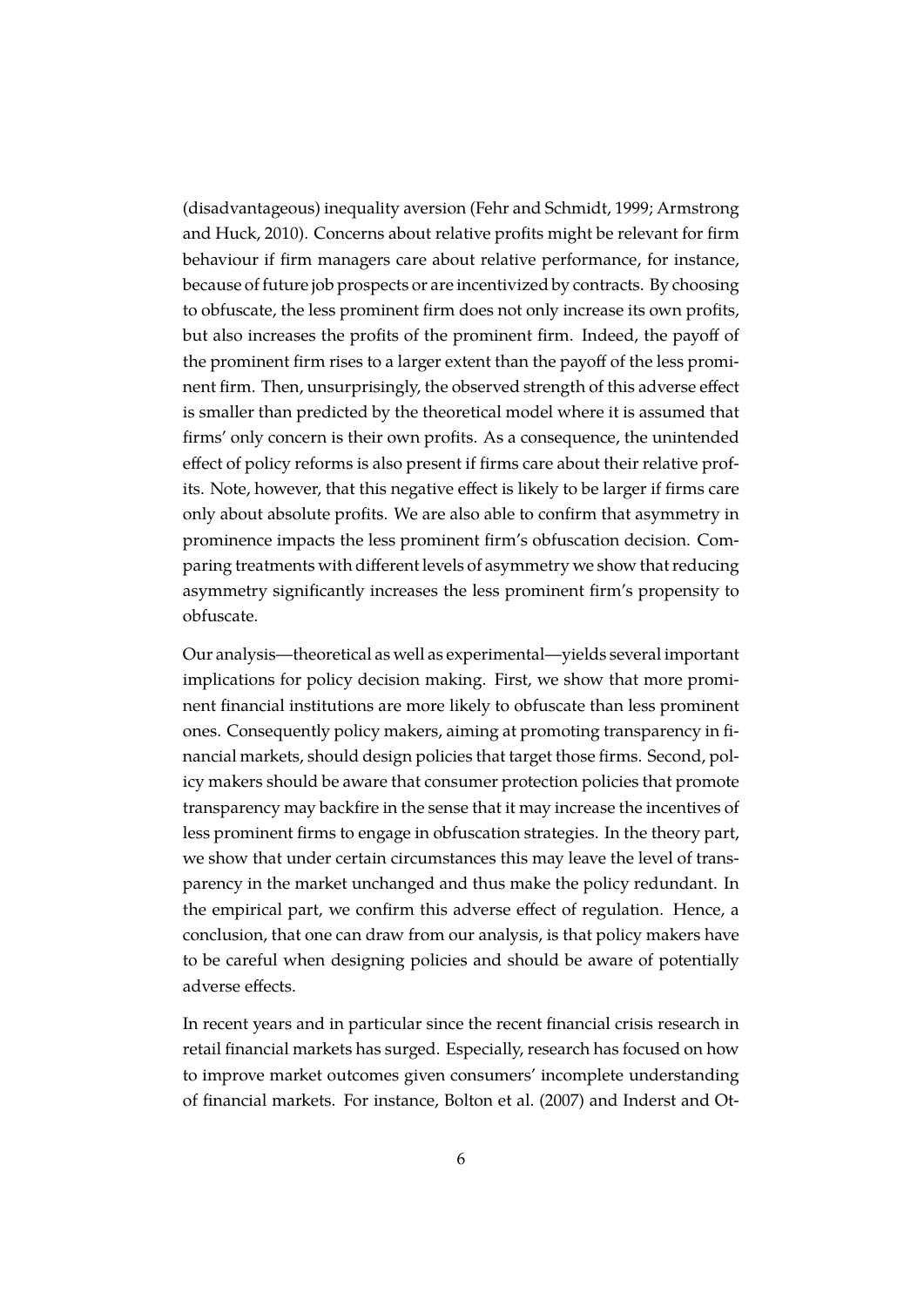[taviani](#page-44-5) [\(2009,](#page-44-5) [2011\)](#page-44-6) study agency problems between financial institutions, their sales agents and consumers, and what measures policy makers can take to mitigate these agency problems. More closely to our paper, [Carlin](#page-43-7) [\(2009\)](#page-43-7) and [Carlin and Manso](#page-43-8) [\(2011\)](#page-43-8) study how financial institutions can exploit consumers' limited sophistication by obfuscation. [Carlin](#page-43-7) [\(2009\)](#page-43-7) studies a symmetric oligopoly where firms—as in our paper—can increase the share of naive consumers. Most importantly, he shows that more competition in the form of more firms leads to more obfuscation. [Carlin and Manso](#page-43-8) [\(2011\)](#page-43-8) analyse, in a theoretical model, the timing of obfuscation. They show that small-scale education initiatives, leading to improved learning by naive consumers, may be offset by firms choosing to obfuscate more frequently, resulting in welfare losses and no improvement in market outcomes. With these papers, we share the focus on obfuscation strategies; however, we consider an asymmetric setting caused by firm heterogeneity. We show that asymmetry matters for the effectiveness of regulation. Policies that limit obfuscation are effective in symmetric markets but can be ineffective in asymmetric settings. Thus, in our view, when designing policies it is important to take firm heterogeneity into account.

[Armstrong](#page-42-7) [\(2012\)](#page-42-7) discusses three types of consumer protection polices: preventing rushed decision making, preventing commission payments to intermediaries, and limiting maximum prices. In a setting with rational consumers, while some support could be given to the first two types of polices, a price cap will likely backfire and lead firms to raise their average prices. The intuition is that when prices are less dispersed under a price cap, fewer consumers will make the effort to become better informed, and hence firms face less competition. This point is made by [Fershtman and Fishman](#page-43-9) [\(1994\)](#page-43-9) and further elaborated by [Armstrong et al.](#page-42-8) [\(2009a\)](#page-42-8), both using Burdett and Judd's [\(1983\)](#page-42-9) search model. The present paper argues that consumer protection policies can also be ineffective. The mechanism is, however, different as we focus on obfuscation practices from the supply side.

Our paper is also related to studies that experimentally analyze pricing in settings where only a subset of consumers is informed about prices. In particular, our paper is related to the studies by [Morgan et al.](#page-44-10) [\(2006a,](#page-44-10)[b\)](#page-44-11). [Morgan](#page-44-10) [et al.](#page-44-10) [\(2006a\)](#page-44-10) analyze how equilibrium pricing decisions change if the number of competing firms or the share of naive consumers is varied. In their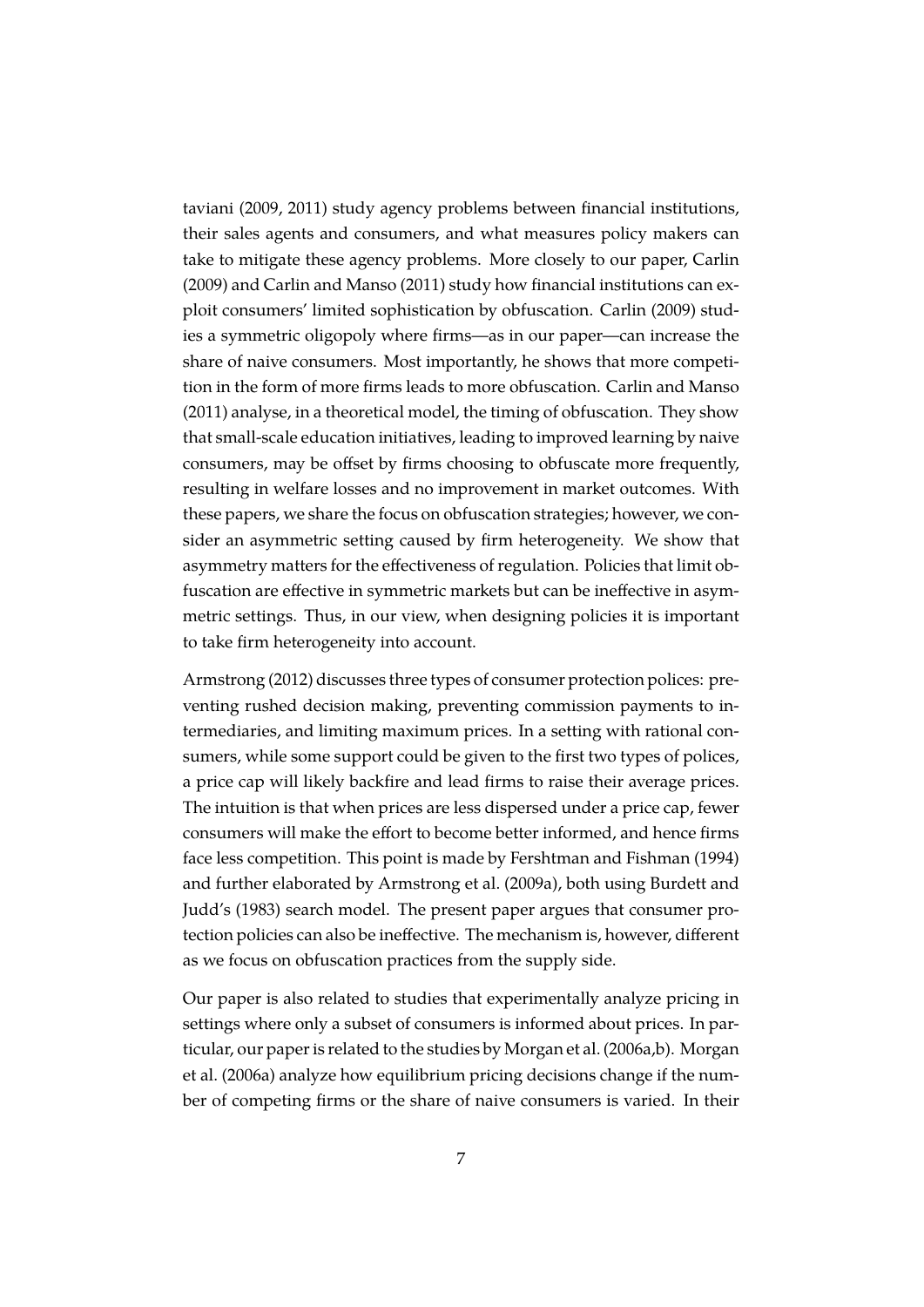setting, however, the share of sophisticated and naive consumers (informed and captive consumers, in their terminology) is exogenous, while we focus on how these shares can be determined by firm strategy. In addition, firms are symmetric in their study (i.e. each firm gets an even proportion of the naive consumers) while in our experiment one firm receives a larger proportion of the naive consumers. In [Morgan et al.](#page-44-11) [\(2006b\)](#page-44-11) firms can in addition decide whether to compete for sophisticated consumers at all or only sell to naive consumers. The setup is still a symmetric one though.

The remainder of the paper is organized as follows. In Section [2,](#page-10-0) we present our framework and theoretically analyse obfuscation decisions. Section [3](#page-23-0) describes and presents the results of our laboratory experiment. Finally, Section [4](#page-35-0) concludes.

#### <span id="page-10-0"></span>**2 Obfuscation: Theory**

#### **2.1 Model**

Consider a market where two firms compete to supply a homogeneous product. There is a mass one of consumers each demanding at most one unit of the product if the reservation price of  $r > 0$  is not exceeded. Consumers are either sophisticated or naive. Sophisticated consumers understand true offering prices and buy from the firm that offers the lowest price. A tie is broken with an equal probability. Naive consumers, on the other hand, are unable to compare prices and buy at random with a distribution to be specified below.

Shares of respective consumers are influenced by firms' obfuscation choices and the consumer protection policy. More complex pricing and a lower level of consumer protection lead to more naive consumers and accordingly, to fewer sophisticated consumers. Let  $x \in (0,1)$  be the level of the consumer protection policy and  $k_i \in [k, \overline{k}] \subset \mathbb{R}_+$ ,  $i = 1, 2$ , the firms' obfuscation choices.  $\underline{k}$  can be interpreted as no obfuscation at all and  $\overline{k}$  as full obfuscation. The proportion of *naive* consumers,  $\mu \in (0,1)$ , is given by

<span id="page-10-1"></span>
$$
\mu(x, k_1, k_2) = (1 - x)\theta(k_1, k_2),\tag{1}
$$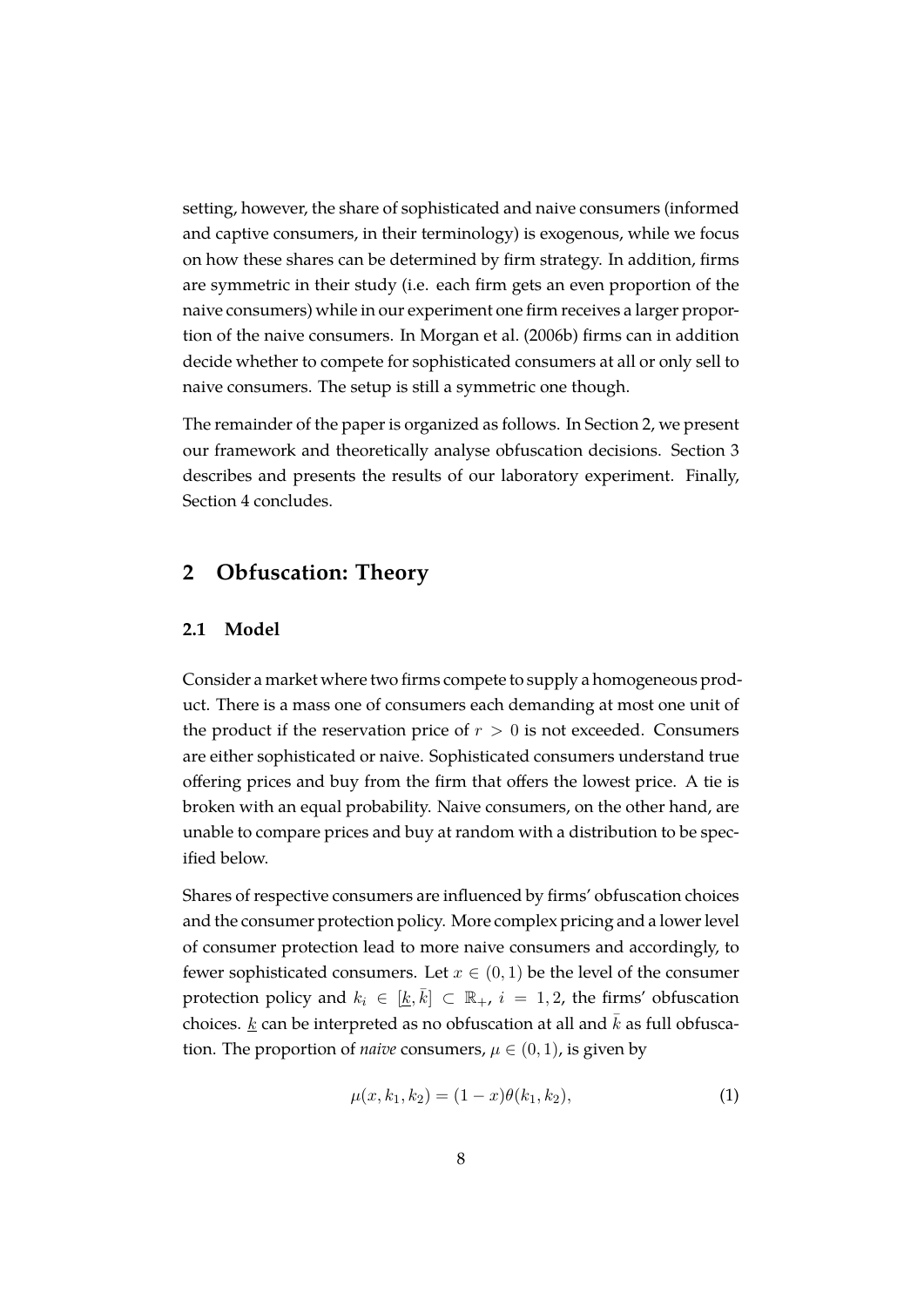where  $\theta : [\underline{k}, \overline{k}]^2 \to (0, 1)$  measures the effectiveness of firms' obfuscation practice in confusing consumers with  $\frac{d\theta}{dk_i} > 0$  for  $i = 1, 2$ . The proportion of *sophisticated* consumers is thus  $1 - (1 - x)\theta(k_1, k_2)$ .

A larger  $x$  corresponds to a more stringent consumer protection policy and as a result there are fewer consumers susceptible to firms' obfuscation practice. To the extreme of a completely effective consumers protection policy  $(x \rightarrow 1)$ , firm obfuscation becomes irrelevant and standard Bertrand competition with only sophisticated buyers arises. For a given non-trivial level of consumer protection policy, the more a firm obfuscates, the more naive consumers there are as comparing prices becomes more difficult. Since price comparison requires an understanding of both offers, obfuscation by either firm strictly increases the share of naive consumers.

Equation [\(1\)](#page-10-1) represents those consumer protection policies that act directly on consumers.[3](#page-11-0) One example is education programmes aiming at raising financial literacy of consumers. With a more financially literate public, more consumers are capable of understanding complicated pricing terms and become immune to firm obfuscation.

When unable to compare prices, consumers often resort to factors like past experiences, firm reputation, name recognition, etc. Not all firms are identical in these respects. In this paper we introduce asymmetry in prominence between the two firms to reflect this observation. Namely, Firm 1 is more prominent than Firm 2 and captures a larger share,  $\phi \in (\frac{1}{2})$  $(\frac{1}{2},1)$ , of naive consumers. Firm 2 receives the rest of those naive consumers  $1-\phi$ .<sup>[4](#page-11-1)</sup>

We assume that both firms produce the product at constant marginal costs which, for simplicity, are normalized to zero. To focus on strategic effects among firms, the obfuscation choice is costless.

The level of consumer protection is known to both firms at the beginning of this two-player game. In stage 1, the two firms simultaneously and independently decide on its own choice of obfuscation  $k_i$ . After knowing each other's obfuscation level, i.e., the share of naive consumers, they compete

<span id="page-11-1"></span><span id="page-11-0"></span> ${}^{3}$ In Section [2.7,](#page-22-0) we discuss consumer protection policies that act directly on firms.

<sup>&</sup>lt;sup>4</sup>We assume that  $\phi$  is independent of the obfuscation decisions and thus consumers do not have a preference for simple contracts per se. Note however, that the main results of the paper would still hold if we allow for a preference for simple contracts provided that this effects is not too strong. In this case, obfuscation levels would be corrected downwards.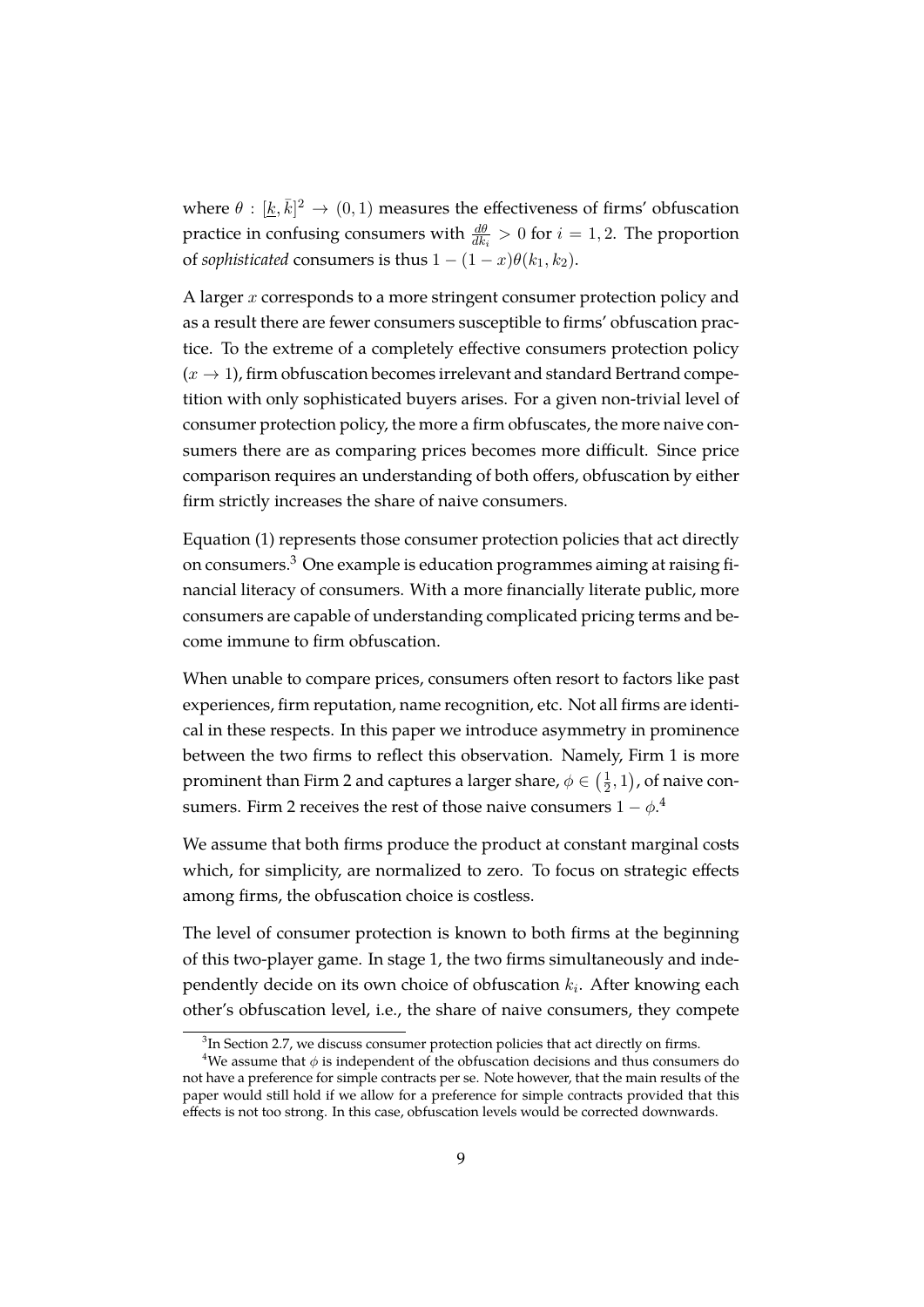in prices in the second stage. $5$  Both firms are standard profit maximizers.

#### **2.2 Equilibrium prices**

We start our analysis by writing out firm profits at the end of the game as functions of the share of naive consumers and the two prices. Suppose the share of naive consumers at the second stage is  $\mu$ . These consumers split between the two firms at a ratio of  $\phi$  :  $(1 - \phi)$  irrespective of prices. Sophisticated consumers, however, are drawn to the lower priced firm. Firm profits are hence

$$
\Pi_1(\mu, p_1, p_2) = \begin{cases} p_1 \left[ \phi \mu + (1 - \mu) \right] & \text{if } p_1 < p_2 \\ p_1 \left[ \phi \mu + \frac{1 - \mu}{2} \right] & \text{if } p_1 = p_2 \\ p_1 \phi \mu & \text{if } p_1 > p_2 \end{cases} \tag{2}
$$

and

$$
\Pi_2(\mu, p_1, p_2) = \begin{cases} p_2(1 - \phi)\mu & \text{if } p_1 < p_2 \\ p_2 \left[ (1 - \phi)\mu + \frac{1 - \mu}{2} \right] & \text{if } p_2 = p_1 \\ p_2 \left[ (1 - \phi)\mu + (1 - \mu) \right] & \text{if } p_1 > p_2. \end{cases}
$$
(3)

This second stage of the game is similar to [Narasimhan](#page-44-9) [\(1988\)](#page-44-9) although with a different interpretation: our naive consumers are known as loyal consumers in his paper. $6$  [Narasimhan](#page-44-9) [\(1988\)](#page-44-9) shows that there exists no pure strategy pricing equilibrium. The unique equilibrium is in mixed strategies with Firm 1 having a mass point at  $r$  equal to  $\frac{(2\phi-1)\mu}{\phi\mu+(1-\mu)}$ .

**Lemma 1** [\(Narasimhan, 1988\)](#page-44-9). For any given share of naive consumers,  $\mu \in$  $(0, 1)$ , there exists a unique Nash equilibrium in the pricing stage, in which

<span id="page-12-0"></span><sup>&</sup>lt;sup>5</sup>Note that in contrast to [Carlin](#page-43-7) [\(2009\)](#page-43-7) obfuscation and pricing decision are sequential rather than simultaneously. The reason for this being that pricing is more flexible while financial sophistication is more persistent [\(Agarwal et al., 2009\)](#page-41-0).

<span id="page-12-1"></span><sup>&</sup>lt;sup>6</sup>The mass of naive consumers captured by Firm 1,  $\phi\mu$ , corresponds to Firm 1's loyal consumer  $\alpha_1$  in [Narasimhan](#page-44-9) [\(1988\)](#page-44-9). Likewise,  $(1 - \phi)\mu$  corresponds to  $\alpha_2$ , and  $(1 - \mu)$  to  $\beta$ .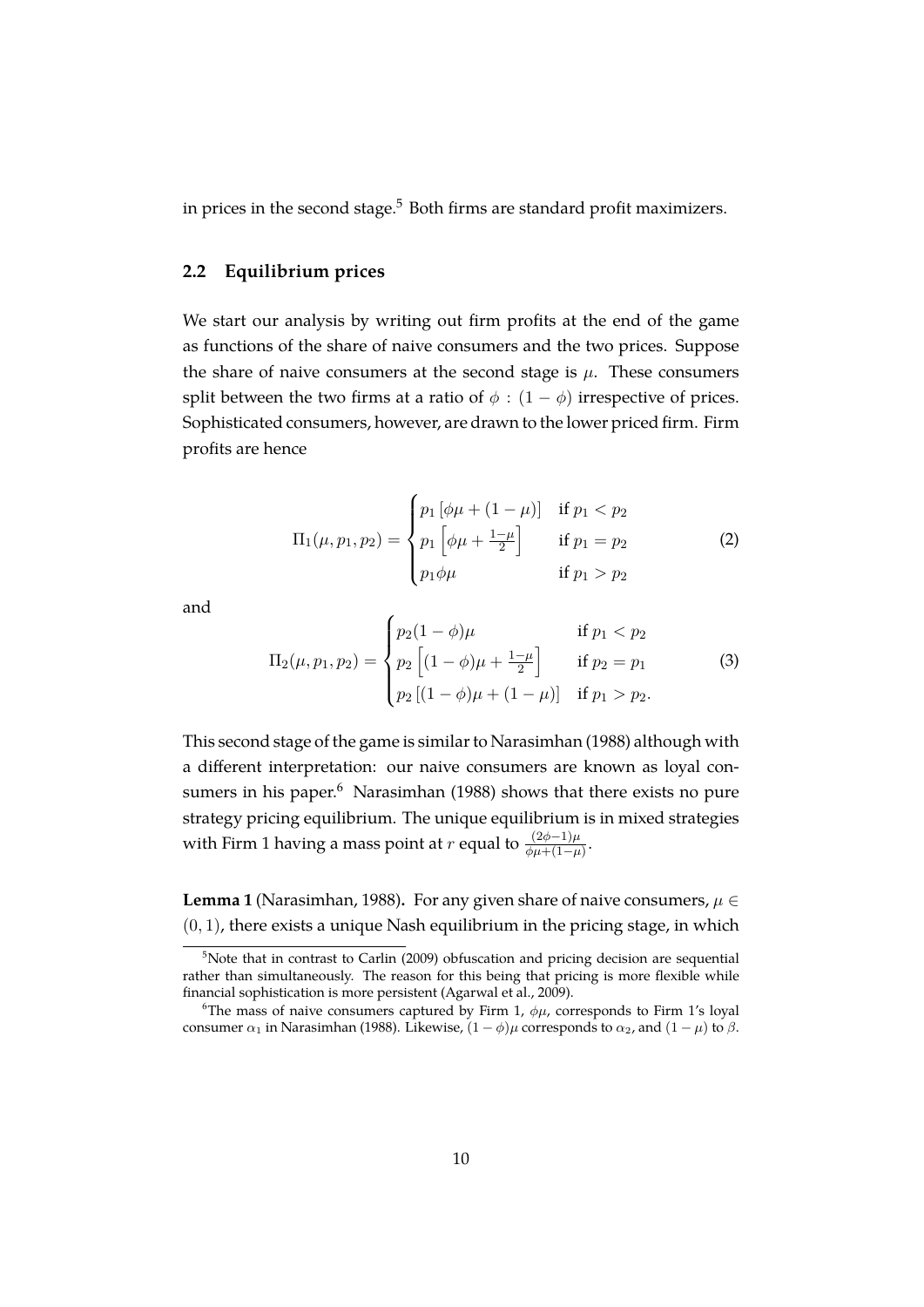Firm 1 prices according to the cumulative distribution function

$$
F_1(p) = \begin{cases} 0 & \text{if } p < p_0 \\ 1 + \frac{(1-\phi)\mu}{1-\mu} - \frac{\phi\mu(1-\phi\mu)}{[\phi\mu + (1-\mu)](1-\mu)} \frac{r}{p} & \text{if } p_0 \le p \le r \\ 1 & \text{if } p \ge r, \end{cases}
$$
(4)

and Firm 2 prices according to the cumulative distribution function

$$
F_2(p) = \begin{cases} 0 & \text{if } p < p_0 \\ 1 + \frac{\phi \mu}{1 - \mu} - \frac{\phi \mu}{1 - \mu} \frac{r}{p} & \text{if } p_0 \le p \le r \\ 1 & \text{if } p \ge r, \end{cases}
$$
(5)

where

$$
p_0 := \frac{\phi \mu r}{\phi \mu + (1 - \mu)}\tag{6}
$$

is the lower bound of both firms' prices.

It can be shown that the more prominent Firm 1's price  $p_1$  first order stochastically dominates  $p_2$ . Therefore, the less prominent Firm 2 on average charges a lower price. The reason is that the opportunity cost of competing for sophisticated consumers is higher for the more prominent firm as it loses more revenue than the other firm for each unit price reduction due to its larger share of naive consumers. As a result of a lower price, sophisticated consumers are more likely to buy from the less prominent firm.

A rise in the share of naive consumers tends to soften price competition as there are less sophisticated consumers to compete for. The same holds true for asymmetry in prominence since with a larger share of naive consumers, the more prominent firm has less incentive in engaging in price competition. These can best be seen from the lower bound of the price distribution  $p_0$ . It increases in both  $\mu$  and  $\phi$ .

#### **2.3 Firm profits**

We note that only Firm 1's equilibrium strategy has a mass point at the reservation price  $r$ . By the fact that this is a mixed strategy equilibrium, Firm 1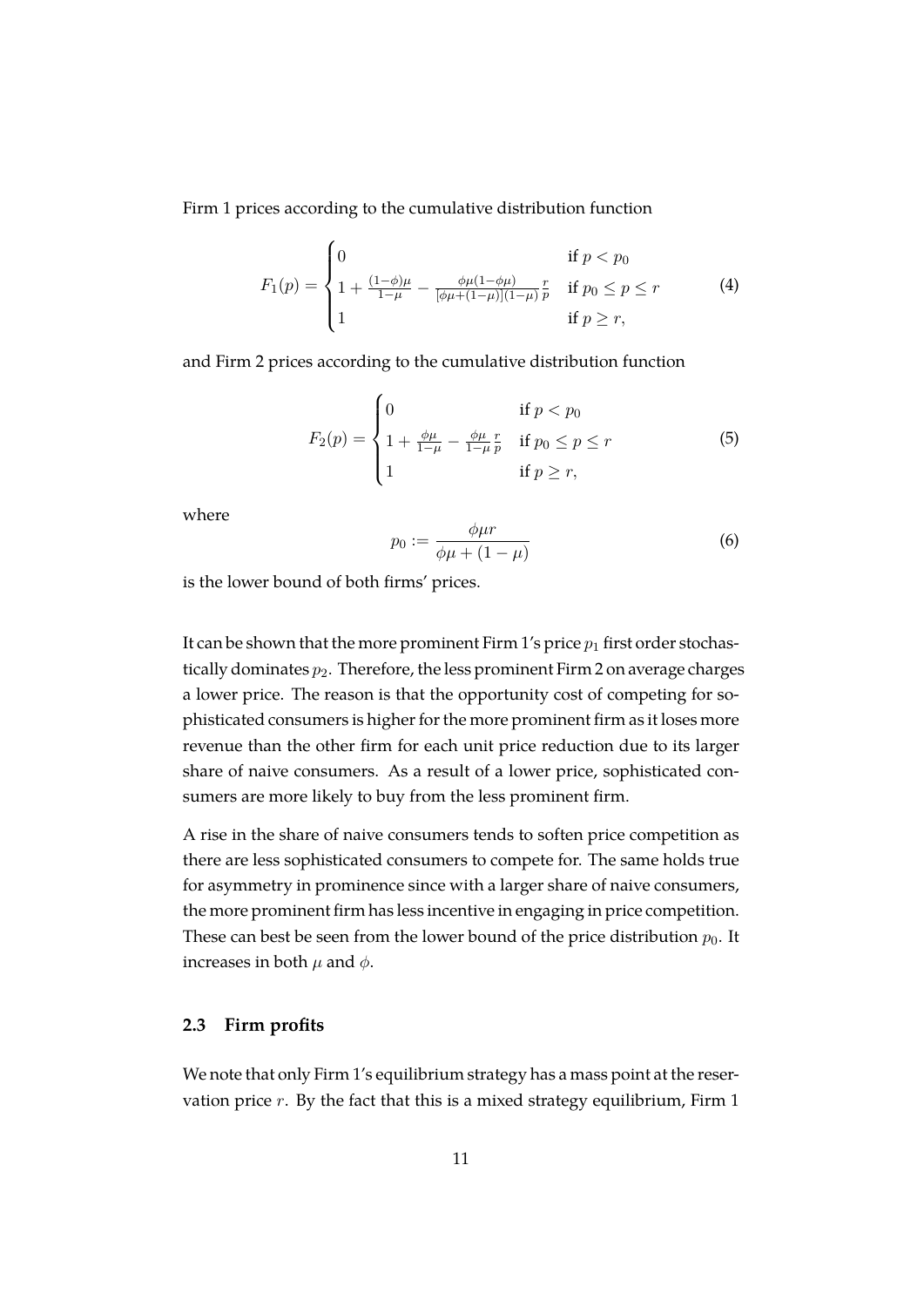expects to make the same profit as it would by selling only to its own share of naive consumers at the reservation price:

<span id="page-14-0"></span>
$$
E(\Pi_1) = \phi \mu r. \tag{7}
$$

Firm 2's expected profit can be found by inspecting the profit associated with  $p_2 = p_0$ . In this case, Firm 2 expects to receive all sophisticated consumers in addition to its own share of naive consumers:

<span id="page-14-1"></span>
$$
E(\Pi_2) = \frac{(1 - \phi \mu)\phi \mu r}{\phi \mu + (1 - \mu)}.
$$
 (8)

Although the more prominent firm makes a profit equal to the level it could always make by focusing only on its own share of naive consumers, the less prominent firm's profit is higher than it would make by selling only to naive consumers as  $E(\Pi_2) > (1 - \phi)\mu r$ . In this sense, the less prominent firm benefits from the presence of sophisticated consumers.

An increase in the share of naive consumers has three effects on a firm's profit. First, with more naive consumers market competition is lower and equilibrium price will be higher in the sense of stochastic dominance. Second, demand from naive consumers rises. Third, demand from sophisticated consumers declines. The first two effects are positive while the third is negative. For the prominent firm, the overall effect is strictly positive as it does not have an advantage in competing for sophisticated consumers in the first place. For the less prominent firm, the overall effect is unclear. Therefore, its obfuscation incentive can be different from its more prominent competitor.

Due to the asymmetry between the firms, Firm 1 expects higher profits than Firm 2 and hence there is a gap between the firms' profits. Since this asymmetry is in the proportions of naive consumers they receive, the gap is expected to rise as the number of naive consumers increases. This can be seen analytically. Let  $\Delta_{\Pi}$  be the difference between the firms' expected profits, and by equations [\(7\)](#page-14-0) and [\(8\)](#page-14-1) we have

$$
\Delta_{\Pi} := E(\Pi_1) - E(\Pi_2) = \frac{\phi(2\phi - 1)\mu^2 r}{\phi \mu + 1 - \mu}.
$$
\n(9)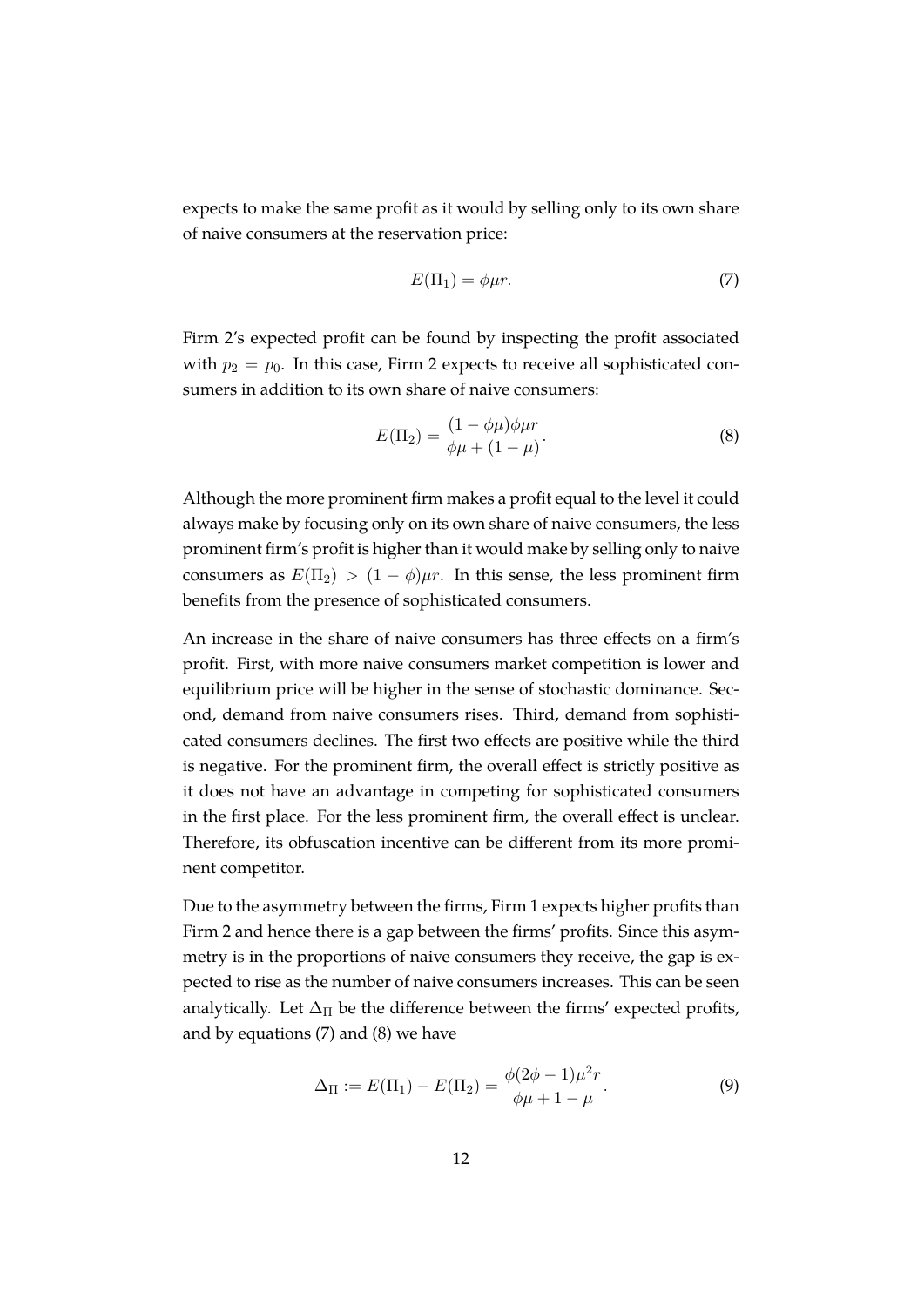It can be easily shown that  $\frac{d\Delta_{\Pi}}{d\mu} > 0$ . It will turn out that this increasing profit gap between prominent and non-prominent firms will be important in understanding the experimental results. In particular, it will affect Firm 2's obfuscation choice.

#### **2.4 Equilibrium obfuscation**

We are now in the position to analyse the firms' choices of obfuscation in the first stage. Since Firm 1's expected profit always increases in the share of naive consumers and increasing obfuscation raises the share of naive consumers, that is,

$$
\frac{dE(\Pi_1)}{dk_1} = \phi r(1-x) \frac{d\theta}{dk_1} > 0,\tag{10}
$$

Firm 1 wants to obfuscate as much as possible. Hence, its equilibrium choice of obfuscation is the highest  $k_1$ ,  $\overline{k}$ .

The impact of obfuscation on Firm 2's expected profit is more complicated:

$$
\frac{dE(\Pi_2)}{dk_2} = [\phi(1-\phi)\mu^2 - 2\phi\mu + 1] \frac{\phi r}{[\phi\mu + (1-\mu)]^2} (1-x) \frac{d\theta}{dk_2}.
$$
 (11)

Depending on asymmetry  $\phi$  and the share of naive consumers  $\mu$ , Firm 2 could find that an increase in its own obfuscation level increases or decreases its expected profit. As explained before, an increase in the share of naive consumers has three effects on Firm 2's expected profit. Firm 2 weighs an increased demand from naive consumers and a softened price competition against the associated decrease in the demand from sophisticated consumers when deciding on more obfuscation. For Firm 1, the positive effects of more obfuscation always dominate the negative one because it enjoys a larger portion of naive consumers and does not have an advantage in competing for sophisticated consumers anyway.

Let  $\underline{\mu}_x$  and  $\overline{\mu}_x$  be respectively defined as

$$
\underline{\mu}_x = (1-x) \theta(\bar{k}, \underline{k}) \qquad \text{ and } \qquad \overline{\mu}_x = (1-x) \theta(\bar{k}, \bar{k}).
$$

For a given level of consumer protection x and with Firm 1 choosing  $\bar{k}$ , the share of naive consumers ranges from  $\underline{\mu}_x$  to  $\overline{\mu}_x$  when Firm 2 obfuscates from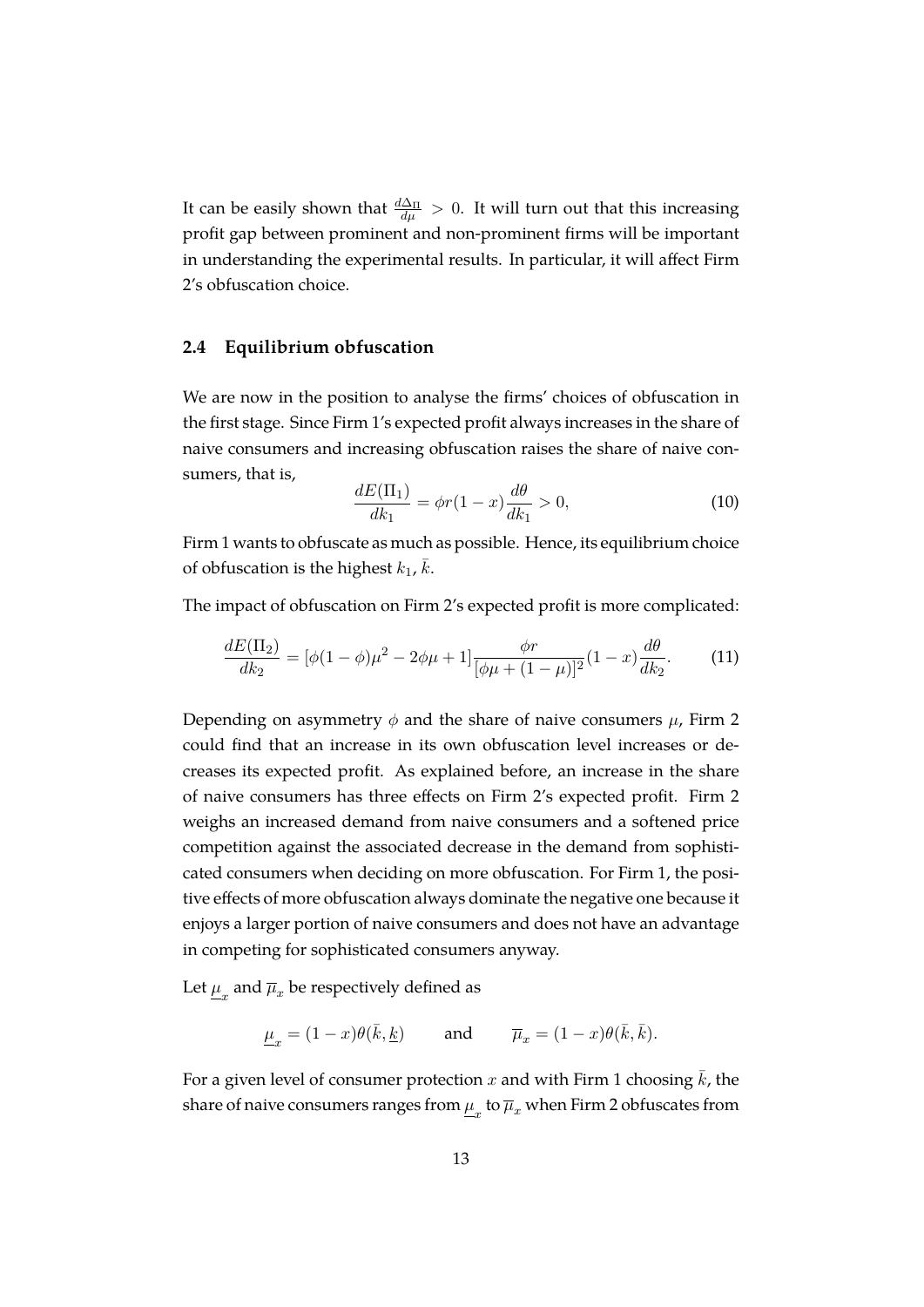the levels of <u>k</u> to  $\bar{k}$ . In other words,  $[\underline{\mu}_x, \overline{\mu}_x]$  is the set of consumer composition Firm 2 can achieve by choosing corresponding obfuscation levels given the policy environment x and Firm 1's optimal strategy  $\bar{k}$ . Also note that  $[\underline{\mu}_x, \overline{\mu}_x]$  is non-empty since  $\frac{d\theta}{dk_2} > 0$ .

The following proposition states equilibrium obfuscation.

<span id="page-16-0"></span>**Proposition 1.** For a given combination of consumer protection policy x and asymmetry in prominence  $\phi$ , equilibrium obfuscation is as follows.

1. The more prominent Firm 1 chooses  $k_1^* = \bar{k}$ .

2. Define 
$$
\tilde{\mu}(\phi) := \frac{\phi - \sqrt{\phi(2\phi - 1)}}{\phi(1 - \phi)}
$$
.

- (a) If  $\tilde{\mu}(\phi) \ge \overline{\mu}_x$ , the less prominent Firm 2 chooses  $k_2^* = \overline{k}$ ;
- <span id="page-16-1"></span>(b) If  $\underline{\mu}_x < \tilde{\mu}(\phi) < \overline{\mu}_x$ , Firm 2 chooses the unique  $k_2^*$  such that  $\mu^* :=$  $(1-x)\theta(\bar{k},k_2^*) = \tilde{\mu}(\phi);$
- <span id="page-16-2"></span>(c) If  $\tilde{\mu}(\phi) \leq \underline{\mu}_x$ , Firm 2 chooses  $k_2^* = \underline{k}$ .

**Proof:** see Appendix [A.1.](#page-36-0)

The intuition behind this result is the following. If it were completely up to Firm 2, it would make the share of naive consumers be  $\tilde{\mu}(\phi)$  at which the positive and negative effects of a marginal change in  $\mu$  on Firm 2's expected profit balance out. However, the share of naive consumers is also influenced by consumer protection policy and Firm 1's choice of obfuscation. The range of  $\mu$  Firm 2 can choose from is hence only  $[\underline{\mu}_x, \overline{\mu}_x]$ . When the ideal  $\tilde{\mu}(\phi)$  is above  $\overline{\mu}_x$ , Firm 2 obfuscates fully to make  $\mu$  as close to  $\tilde{\mu}(\phi)$ as possible. When  $\tilde{\mu}(\phi)$  is below  $\underline{\mu}_{x'}$  even though Firm 2 would like to see an even larger share of sophisticated consumers, no obfuscation is the best it can do. Within the interval,  $\tilde{\mu}(\phi)$  is attainable and Firm 2 obfuscates accordingly.

With equilibrium obfuscation, we can derive the equilibrium share of naive consumers for a given combination of x and  $\phi$ .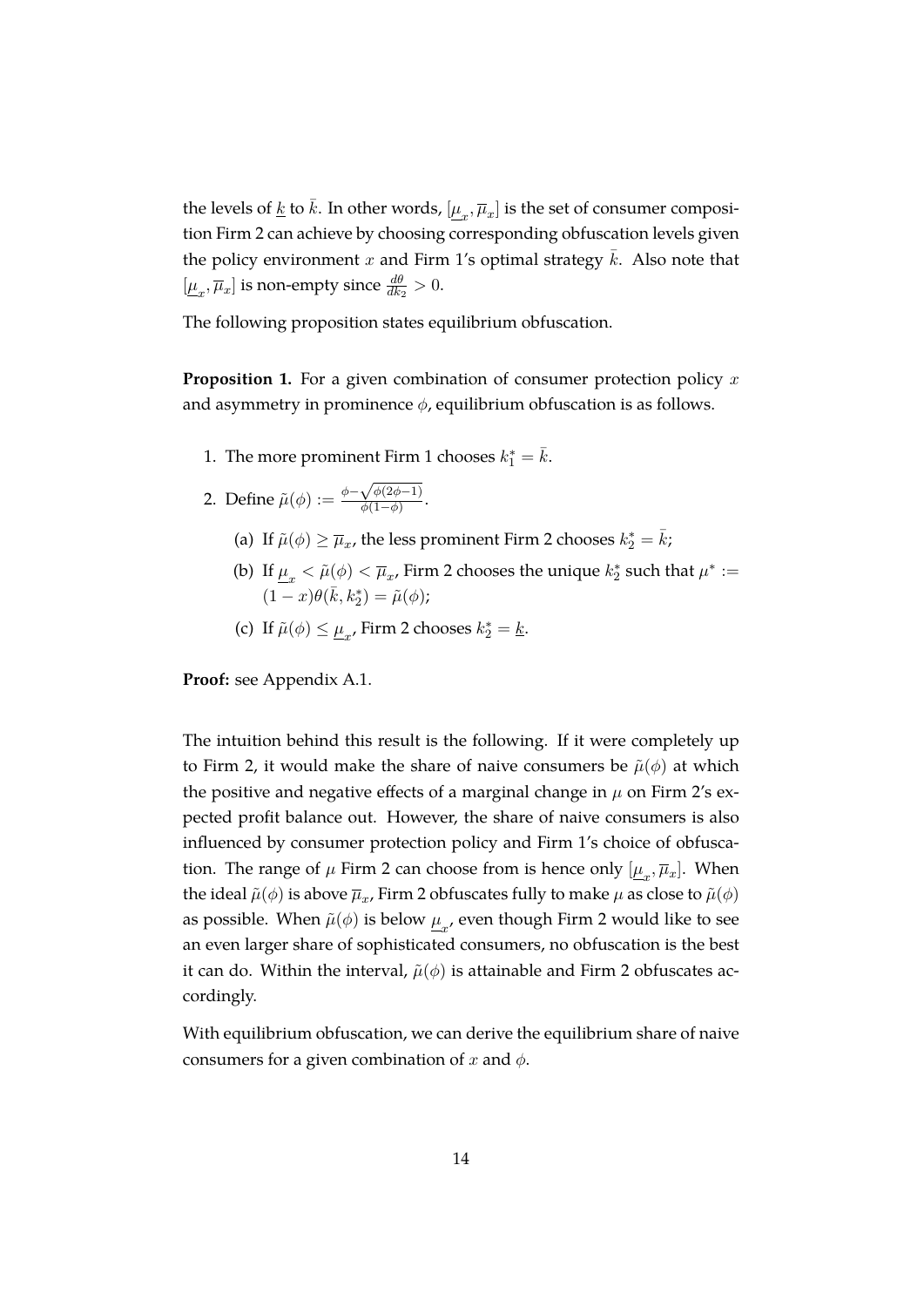<span id="page-17-0"></span>**Proposition 2.** The share of naive consumers in equilibrium is

$$
\mu^* = \begin{cases} \overline{\mu}_x & \text{if } \tilde{\mu}(\phi) \ge \overline{\mu}_x \\ \tilde{\mu}(\phi) & \text{if } \underline{\mu}_x < \tilde{\mu}(\phi) < \overline{\mu}_x \\ \underline{\mu}_x & \text{if } \tilde{\mu}(\phi) \le \underline{\mu}_x. \end{cases}
$$
(12)

#### **2.5 Discussion**

We note that  $\tilde{\mu}(\phi)$  as a function of  $\phi \in (\frac{1}{2})$  $(\frac{1}{2}, 1)$  strictly decreases in  $\phi$  because

<span id="page-17-1"></span>
$$
\frac{d\tilde{\mu}(\phi)}{d\phi} = -\frac{(1-\phi)^2 + \left(\phi - \sqrt{\phi(2\phi - 1)}\right)^2}{2(1-\phi)^2 \phi \sqrt{\phi(2\phi - 1)}} < 0. \tag{13}
$$

Since  $\lim_{\phi\to 1} \tilde{\mu}(\phi) = \frac{1}{2}$ ,  $\tilde{\mu}(\phi)$  ranges from 2 down to  $\frac{1}{2}$  as  $\phi$  goes from  $\frac{1}{2}$  up to 1. Note also that as  $\tilde{\mu}(\phi)$  strictly decreases in  $\phi$ , the inverse  $\tilde{\mu}^{-1}(\mu) : (\frac{1}{2}, 2) \to$  $\left(\frac{1}{2}\right)$  $(\frac{1}{2}, 1)$  exists.

Based on the value of  $\tilde{\mu}(\phi)$ , further insights can be derived. First, for  $\phi \leq \tilde{\phi}$  $\frac{5-1}{2}$  ≈ 0.62,  $\tilde{\mu}(\phi) \geq 1$ . In this region, as  $\overline{\mu}_{x} < 1$ ,  $\tilde{\mu}(\phi) > \overline{\mu}_{x}$  and Firm 2 obfuscates fully by Proposition [1.](#page-16-0)

**Remark 1.** If  $\phi \in \left(\frac{1}{2}\right)$  $\frac{1}{2}$ ,  $\sqrt{5}-1$  $\left[\bar{\bar{b-1}}\right]$  ,  $k_2^*=\bar{k}$  and  $\mu^*=\overline{\mu}_x.$ 

This result underpins the importance of asymmetry in studying firms' obfuscation incentives. If the two firms are sufficiently close in terms of prominence, both firms will fully obfuscate.

Second, for  $\phi >$  $\sqrt{5}-1$  $\frac{2^{D-1}}{2}$ , the level of consumer protection policy x plays an important role in determining Firm 2's equilibrium obfuscation. For example, for a strong protection policy such that the share of consumers who are susceptible to obfuscation is below  $\frac{1}{2}$ ,  $\tilde{\mu}(\phi) > \overline{\mu}_x$  and by Proposition [1,](#page-16-0) Firm 2 obfuscates fully irrespective of  $\phi$ . When  $\overline{\mu}_x > \frac{1}{2}$  $\frac{1}{2}$ , under certain  $\phi$ ,  $\tilde{\mu}(\phi)$  is attainable and Case [\(2b\)](#page-16-1) in Proposition [1](#page-16-0) results.

**Remark 2.** 1. If  $\overline{\mu}_x \leq \frac{1}{2}$  $\frac{1}{2}$ , Firm 2 obfuscates fully irrespective of  $\phi$  and the equilibrium share of naive consumers is  $\overline{\mu}_x$  for all  $\phi \in (\frac{1}{2})$  $\frac{1}{2}, 1$ ).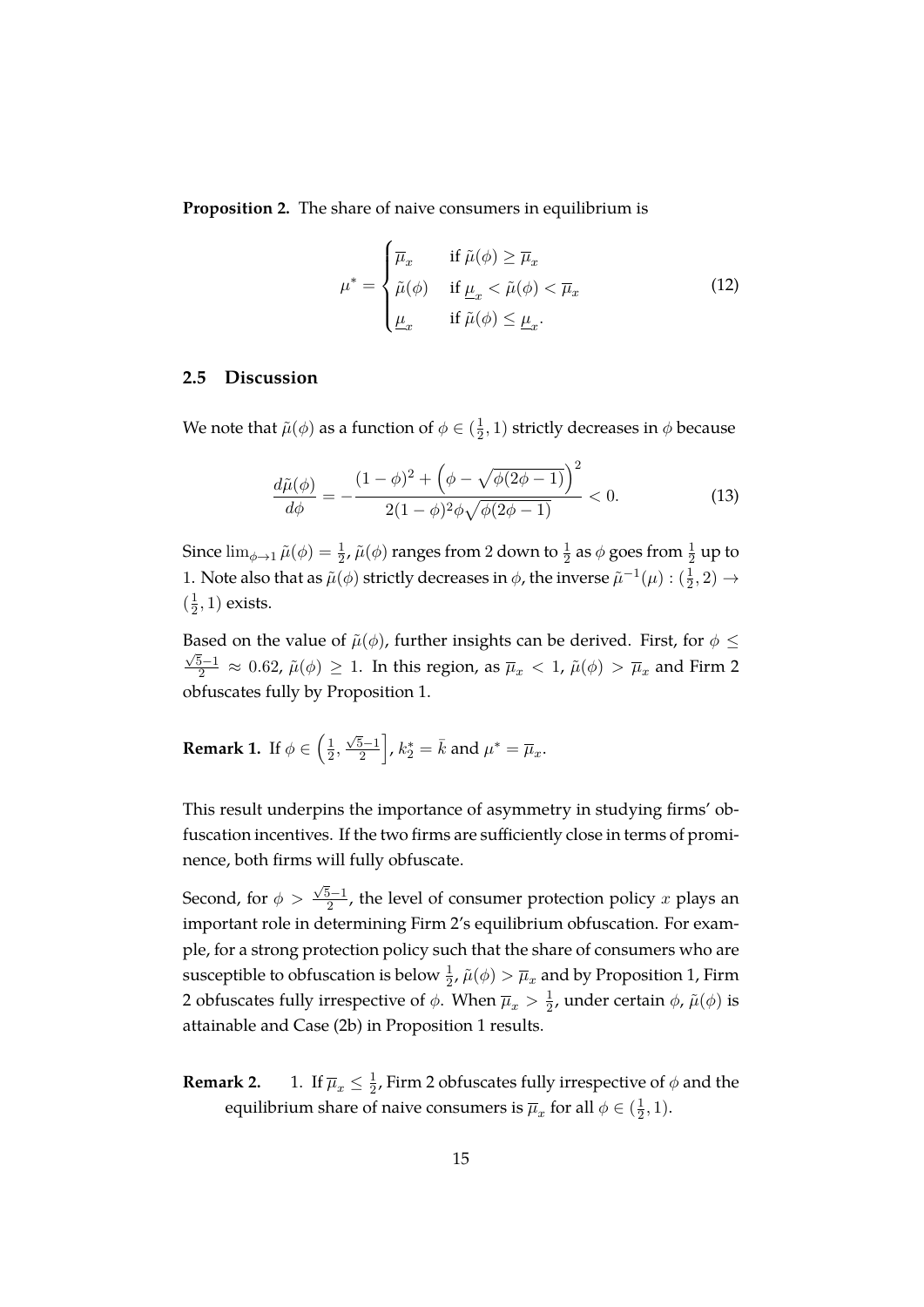

<span id="page-18-0"></span>Figure 1: Equilibrium share of naive consumers as a function of asymmetry with  $\underline{\mu}_x = 0.6$  and  $\overline{\mu}_x = 0.9$ 

- 2. If  $\underline{\mu}_x \leq \frac{1}{2} < \overline{\mu}_x$ , Firm 2 obfuscates fully and the equilibrium share of naive consumers is  $\overline{\mu}_x$  for  $\phi \in (\frac{1}{2})$  $\frac{1}{2}, \tilde{\mu}^{-1}(\overline{\mu}_x)$ ). For  $\phi \in [\tilde{\mu}^{-1}(\overline{\mu}_x), 1)$ , Case [\(2b\)](#page-16-1) in Proposition [1](#page-16-0) results.
- <span id="page-18-1"></span>3. If  $\underline{\mu}_x > \frac{1}{2}$  $\frac{1}{2}$ , Firm 2 obfuscates fully and equilibrium share of naive consumers is  $\overline{\mu}_x$  for  $\phi \in (\frac{1}{2})$  $(\frac{1}{2}, \tilde{\mu}^{-1}(\overline{\mu}_x)).$  For  $\phi \in [\tilde{\mu}^{-1}(\overline{\mu}_x), \tilde{\mu}^{-1}(\underline{\mu}_x)].$  Case [\(2b\)](#page-16-1) in Proposition [1](#page-16-0) results. Firm 2 does not obfuscate and the equilibrium share of naive consumers is  $\underline{\mu}_x$  for  $\phi \in (\tilde{\mu}^{-1}(\underline{\mu}_x), 1)$ .

Figure [1](#page-18-0) plots a situation covered by Part [3](#page-18-1) of Remark [2](#page-3-0) in which consumer protection policy  $x$  and the obfuscation effectiveness  $\theta$  lead to  $\underline{\mu}_x = 0.6$  and  $\overline{\mu}_x$  = 0.9. Although Firm 1 always obfuscates as much as possible, the obfuscation choice of Firm 2 stays at  $\bar{k}$  for  $\phi \in (0.5, 0.66]$ , gradually decreases in  $\phi$  to keep  $\mu^*$  at  $\tilde{\mu}(\phi)$  for  $\phi \in (0.66, 0.87)$  $\phi \in (0.66, 0.87)$  $\phi \in (0.66, 0.87)$ , and stays at  $\underline{k}$  for  $\phi \in [0.87, 1).$ <sup>7</sup>

<span id="page-18-2"></span> $^7$ By equating  $\tilde{\mu}(\phi)$  to  $\overline{\mu}_x=0.9$  and to  $\underline{\mu}_x=0.6$  we find 0.66 and 0.87, respectively.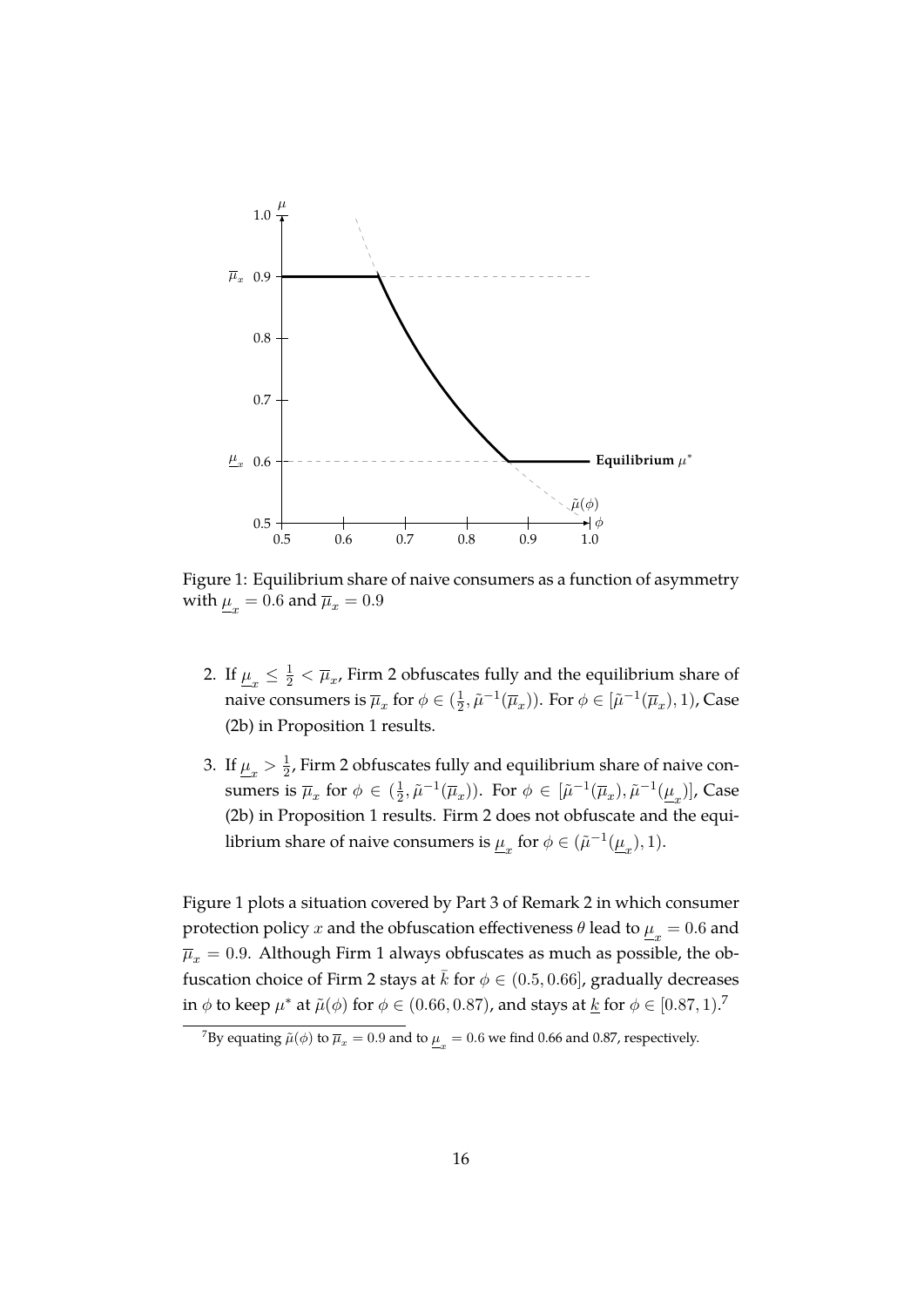#### **2.6 Comparative static predictions**

There are two key parameters in the model, the degree of asymmetry in prominence, as measured by the parameter  $\phi$  and the level of consumer protection policy,  $x$ . This section provides the comparative static prediction on how equilibrium obfuscation is affected by these two parameters. These comparative statics are used to derive the hypotheses to be tested in the experimental part of the paper. Regarding these predictions we will focus on Firm 2's obfuscation choice as Firm 1 always chooses maximal obfuscation independent of the level of asymmetry and the consumer protection policy (Prop. 1).

In the example of Figure [1,](#page-18-0) we see Firm 2's equilibrium obfuscation choice and the equilibrium share of naive consumers decrease in asymmetry in certain interval of  $\phi$ . This in fact holds more generally.

<span id="page-19-0"></span>**Proposition 3.** The less prominent Firm 2's equilibrium obfuscation choice and the equilibrium share of naive consumers weakly decrease in asymmetry:

- 1. If  $\tilde{\mu}(\phi) > \overline{\mu}_x$  or  $\tilde{\mu}(\phi) < \underline{\mu}_x$ , a marginal change in  $\phi$  does not change  $k_2^*$ and  $\mu^*$ ;
- <span id="page-19-1"></span>2. If  $\underline{\mu}_x < \tilde{\mu}(\phi) < \overline{\mu}_x$ ,  $k_2^*$  and  $\mu^*$  strictly decrease in  $\phi$ .

**Proof:** see Appendix [A.2.](#page-36-1)

Indeed, that Firm 2's obfuscation and the share of naive consumers in equilibrium weakly decrease also applies to a discrete upward jump in  $\phi$ . To avoid discussing too many cases, we present this result in terms of a marginal change in  $\phi$ . When  $\tilde{\mu}(\phi)$  is attainable, an increase in asymmetry strictly reduces obfuscation and consequently the share of naive consumers. In a more asymmetric market, the less prominent Firm 2 receives less naive consumers and therefore, it prefers a lower share of naive consumers in the market also to enjoy its advantage in competing for sophisticated consumers. As a result, Firm 2 obfuscates less in a more asymmetric market.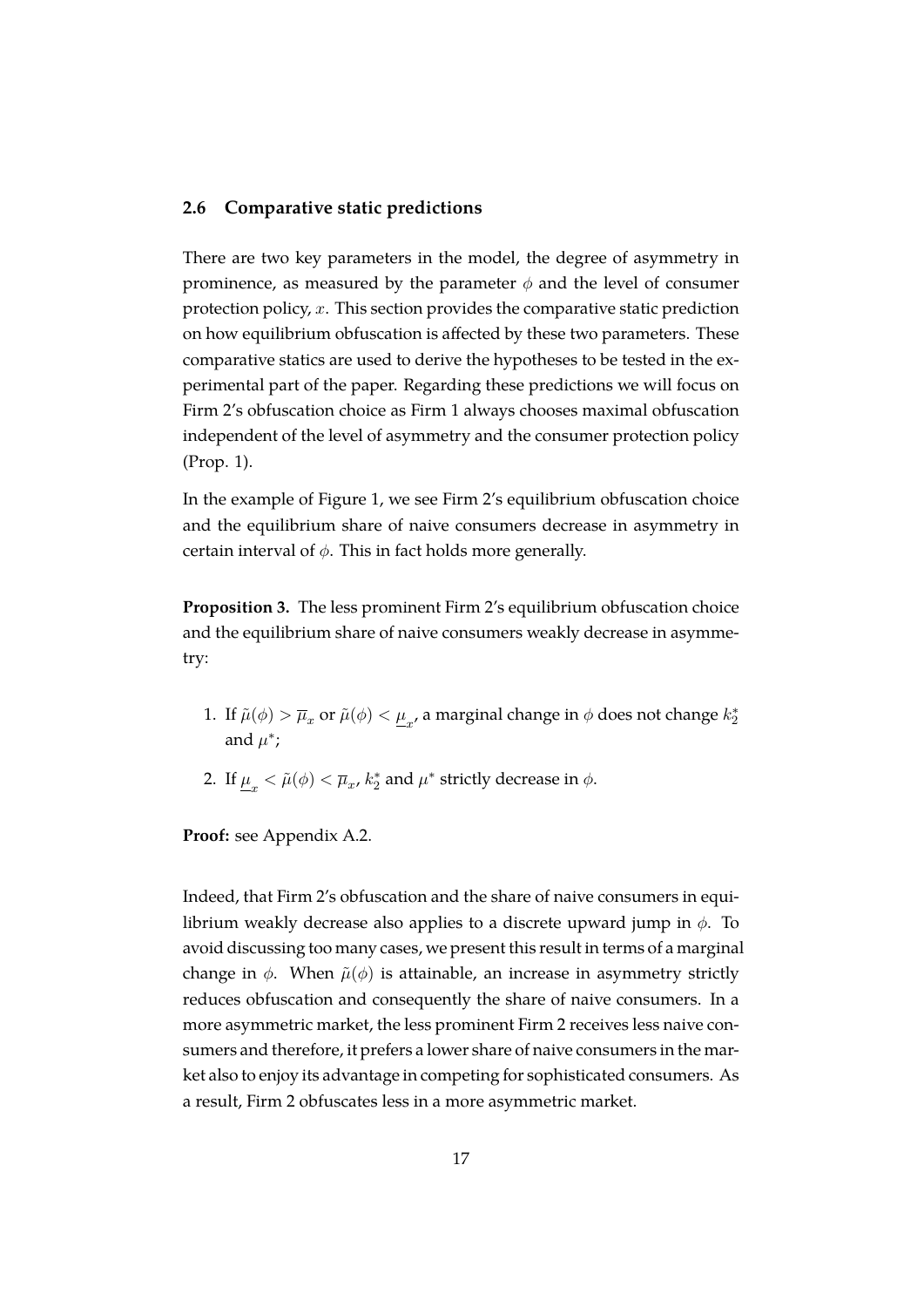Consumer protection policy reduces the proportion of consumers who are susceptible to obfuscation. Clearly, a larger  $x$  shifts the interval  $[\underline{\mu}_x,\overline{\mu}_x]$ downwards. If Firm 2 obfuscates fully before and after a strengthening of consumer protect policy, the policy is effective and the share of naive consumers decreases. The same holds true if Firm 2 chooses not to obfuscate in both cases. Interestingly, a stricter policy may not be effective. If for a level of asymmetry  $\phi$  such that

$$
\tilde{\mu}(\phi) \in [\underline{\mu}_{x'}, \overline{\mu}_{x'}] \cap [\underline{\mu}_{x''}, \overline{\mu}_{x''}] \neq \emptyset
$$

where  $x'' > x'$ ,  $\tilde{\mu}(\phi)$  is attainable before and after the policy change. From Proposition [2,](#page-17-0) we see that the equilibrium share of naive consumers is unaffected by the policy change. The effect of a larger  $x$  is neutralized by an increase in obfuscation by Firm 2. Therefore, an introduction of a consumer protection policy can be ineffective in raising the share of sophisticated consumers in a market. Intuitively, for given obfuscation choices a stricter policy reduces the share of naive consumers. If this share falls short of the desired share of naive consumers Firm 2 reacts by increasing obfuscation. Firm 1 does not react to the policy change as obfuscation is already maximal.

<span id="page-20-0"></span>**Proposition 4.** Suppose consumer protection policy strictly increases from  $x'$  to  $x''$ .

- 1. If  $\overline{\mu}_{x''}\geq\underline{\mu}_{x'}$  and there exists a  $\phi$  such that  $\tilde{\mu}(\phi)\in[\underline{\mu}_{x'},\overline{\mu}_{x''}],$  then for all such  $\phi$ , the equilibrium share of naive consumers is not affected and Firm 2 obfuscates more.
- 2. If either  $\overline{\mu}_{x''}<\underline{\mu}_{x'}$  or there exists no  $\phi$  such that  $\tilde{\mu}(\phi)\in[\underline{\mu}_{x'},\overline{\mu}_{x''}],$  then the equilibrium share of naive consumers is reduced.

**Proof:** see Appendix [A.3.](#page-37-0)

In the example of Figure [2,](#page-21-0)  $[\underline{\mu}_x,\overline{\mu}_x]$  change from  $[0.6,0.9]$  to  $[0.55,0.85]$  after  $x$ increased from  $x'$  to  $x''$ . Since they intersect and for  $\phi \in [\tilde{\mu}^{-1}(\overline{\mu}_{x''}), \tilde{\mu}^{-1}(\underline{\mu}_{x'})]$ ,  $\tilde{\mu}(\phi)$  is attainable before and after the policy change, this change in policy has no effect on the equilibrium share of naive consumers when  $\phi$  is in this interval.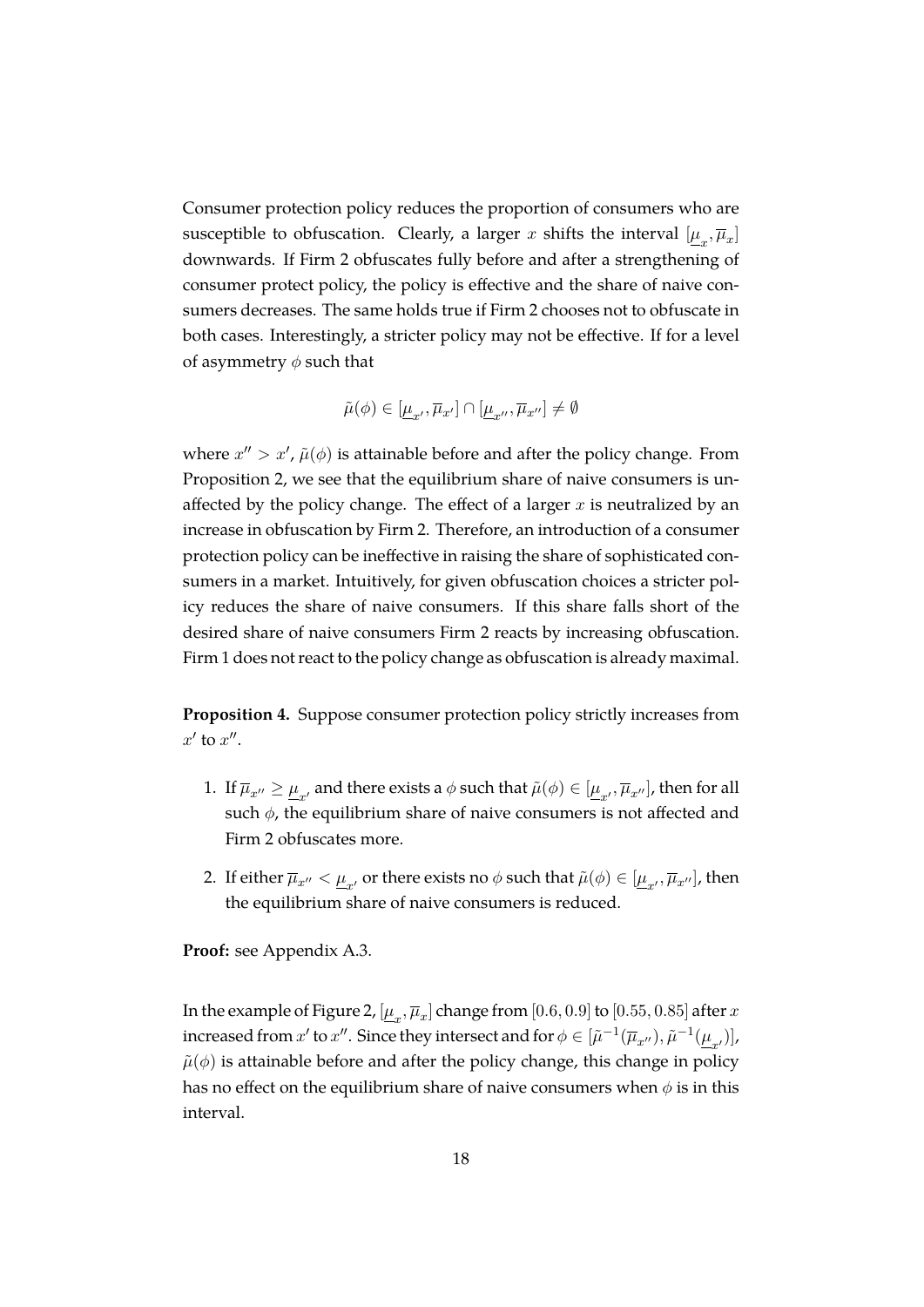

<span id="page-21-0"></span>Figure 2: Equilibrium shares of naive consumers before  $(x')$  and after  $(x'')$ an increase in consumer protection strength: for  $\phi \in [\tilde{\mu}^{-1}(\overline{\mu}_{x''}), \tilde{\mu}^{-1}(\underline{\mu}_{x'})]$ ,  $\mu^*$  remains the same

It is indeed surprising to see that a more stringent consumer protection policy can be rendered completely ineffective by the actions of market participants. Considering the often substantial costs in implementing and enforcing such policies, more caution is needed in making such policies. It is important to note that a policy change can have different impacts in symmetric and asymmetric industries. If firms are rather symmetric, both firms choose maximal obfuscation before and after the policy change and hence the policy is effective.<sup>[8](#page-21-1)</sup> If, however, firms differ in their level of prominence the policy effect can very different and the policy may be ineffective.

To sum up, in our model a higher level of asymmetry in prominence (weakly) decreases Firm 2's incentives to obfuscate. In addition, a stricter consumer protection policy may have the unintended consequence of raising Firm 2' incentives to obfuscate. We will test these predictions in the following experimental part of the paper.

<span id="page-21-1"></span> ${}^8{\rm In\, particular, if}\ \phi\in\left(\frac{1}{2},\frac{\sqrt{5}-1}{2}\right]$ , Firm 2 chooses maximal obfuscation independent of the level of consumer protection policy. In this case, policy is effective and reduces the share of naive consumers.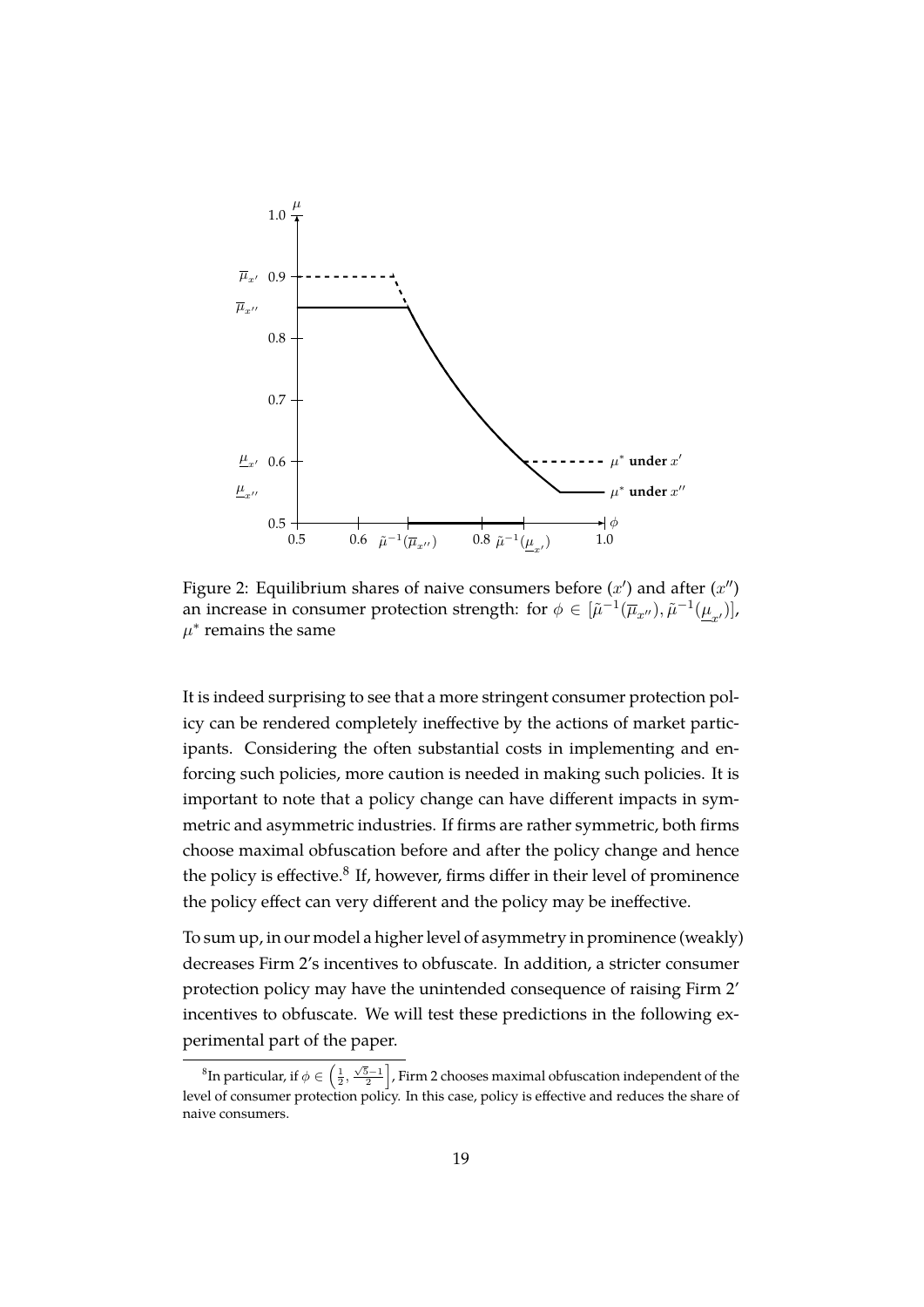#### <span id="page-22-0"></span>**2.7 Extensions**

In this part, we discuss whether our model can be extended regarding three aspects: alternative consumer protection policies, costs in obfuscation, and the possibility of "reverse obfuscation".

Firstly, we note that some other consumer protection policies act directly on firms. For instance, to protect consumers, a regulator may limit the length of the "footer" section of a credit card contract. One can model this type of policies through the highest possible obfuscation level under regulation,  $\bar{k}_x$ . Namely, for a given consumer protection policy  $x$ , firm  $i$  is allowed to choose obfuscation  $k_i$  only from  $[\underline{k}, \overline{k}_x]$ , where  $\overline{k}_x < \overline{k}$  and decreases in x. For the share of naive consumers  $\mu(x, k_1, k_2)$ , let  $\frac{d\mu}{dk_i} > 0$ , for  $i = 1, 2$ , hold. Under this interpretation, when full obfuscation is chosen in equilibrium, fewer consumers become naive under a stronger protection policy. We note that our main results will not change qualitatively if such a modelling approach is adopted.<sup>[9](#page-22-1)</sup>

Secondly, regarding obfuscation cost we note that a strictly positive, but not prohibitively high, constant marginal cost of obfuscation does not qualitatively change our results. Assuming  $\frac{d\theta}{dk_1} = \frac{d\theta}{dk_1}$  $\frac{d\theta}{dk_2}$ , it can be verified that Firm 1's marginal profit from obfuscation is always higher than Firm 2's. Therefore, for a same constant marginal cost of obfuscation, it is possible to observe that Firm 2 chooses an intermediate level of obfuscation while Firm 1 fully obfuscates.

Thirdly, although in our model firms are allowed only to obfuscate, practices in the opposite direction can easily be taken into account. This is because instead of "no obfuscation",  $k$  can also be interpreted as, for example, offering a verifiable price comparison which arguably reduces the share of naive consumers. As it is clear that only Firm 2 may prefer a lower  $k$  in equilibrium, this extension just amounts to allowing for a lower  $\underline{\mu}_x.$  Consequently, *ceteris paribus*, Case [\(2b\)](#page-16-1) in Proposition [1](#page-16-0) becomes more likely while Case [\(2c\)](#page-16-2) less likely.

<span id="page-22-1"></span> $9$ The reason is as follows. We see in Proposition [1](#page-16-0) that firm 1 always prefers more naive consumers and obfuscates fully. Therefore, for a given level of firm 2's obfuscation such a policy would be effective in reducing overall obfuscation and hence, the share of naive consumers. Consequently, compared to the current model with equation [\(1\)](#page-10-1), a similar incentive structure for firm 2 in obfuscation will emerge, and our results will qualitatively hold.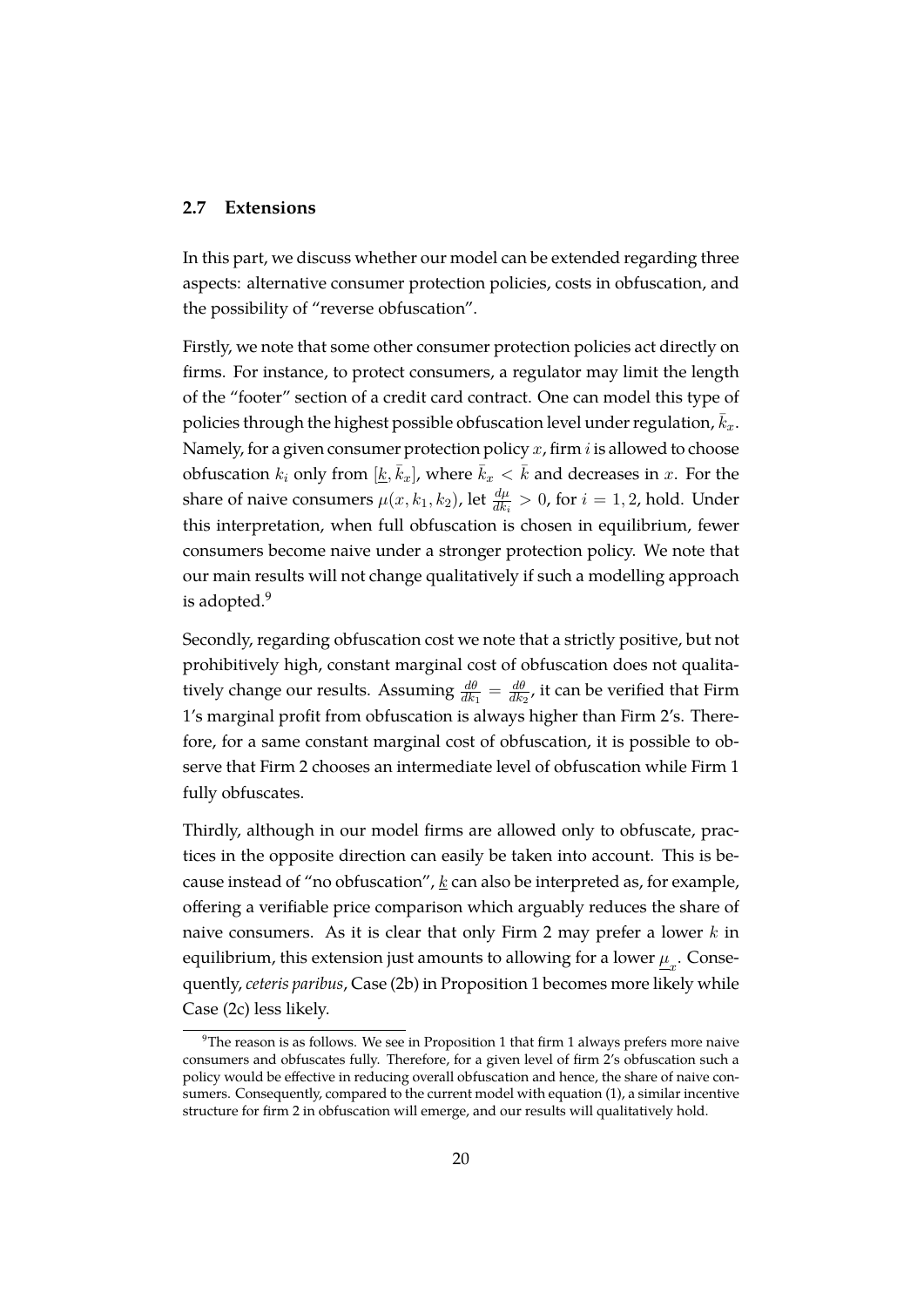#### <span id="page-23-0"></span>**3 Obfuscation: Experiment**

In this Section, we present a laboratory experiment to test for the main implications of our model. Our main result is that the negative effect of introducing a consumer protection policy is confirmed even in the presence of inequality averse participants in the experiment. This might be relevant if firm managers are concerned not only with their own absolute profits, rather also care about the relative profits compared to their direct competitors.

#### **3.1 Implementation and procedural details**

In order to reduce the complexity in the experiment, we have slightly modified our model with respect to two elements. First, instead of treating the obfuscation decision as a continuous variable, in the experiment, this decision is a discrete one. Subjects can choose between obfuscating and not obfuscating. Second, obfuscation decisions by the two firms enter additively so that the number of informed buyers depends only on the number of obfuscating firms. Besides, we have chosen the following parametrization: Sellers sell to 100 buyers each of which has a reservation price of  $r = 100$ and, in the pricing stage, subjects can choose an integer price between 0 and 100. The share of naive buyers in this simplified setup is then specified as

$$
\mu(x, k_1, k_2) = (1 - x) \frac{I_1 + I_2}{2},\tag{14}
$$

where  $I_i \in \{0,1\}$  is an indicator variable that takes the value 1 if firm i decides to obfuscate and 0 otherwise. The parameter  $x$  is then our measure for the strength of consumer protection policies. The total number of naive buyers is  $100\mu(k_1,k_2)=100(1-x)\frac{I_1+I_2}{2}.$  In order to make our experimental setup as easy as possible we do not provide participants with the value of consumer protection policy  $x$  directly, but rather participants are reported the value  $\frac{100(1-x)}{2}$  which can be more easily interpreted as the increase in the number of naive consumer for every obfuscating firm.

The experiment consists of 25 periods. At the start of each period, sellers are randomly matched into groups of two competing sellers: one subject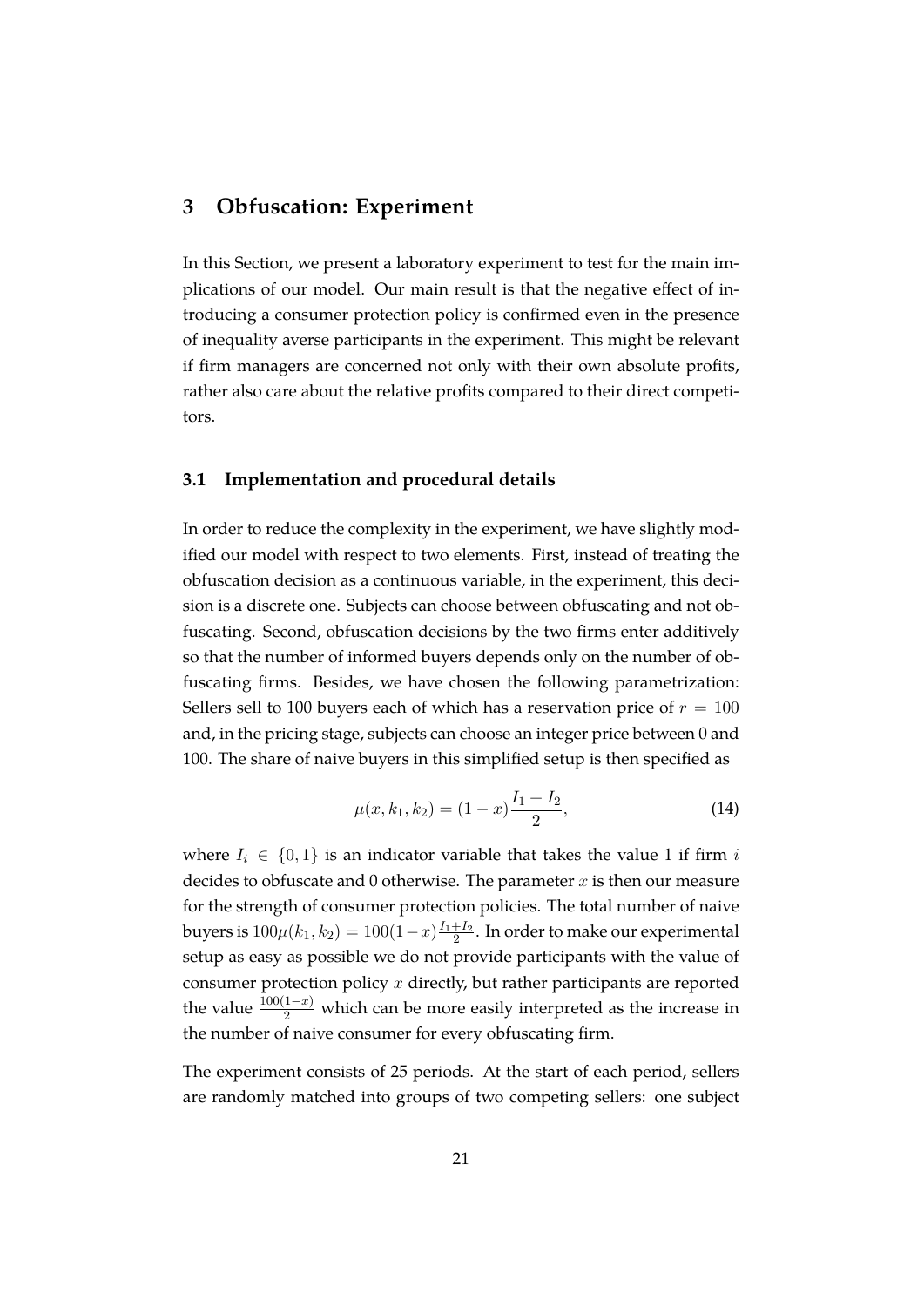is randomly assigned the role of Firm 1 and the other subject is assigned the role of Firm 2.[10](#page-24-0) This decision is announced to the subjects. Each seller then decides whether he wants to obfuscate which increases the number of naive buyers by 40 (20). The obfuscation decisions are then revealed to the sellers and each seller determines the price which has to be an integer in [0,100]. Sellers sell to 100 buyers each of whom buys exactly one unit. In our setup, buyers are computerized.<sup>[11](#page-24-1)</sup> Buyers are programmed so that sophisticated buyers choose to buy from the seller charging the lowest price, while each seller receives his share of the naive buyers independent of the price charged. After the sellers have made their pricing decisions, the outcome is revealed. Subjects are informed about the competitor's price and the quantities sold to sophisticated and naive buyers. Finally, sellers learn the profit earned in this period as well as total profit earned so far in the experiment.

The experiment consisted of 12 sessions, all conducted at the University of Düsseldorf during the summer term 2011. For each treatment, we ran 4 independent sessions and in each session 8 subjects participated. Conservatively, we treat each matching group as one independent observation. The experiment was implemented using the software z-Tree [\(Fischbacher, 2007\)](#page-43-10). Appendix [C](#page-39-0) contains an English translation of the instructions.<sup>[12](#page-24-2)</sup> Subjects received a show-up fee of 4 Euro and could earn additional amounts depending on the performance in the experiment. On average, subjects received a total amount of 13 Euro for a 60-minute session. The subjects were recruited from undergraduate students at the University of Düsseldorf. No subject participated in more than one session.

#### **3.2 Hypotheses**

Our model in Section [2](#page-10-0) has provided several predictions about firms' obfuscation choices. In the model, Firm 1 always chooses maximal obfuscation.

<span id="page-24-0"></span> $10$ Which firm the subject is assigned to, is drawn randomly each round. Thus, in the course of the experiment, subjects are assigned to play both firms. We choose this setup this setup with random matching and role switching to better mimic the one-shot nature of our model.

<span id="page-24-1"></span> $11$ The advantage of using computerized buyers is that we can focus on the strategic interaction among sellers without introducing additional uncertainty over buyer behaviour. For a study where the role of buyers is also taken by subjects, see [Kalayci and Potters](#page-44-12) [\(2011\)](#page-44-12).

<span id="page-24-2"></span> $12$ The original instructions in German are available from the authors upon request.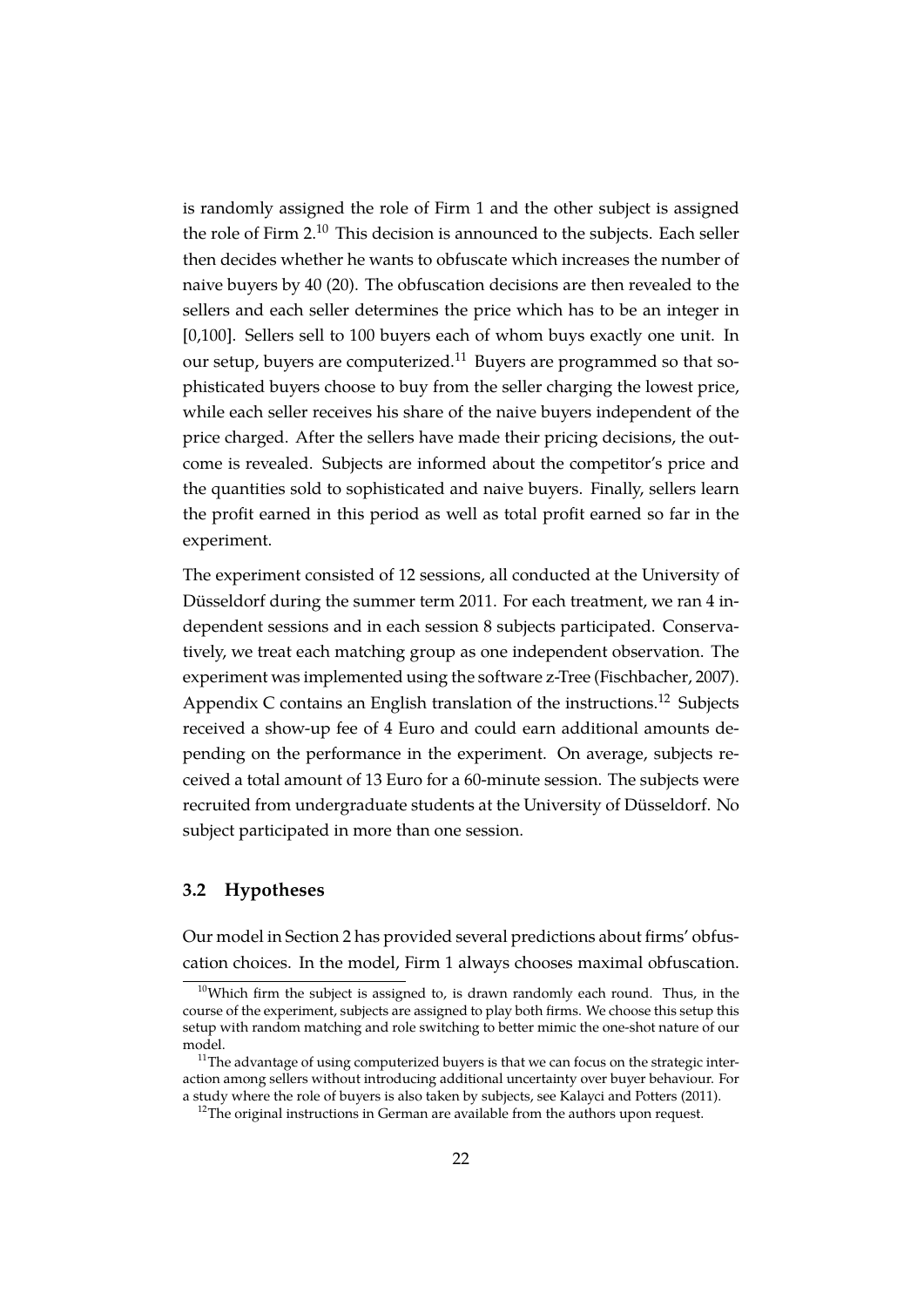The behaviour of the less prominent Firm 2 is more interesting as its obfuscation choice depends on the degree of asymmetry in prominence (Proposition [3\)](#page-19-0) and on the regulation that limits firms' ability to obfuscate (Proposition [4\)](#page-20-0). Thus, our experiment is designed so as to test these predictions of Firm 2's behaviour. We have two treatment variables: the strength of consumer protection policy (measure by  $x$ ) and the degree of asymmetry in prominence (measured by  $\phi$ ).

As our base treatment (BASE), we consider the parametrization with  $\phi = 0.9$ and  $x = 0.2$ . In this treatment, the degree of asymmetry in prominence is large and consumer protection policy is relatively weak. In the base treatments, the number of of naive buyers is increased by 40 for every obfuscating firm. The model predicts that, in this treatment with large asymmetry and weak policy, it is optimal not to obfuscate for Firm 2.

To test for the impact of a stricter consumer protection policy we have designed the treatment (POL), where we have increased the level of protection policy to  $x = 0.6$  leaving the degree of asymmetry at its initial value of  $\phi = 0.9$ . In this treatment, the number of naive buyers is increased by 20 if an additional firm obfuscates. According to the model, it is now profitmaximising for Firm 2 to choose obfuscation. We can test this prediction by comparing average obfuscation between the treatments BASE and POL. We expect obfuscation to be significantly larger in treatment POL. Table [1](#page-26-0) summarizes our three treatments and provides the equilibrium obfuscation predictions according to the model.

We have designed a third treatment that is suitable to test for the impact of asymmetry in prominence. We have designed a more symmetric treatment (SYM) with  $\phi = 0.6$  but leave the strength of the protection policy constant at  $x = 0.2$ . The optimal strategy predicted by the model is for Firm 2 to choose obfuscation now. We will test the model prediction by comparing the propensity for Firm 2 to obfuscate between the two treatments BASE and SYM. We expect obfuscation to increase from BASE to SYM.

So far the hypotheses derived have focused on the obfuscation decisions. The model delivers also several predictions concerning price setting. For instance, markets with more naive buyers are less competitive and, thus, firms are able to set higher prices which is the prime reason for obfuscating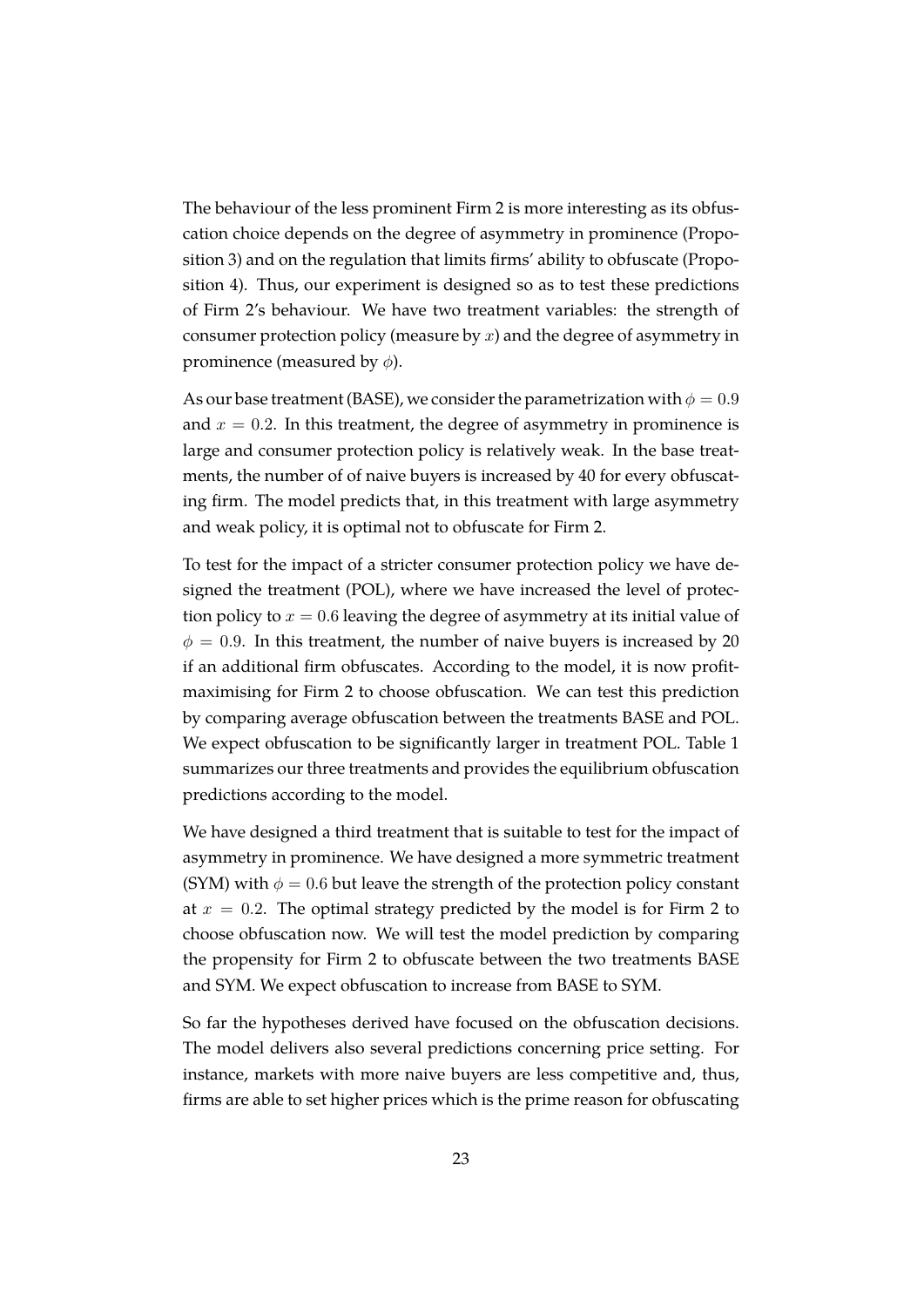|                  | <b>SYM</b> | <b>BASE</b> | POL |
|------------------|------------|-------------|-----|
|                  | 0.6        | 0.9         | 0.9 |
| $\boldsymbol{x}$ | 0.2        | 0.2         | 0.6 |
| $100(1-x)$       | 40         | 40          | 20  |
| $\int_{1}^{*}$   |            |             |     |
| $\int_{0}^{*}$   |            |             |     |

<span id="page-26-0"></span>Table 1: Experimental design

markets in our model. In a recent experiment, this effect has been documented in a setting with symmetric firms. [Morgan et al.](#page-44-10) [\(2006a\)](#page-44-10) show that markets with more naive buyers exhibit higher prices on average. In contrast to our approach, however, each firm receives the same share of naive buyers in their setup. Our setup allows to elaborate on this. We can analyze whether this holds also true for asymmetric industries and whether indeed both firms can benefit from more naive buyers.

Another prediction concerning pricing is that due to the asymmetry in the number of naive buyers the equilibrium price distributions of Firm 1 and Firm 2 differ. Firm 1 is predicted to charge higher prices than Firm 2 in the sense of stochastic dominance. This means that Firm 1 is expected to charge on average higher prices than Firm 2.

#### **3.3 Results**

This section presents the results of the experiment. We start by reporting on the obfuscation decisions. Then, we will turn to the second-stage, pricing decisions. Table [2](#page-27-0) presents some summary statistics in the various treatments.

#### **Obfuscation decisions**

The model suggests that Firm 1, being more prominent, has generally larger incentives to obfuscate. In particular, for Firm 1 it is always optimal to choose obfuscation. The incentives for Firm 2 to obfuscate depend on the particular treatment. Table [2](#page-27-0) reports the average propensity of both firms to obfuscate in each treatment. The table indicates that the behaviour of Firm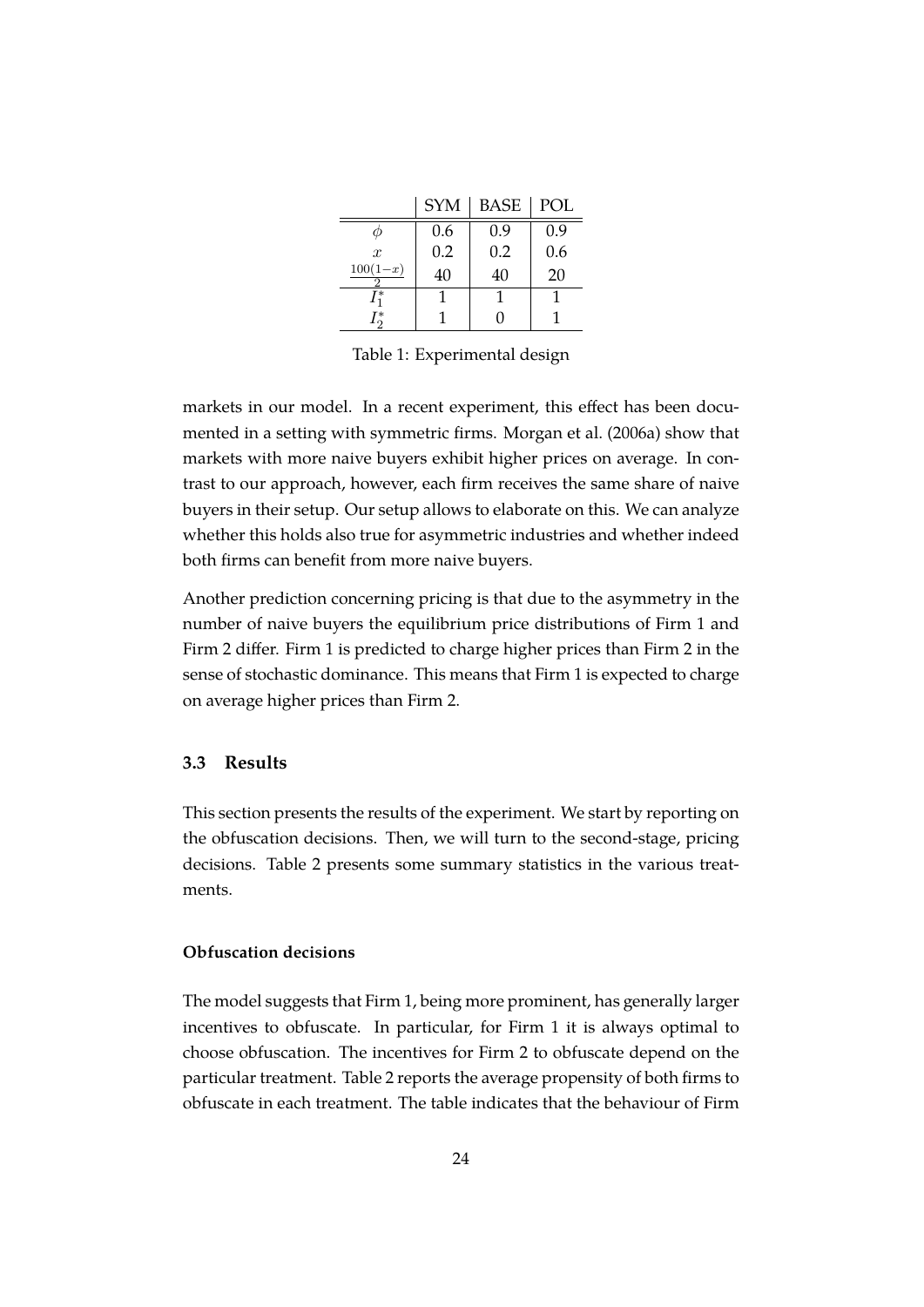|                                     |        | <b>SYM</b> | <b>BASE</b> | POL  |
|-------------------------------------|--------|------------|-------------|------|
| obfuscation propensity              | Firm 1 | 0.94       | 0.97        | 0.94 |
|                                     | Firm 2 | 0.38       | 0.10        | 0.35 |
| average price                       | Firm 1 | 72.7       | 78.9        | 60.9 |
|                                     | Firm 2 | 65.1       | 62.8        | 44.2 |
| average profits                     | Firm 1 | 3234       | 4061        | 2434 |
|                                     | Firm 2 | 3139       | 2579        | 1868 |
| average number of informed buyers   |        | 47.5       | 57.3        | 74.2 |
| average number of uninformed buyers |        | 52.5       | 42.7        | 25.8 |

<span id="page-27-0"></span>

|  | Table 2: Summary statistics |  |
|--|-----------------------------|--|
|--|-----------------------------|--|

1 is close to the prediction. In all treatments, subjects chose to obfuscate with a propensity of over 94%.

The behavior of subjects playing Firm 2 is more differentiated. In the treatment BASE, observed behaviour is close to the prediction: subjects rarely choose the obfuscation strategy (in only 10% of the cases). In all treatments where theory predicts Firm 2 to obfuscate, we observe much lower rates of obfuscation. For instance, in the treatment SYM, obfuscation is chosen by subjects in 38% of the cases, and in the treatment POL the propensity to obfuscate is 35%. This observation can be well explained if subjects care about relative payoffs, in this case, if subjects in the experiment are inequality averse. We have already indicated in section [2](#page-10-0) that markets with more obfuscation are characterized by more asymmetric profits; thus while choosing obfuscation increases profits of Firm 2, it also widens the profit gap to Firm 1. We will come back to this point in more detail.

Though Firm 2 obfuscates less than predicted, the experiment confirms that the incentives for prominent firms are generally stronger than for less prominent firms. In fact, diverging incentives are larger than predicted. A formal test can be based on Tables [3](#page-28-0) and [4](#page-28-1) which contain average propensity to obfuscate by session for both firms. In all treatments and in all sessions, we observe that obfuscation by Firm 1 is more likely than obfuscation by Firm 2. We can test this formally by employing an one-sided Wilcoxon rank-sum test in each treatment. The p-value of this test is in all treatments 0.014. Thus, we can summarize our first result:

**Result 1.** Firm 1 obfuscates more frequently than Firm 2.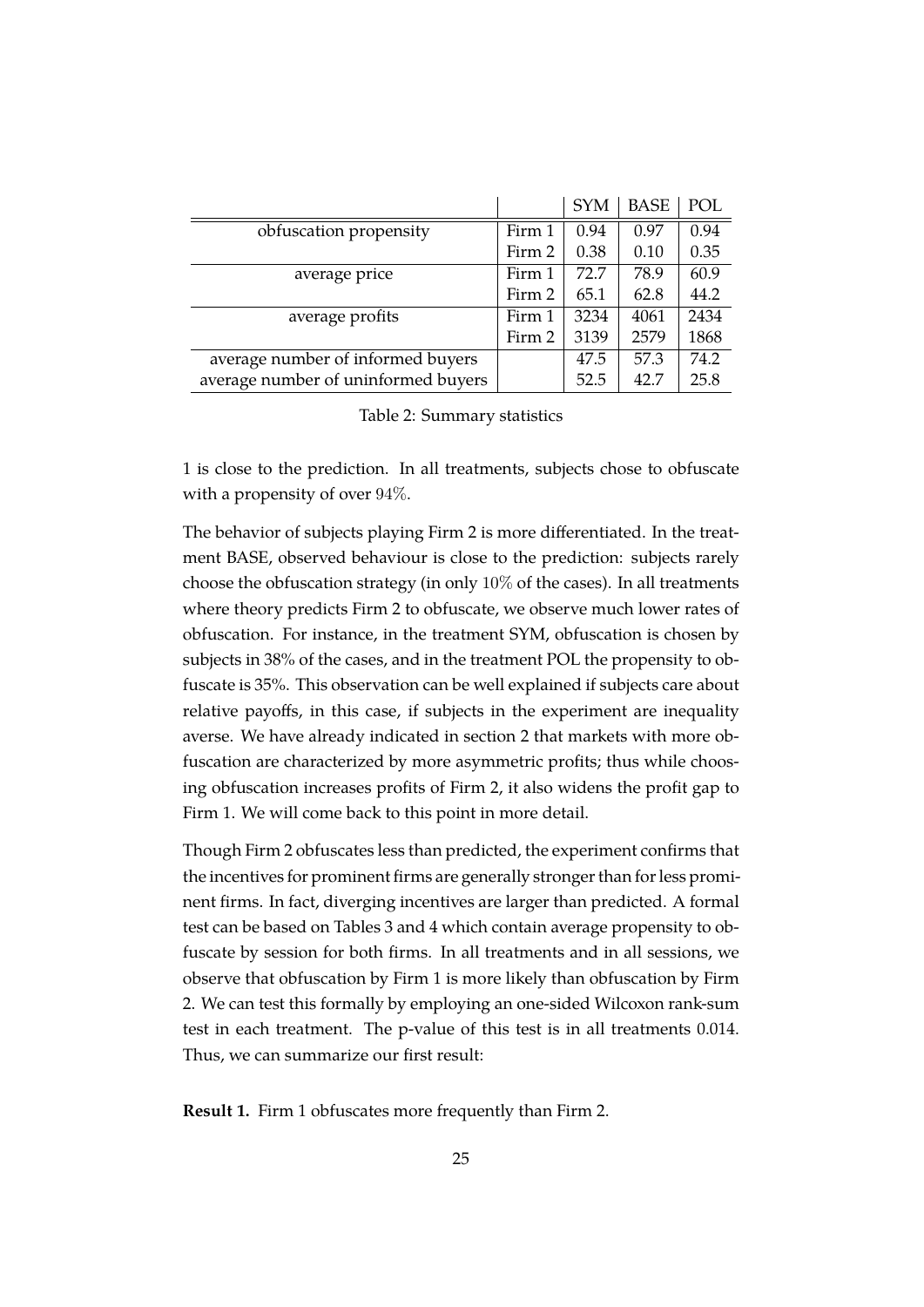| session    |      |      |      |      |
|------------|------|------|------|------|
| <b>SYM</b> | 0.97 | 0.99 | 0.87 | 0.92 |
| BASE       | 0.95 | 0.99 | 0.98 | 0.97 |
| POI        | 0.92 | N 99 | 0.86 | 1.00 |

Table 3: Average obfuscation by Firm 1 by session

<span id="page-28-0"></span>

| session     |      |      |      |      |
|-------------|------|------|------|------|
| <b>BASE</b> | 0.13 | 0.07 | 0.07 | 0.11 |
| POL         | 0.3  | 0.24 | 0.55 | 0.3  |
| <b>SYM</b>  | 0.41 | 0.11 | 0.5  |      |

<span id="page-28-1"></span>Table 4: Average obfuscation by Firm 2 by session

In the following, we will focus on the determinants of the obfuscation decision by Firm 2. We are, in particular, interested in the impact of a consumer protection policy and in the impact of asymmetry.

We test for the impact of a consumer protection policy by considering the two treatments BASE and POL. In the base treatment, our theory predicts that Firm 2 has no incentive to obfuscate while with the policy (treatment POL) Firm 2 will obfuscate. To test this prediction, we compare the average propensity to obfuscate between these two treatments. Over all sessions, the average propensity to obfuscate increases from 0.10 to 0.35 (Table [2\)](#page-27-0). The average propensity to obfuscate in the different sessions is reported in Table [4.](#page-28-1) The data shows that obfuscation is always higher in the treatment with the policy in place, though it falls considerably short of the predicted level. We test this formally by performing an one-sided Wilcoxon rank-sum test over the average obfuscation in the sessions. The null hypothesis that introducing a consumer protection policy has no impact on Firm 2s behaviour or reduces Firm 2's propensity to obfuscate can be rejected at a p-value of 0.014. It is noteworthy that the experiment confirms this, a priori unexpected, effect of the policy even though subjects in the role of Firm 2 choose obfuscation in much less cases than predicted, compared to the theoretical model. Hence, we conclude:

**Result 2.** The introduction of a consumer protection policy that decreases the scope for obfuscation increases the propensity of Firm 2 to obfuscate.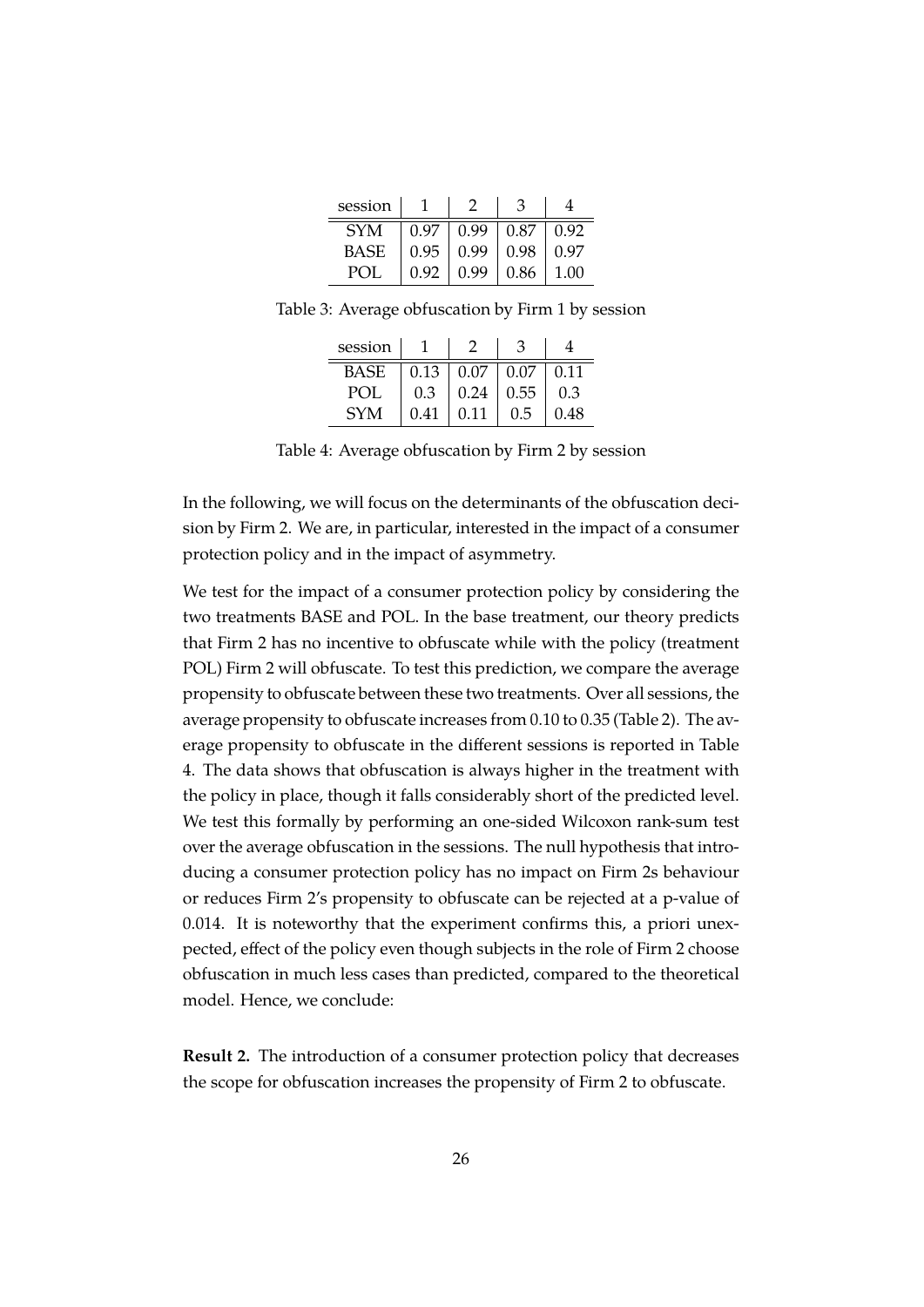The second determinant of behaviour of Firm 2 identified in the model is the extent of asymmetry in prominence between Firm 1 and Firm 2. Thus, we compare the treatments BASE and SYM. Reducing asymmetry increases average obfuscation from 0.1 to 0.38. A formal test is based on Table [4](#page-28-1) which reports obfuscation decisions by Firm 2 by session. In all, but one session obfuscation is more likely when the asymmetry is small. Employing a onesided Wilcoxon rank-sum test we can reject the null hypothesis that asymmetry does not impact or reduces Firm 2's incentives to obfuscate at a pvalue of 0.029. We summarize:

**Result 3.** Increasing the level of asymmetry in prominence decreases the incentives for Firm 2 to obfuscate.

#### **Relative profits and inequality aversion**

We have observed in the experiment that the incentives of Firm 2 to obfuscate are much lower than predicted in the model. One possible explanation for this finding is that participants in the experiment care about relative payoffs and exhibit inequality aversion. Unlike as in our theoretical model where we assume that firms maximize profits, it is well known that subjects may follow other objectives than pure payoff maximization. One "social" deviation from pure material payoff that features prominently is inequality aversion [\(Fehr and Schmidt, 1999;](#page-43-6) [Bolton and Ockenfels, 2000\)](#page-42-10). Concerns for relative payoffs or profits may also influence firm behaviour [\(Arm](#page-42-6)[strong and Huck, 2010\)](#page-42-6). For instance, firms or rather firm managers might be concerned with relative profits because relative performance might be an important factor for future career opportunities. Managers who have performed relatively good compared to their peers may have better job prospects in the future. Managers may also face incentive contracts that deviate from pure profit maximization and which might include relative performance measures [\(Gibbons and Murphy, 1990\)](#page-43-11). It might also be the case that firm managers or CEOs are intrinsically competitive and have innate preferences regarding relative standings [\(Armstrong and Huck, 2010\)](#page-42-6).

Table [5](#page-30-0) shows the impact of Firm 2's obfuscation decision on profits of both firms in the treatments SYM and POL, given that Firm 1 has chosen to obfus-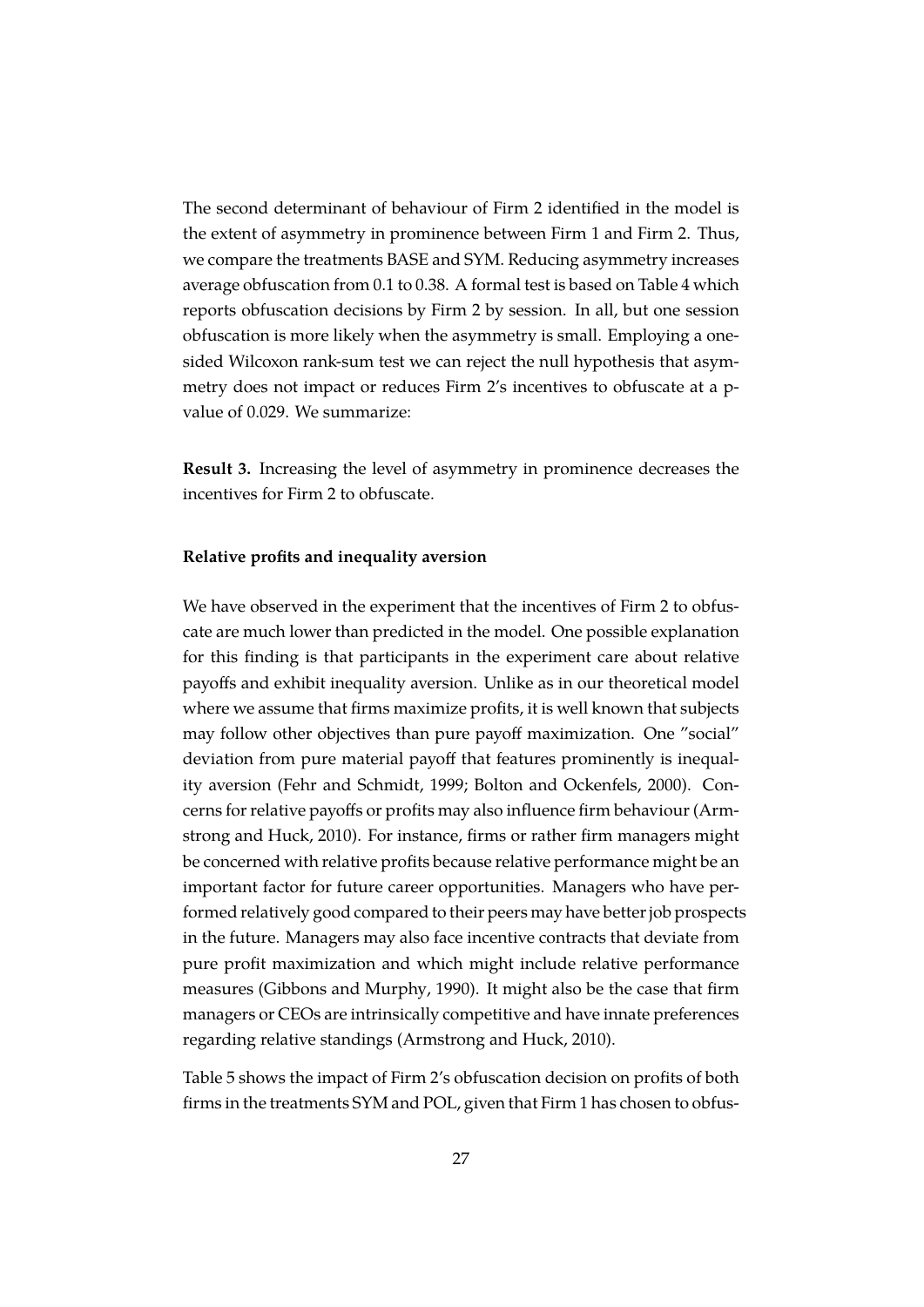|                     |        | <b>SYM</b> |      | POL    |      |
|---------------------|--------|------------|------|--------|------|
|                     |        | theor.     | obs. | theor. | obs. |
| no obfuscation      | Firm 1 | 2400       | 2541 | 1800   | 1797 |
|                     | Firm 2 | 2171       | 3062 | 1506   | 1734 |
| obfuscation         | Firm 1 | 4800       | 4594 | 3600   | 3872 |
|                     | Firm 2 | 3671       | 3484 | 2400   | 2199 |
| Profit change (abs) | Firm 1 | 2400       | 2053 | 1800   | 2075 |
|                     | Firm 2 | 1500       | 422  | 894    | 465  |
| Profit change (rel) | Firm 1 | 1.0        | 0.81 | 1.0    | 1.15 |
|                     | Firm 2 | 0.69       | 0.14 | 0.59   | 0.27 |

<span id="page-30-0"></span>Table 5: Average profits

cate. The table reports the theoretical predictions on profits as well as the realized profits we observe in the experiment for the treatments where under the assumption of pure payoff maximization—Firm 2 is expected to obfuscate. Consider the effect of Firm 2 choosing obfuscation in the treatment POL for instance. If the subject chooses obfuscation our model predicts that profits of Firm 2 should rise by roughly 900 or 60%. Thus, it is profitable to choose obfuscation. However, there is also a positive effect on profits of Firm 1. This firm's profits rise by 1800 or 100%. Thus, Firm 1 benefits to a much larger extent than Firm 2 and the profit gap between Firm 1 and Firm 2 widens. In fact, if we consider realized profits in the experiment (instead of the theoretical predictions) we see from Table [5](#page-30-0) that the observed inequality even rises to a much stronger extent. While profits of Firm 2 increase by only 27%, those of Firm 1 rise by 115%. A similar picture emerges in the treatment SYM. Thus, disadvantageous inequality aversion provides a plausible explanation why obfuscation decisions by Firm 2 are much less frequent than predicted by the model where it is assumed that firms maximize profits.

From our experimental data we can elicit the critical degree of inequality aversion from which on a subject does not choose to obfuscate even though obfuscation would increase its material payoff. According to the [Fehr and](#page-43-6) [Schmidt](#page-43-6) [\(1999\)](#page-43-6) - model the utility of a subject  $i$  is given by

$$
U_i(x_i, x_j) = x_i - \alpha_i (x_j - x_i), \tag{15}
$$

where  $x_i$  and  $x_j$  with  $x_i < x_j$  denote the monetary payoffs to the subjects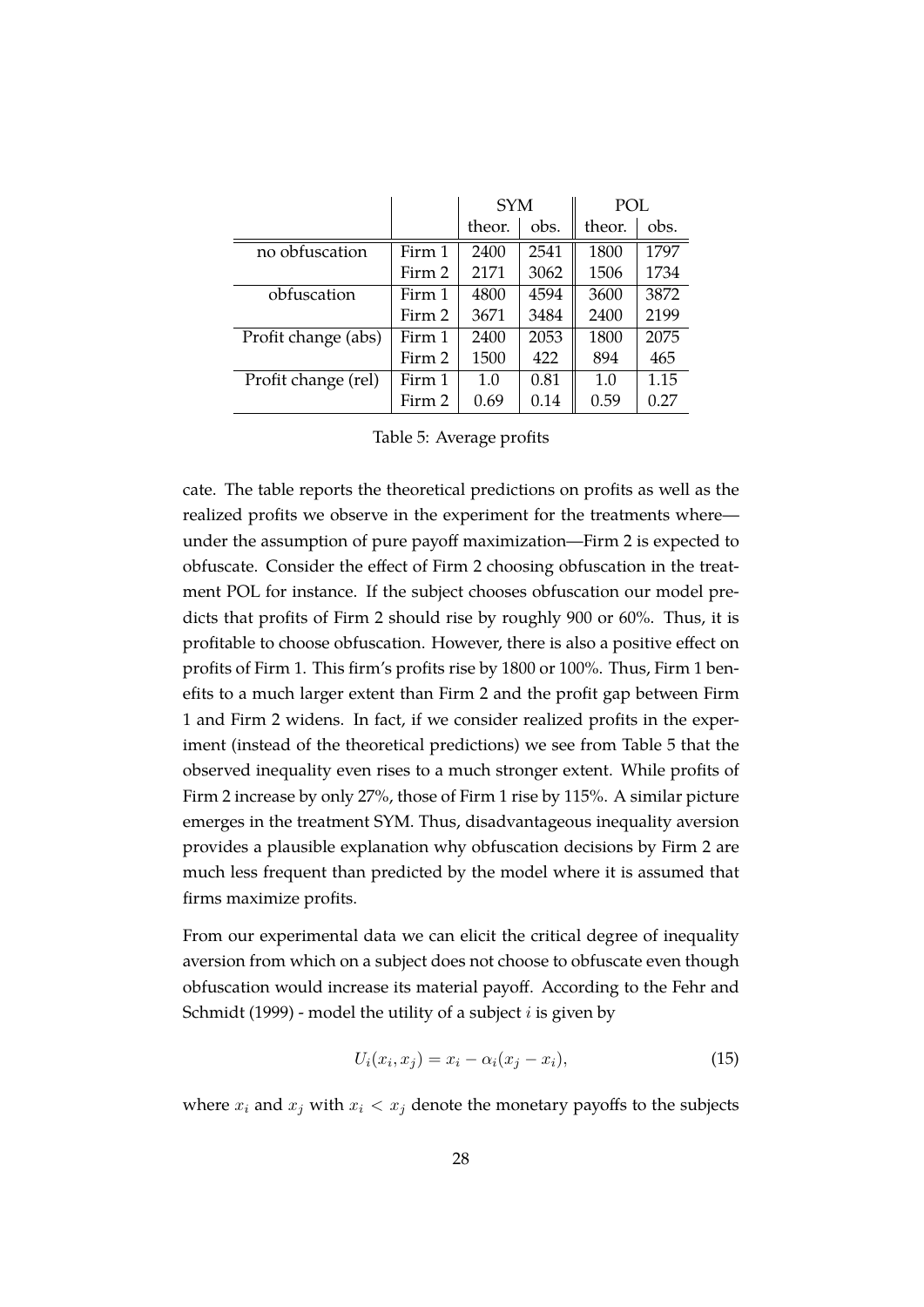$i$  and  $j$  and  $\alpha_i$  is a measure for the size of the (disadvantageous) inequality aversion of subject  $i$ .<sup>[13](#page-31-0)</sup>

The critical degree of inequality aversion  $\hat{\alpha}$  equalizes a subject's utility (taking the role of Firm 2) from obfuscating and not obfuscating. Taking the observed payoffs from Table [5,](#page-30-0) in the treatment POL, the critical envy parameter is implicitly given by  $1734 + \hat{\alpha}_{POL}(1797 - 1734) = 2199 + \hat{\alpha}_{POL}(3872 -$ 2199), which implies  $\hat{\alpha}_{POL} = 0.29$ . This means that subjects with inequality aversion parameter of smaller than  $\hat{\alpha}$  decide to obfuscate while those with larger inequality aversion decide not to obfuscate. In the treatment SYM the critical inequality aversion parameter is given by  $3062 = 3484 +$  $\hat{\alpha}_{SYM}$  (4594 – 3484), or  $\hat{\alpha}_{SYM}$  = 0.38.

Using the framework of [Fehr and Schmidt](#page-43-6) [\(1999\)](#page-43-6), [Blanco et al.](#page-42-11) [\(2011\)](#page-42-11) elicit the distribution of the inequality parameters by using an ultimatum experi-ment.<sup>[14](#page-31-1)</sup> According to their results, 25% of the subjects have an  $\alpha$  lower than 0.27 (close to the critical  $\alpha$  in treatment POL) and 30% have an  $\alpha$  lower than 0.4 (close to the critical  $\alpha$  in treatment SYM). According to the  $\alpha$ -distribution in [Blanco et al.](#page-42-11) [\(2011\)](#page-42-11), in our experiment one would expect an obfuscation propensity of 0.25 in the treatment POL. We observe a slightly higher propensity of 0.35. In the treatment SYM, one would expect a propensity of 0.3 while we observe one of 0.38 which is again slightly higher. Overall, our results are in a similar range, but our subjects seems to be a bit less inequality averse than subjects in their study.

In the experiment, with subjects caring for relative profits, the potentially negative effect of consumer protection policy has been confirmed, though is smaller than predicted by theory. If firm managers—in contrast to the participants of our experiment—would care more about absolute profits, this negative effect due to Firm 2 behavior is likely to be stronger than in the experiment.

<span id="page-31-0"></span><sup>&</sup>lt;sup>13</sup>In [Fehr and Schmidt](#page-43-6) [\(1999\)](#page-43-6) individuals may also suffer from advantageous inequality aversion when an individual earns a higher material payoff than its comparison group. In our experiment, we do not observe advantageous inequality aversion: Subjects taking the role of Firm 1 almost always to obfuscate even though this increases the payoff gap.

<span id="page-31-1"></span><sup>&</sup>lt;sup>14</sup>[Fehr and Schmidt](#page-43-6) [\(1999\)](#page-43-6) also elicit the distribution of the inequality parameter  $\alpha$ . However, the intervals are broader than in [Blanco et al.](#page-42-11) [\(2011\)](#page-42-11) which is why we focus on the comparison with their distribution. Note, however, that the distributions derived in both studies are quite similar.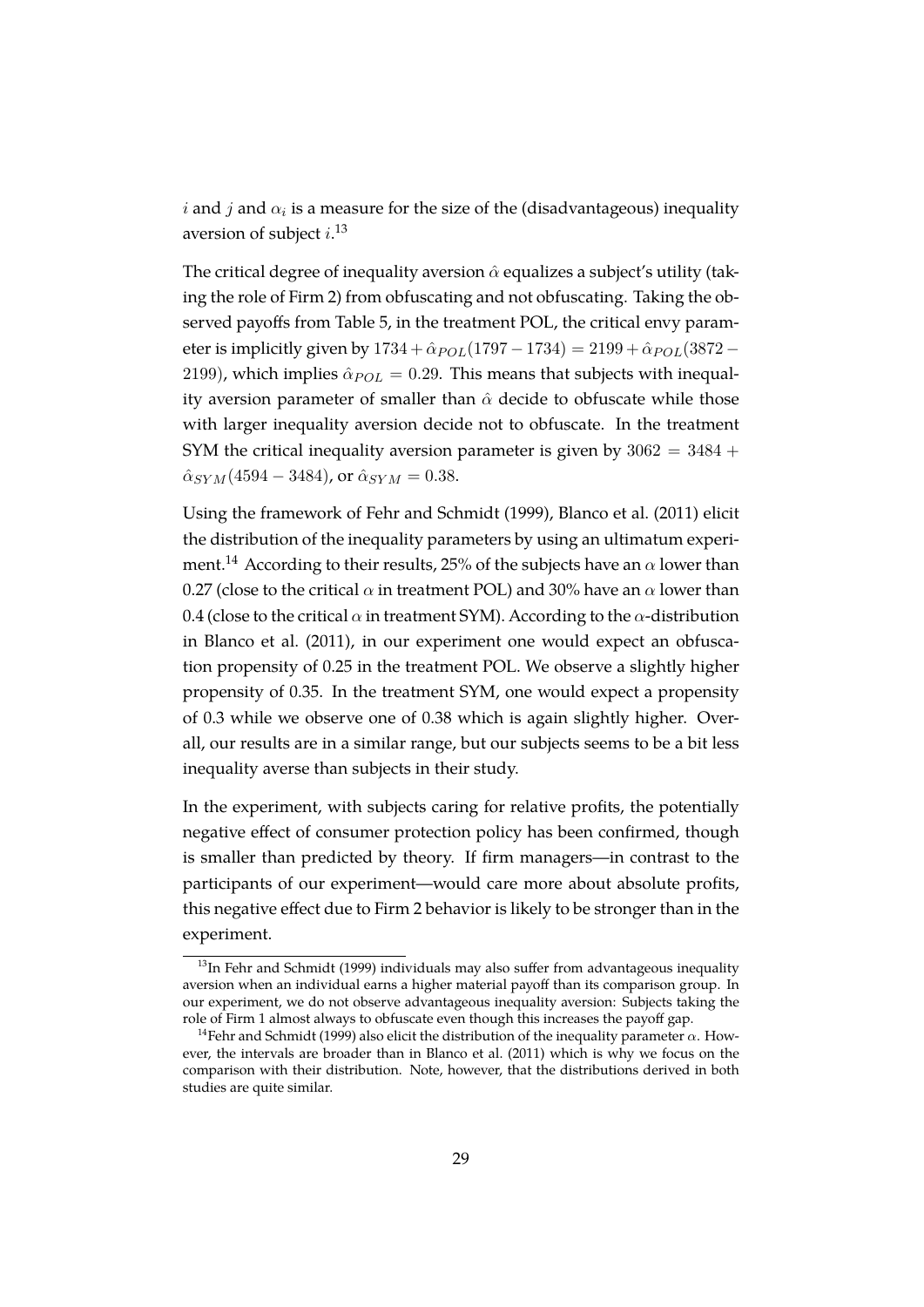|                       |        | <b>SYM</b> | POL  |
|-----------------------|--------|------------|------|
| Obfusc. by one firm   | Firm 1 | 68.0       | 55.3 |
|                       | Firm 2 | 57.3       | 36.3 |
| Obfusc. by both firms | Firm 1 | 84.2       | 74.4 |
|                       | Firm 2 | 80.6       | 61.8 |
| Impact of obfusc.     | Firm 1 | 16.2       | 19.1 |
|                       | Firm 2 | 23.3       | 25.5 |

<span id="page-32-0"></span>Table 6: Average prices by both firms in the treatments SYM and POL

#### **Prices**

In the following, we will analyse the price choices made in the second stage of the experiment. There are several interesting issues to study. For instance, the model predicts that Firm 1 charges, on average, a higher price than Firm 2. In fact, the price distribution of Firm 1 is predicted to stochastically dominate that of Firm 2. The most relevant issue concerning the price setting stage, however, is that more obfuscated markets are less competitive on average in the sense that both firms are able to set higher prices if the number of naive buyers is larger. This is important as relaxed price competition is a major reason for the firms to obfuscate. This holds, in particular, for Firm 2 as this firm benefits mostly via this price effect if the distribution of naive buyers is highly asymmetric.

We deal with the second issue first. We focus our analysis on the treatments, SYM and POL, the reason being that only in those two treatments we have a sufficient number of observations in subgames containing a different number of naive consumers. Table [6](#page-32-0) presents average prices charged by both firms in these two treatments.<sup>[15](#page-32-1)</sup> The table shows that, in both treatments, average prices rise if the market is more obfuscated. A formal test for this claim can be based on binomial tests by comparing the average impact of more obfuscation by session. The necessary data to perform such a test is reported in Tables [7](#page-38-0) and [8](#page-38-1) in the Appendix where we report the average prices for each session. The null hypothesis that obfuscation does not impact on prices can be rejected in each case at a p-value of 0.06.

A similar picture emerges if instead of comparing the average price we com-

<span id="page-32-1"></span> $15$ We only report on the cases where at least one firm obfuscates as there are only very few observations, where no firm chooses obfuscation.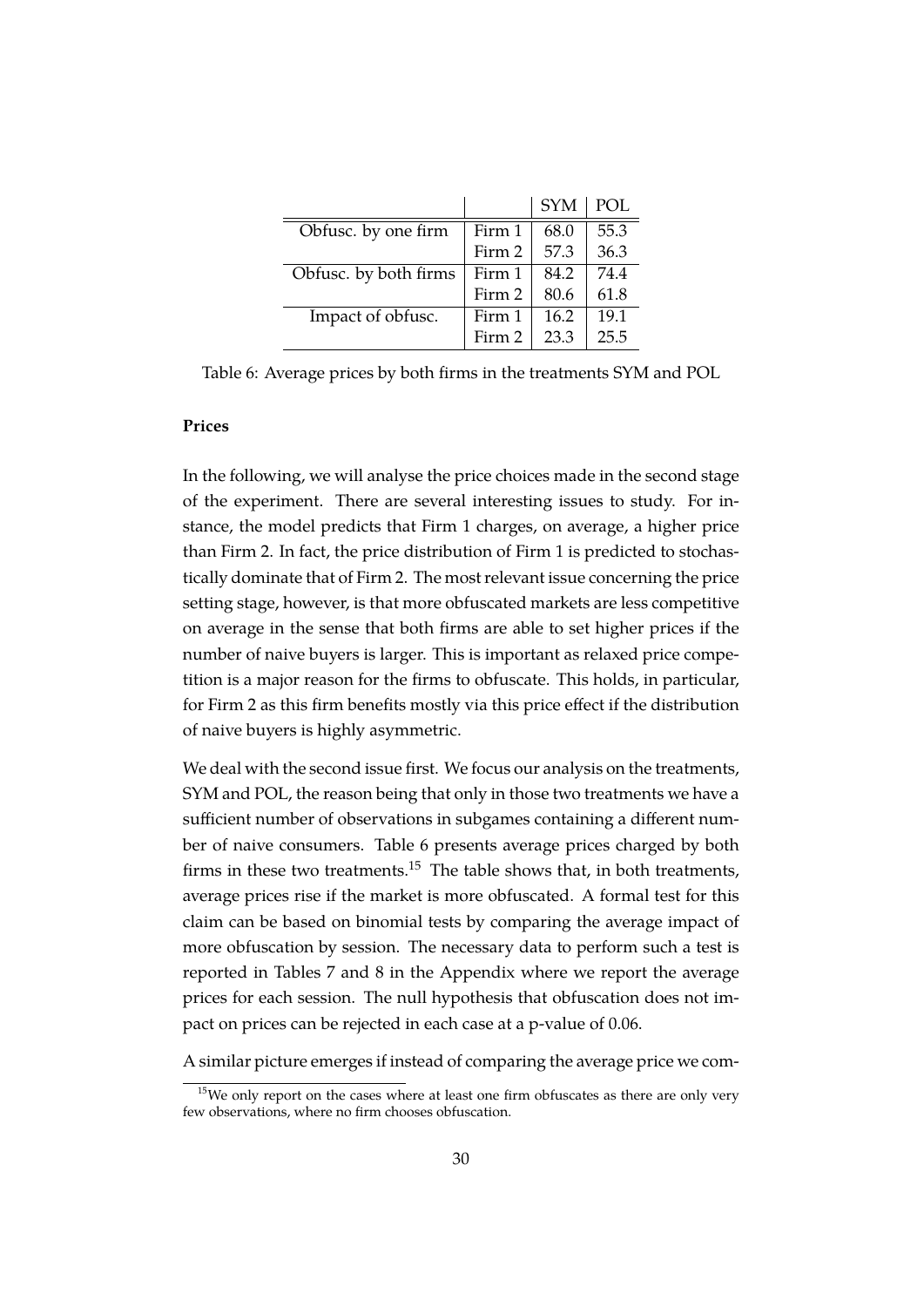

<span id="page-33-0"></span>Figure 3: The impact of firms' pricing behaviour if obfuscation increases in treatment POL

pare the entire price distributions. Figure [3](#page-33-0) plots the observed cumulative price distributions for the treatment POL. The figure shows that the cumulative price distribution shifts out to the right if the market is more obfuscated and there are more naive buyers. For both firms the price distribution with more obfuscation stochastically dominates the one with a lower level of obfuscation. Indeed, the impact of obfuscation seems to have a particular strong impact on pricing by Firm 2. If only one firm obfuscates, the probability of a Firm 2 charging a price higher than 50 is extremely low (in less than 10% of all cases); the empirical distribution is rather flat for prices over 50. In contrast, if both firms obfuscate, this probability is six times higher and increases to 60%.[16](#page-33-1)

Our experimental results are in line with those in [Morgan et al.](#page-44-10) [\(2006a](#page-44-10)[,b\)](#page-44-11). They show in a symmetric setting where firms equally share naive buyers that prices are higher if the number of naive buyers is higher.<sup>[17](#page-33-2)</sup> We extend their finding to an asymmetric setting where firms differ in the share of naive buyers they attract. We summarize our results:

**Result 4.** In more obfuscated markets, prices charged by both firms are on

<span id="page-33-1"></span> $^{16}$ Figure [5](#page-39-1) in the Appendix shows the empirical price distributions for the treatment SYM. The figure shows that also in this treatment the price distribution with more naive buyers stochastically dominates the one with fewer naive buyers.

<span id="page-33-2"></span><sup>&</sup>lt;sup>17</sup>Relatedly, [Kalayci and Potters](#page-44-12) [\(2011\)](#page-44-12) report evidence from a laboratory experiment where participants take both the roles of sellers and buyers. Sellers can make price comparisons harder by deciding on the number of attributes of a product. They find that prices increase with the average number of product attributes.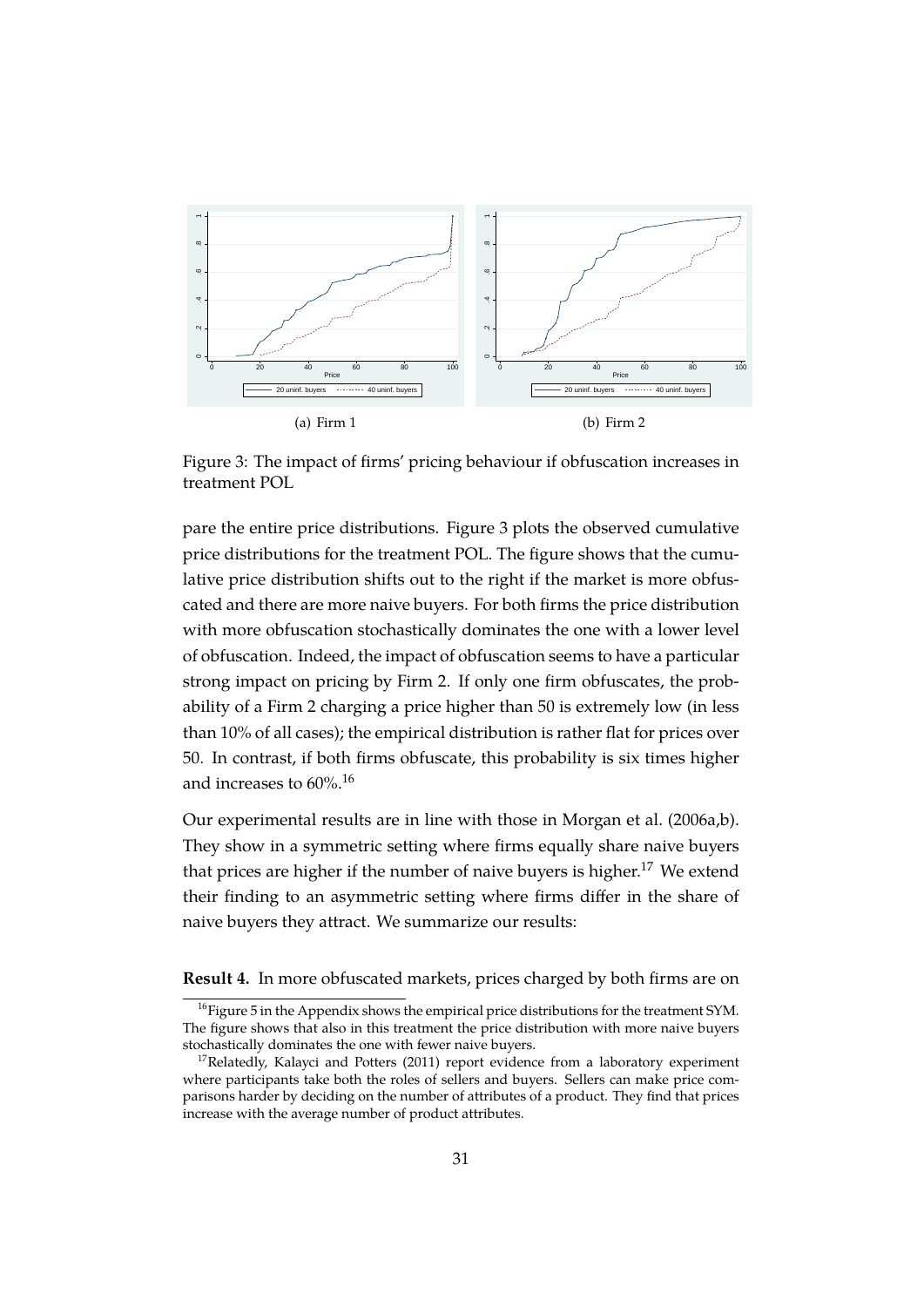

<span id="page-34-1"></span>Figure 4: Comparison of the price distributions of Firm 1 and Firm 2 in the treatment POL

average higher.

The second implication of Firm 1 attracting a larger share of the naive buyers is that this firm should on average charge a higher price. The reason is that for this firm it is more costly to compete for sophisticated buyers as Firm 1 would have to give up more revenues from its large number of naive buyers. In contrast, Firm 2 has a lower number of naive buyers and hence the opportunity cost for competing tough for sophisticated buyers is lower. Table [6](#page-32-0) shows that this is indeed confirmed. On average, Firm 1 charges a higher price than Firm 2. Tables [7](#page-38-0) and [8](#page-38-1) in the Appendix provide the rele-vant comparisons by session.<sup>[18](#page-34-0)</sup> This is also confirmed if one compares the overall distribution of prices. Figure [4](#page-34-1) shows the empirical price distribution in the treatment POL. In line with the model, the price distribution of Firm 1 stochastically dominates the one of Firm 2.<sup>[19](#page-34-2)</sup> We summarize:

**Result 5.** Firm 1 charges on average a higher price than Firm 2.

<span id="page-34-0"></span> $^{18}$ For the treatment POL, Firm 1 charges a higher price than Firm 2 in all sessions. For treatment SYM, this is not confirmed for all sessions. In two session, both firm charge a relatively similar price. This, however, is not surprising as in this treatment each firms' share of naive buyers is similar and firms are not expected to differ much in pricing.

<span id="page-34-2"></span><sup>&</sup>lt;sup>19</sup>In the appendix, Figure [6](#page-39-2) plots the empirical price distribution in the treatment SYM. Overall, a similar result emerges. However, as the asymmetry is smaller firms the price distributions lie much closer to each other.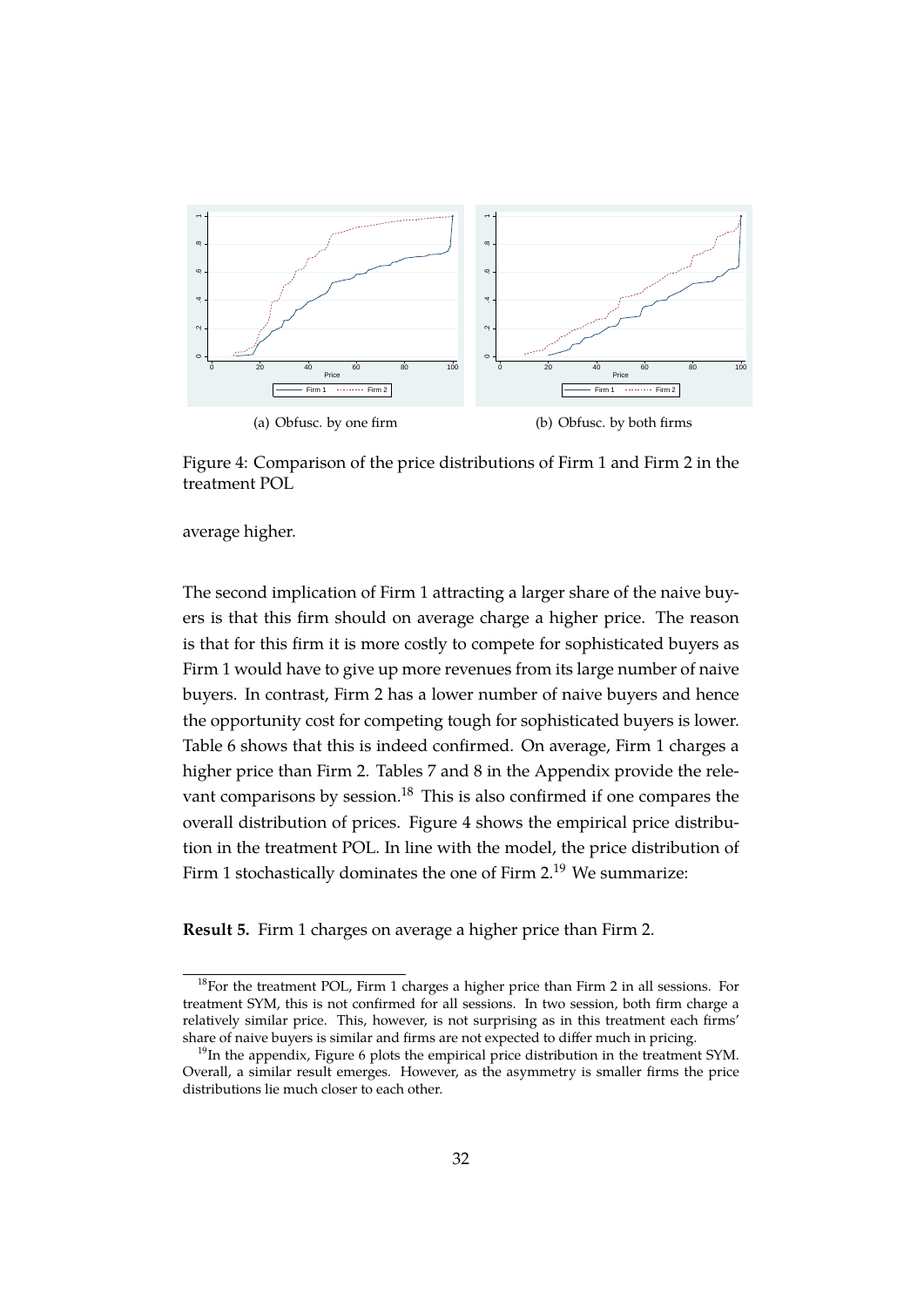#### <span id="page-35-0"></span>**4 Conclusion**

In this paper we have studied obfuscation incentives in retail financial markets. Competing firms are heterogeneous in their level of prominence. While prominent firms always choose to obfuscate, the incentives to obfuscate for less prominent firms are more differentiated. We have identified several factors that determine the optimal level of obfuscation. A lower level of asymmetry in prominence and a stricter consumer protection policy increase the less prominent firms' incentives to obfuscate.

The key aim of the paper is to study the impact of regulation. We have shown that consumer protection policies designed to reduce the scope of obfuscation can have unintended consequence in asymmetric industries. While the effect on prominent firm is as expected, there is an unintended, adverse effect on less prominent firms. We have theoretically and experimentally shown that these firms may actually react by increasing their obfuscation level due to such a policy. Our experimental evidence suggests that consumer protection policies are much less effective than expected. However, more empirical evidence is needed here. An interesting avenue for future research would be to test this prediction using field data, possible making use of the various policy reforms in financial markets that have occurred in recent years.

Though the main focus of this paper is on retail financial markets, the model itself and the implications that can be drawn from it are sufficiently general and can be readily applied to other markets as well. We have focused on financial markets as the problem of consumers' limited sophistication seems to be particularly relevant in the area of financial decision making. However, it can be also be observed in other markets that consumers fail to make sophisticated decisions and that firms may devise obfuscation strategies to exploit this. For instance, our work may also be applied to telecommunications markets or insurance markets where the complexity of decisionmaking is high.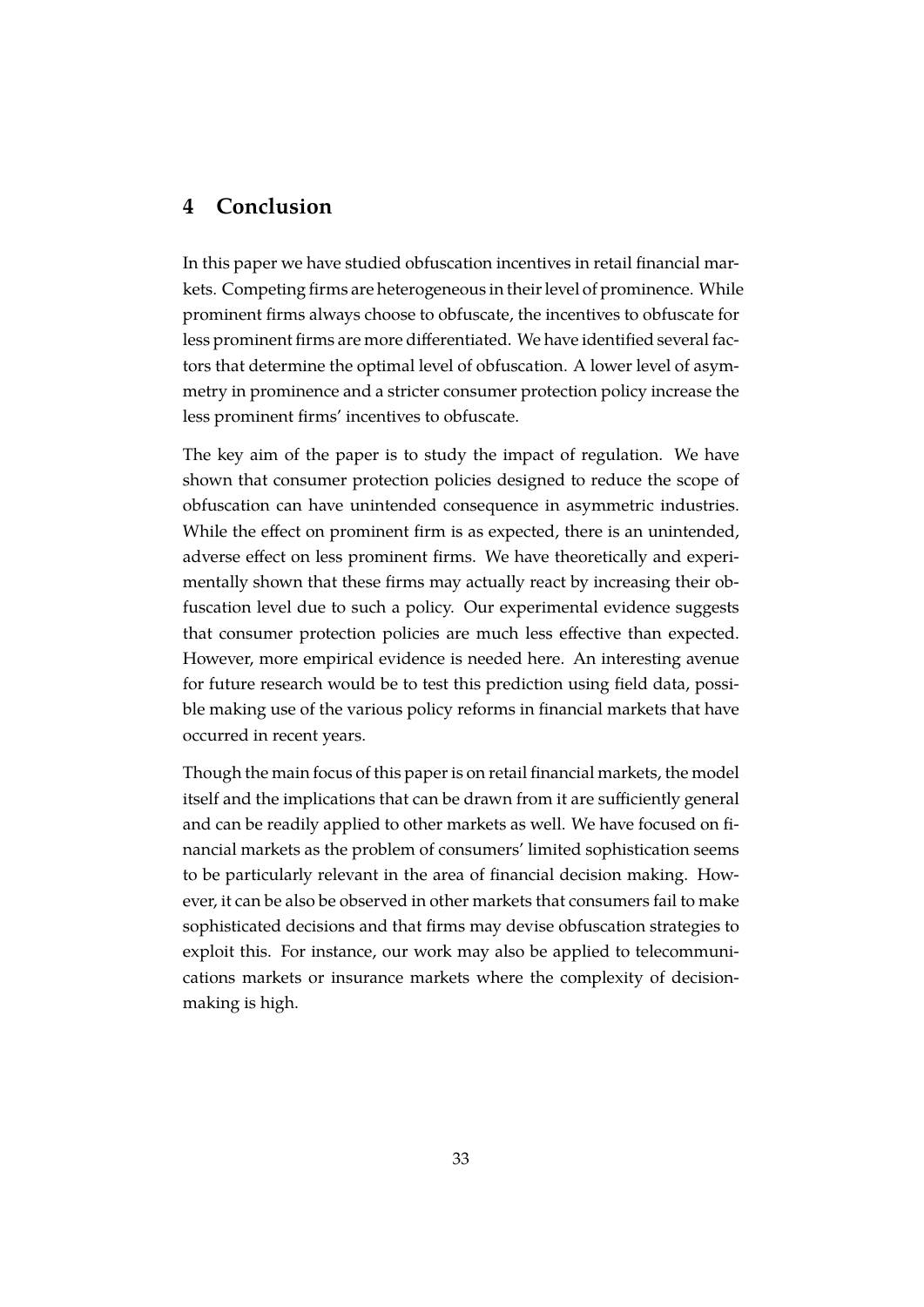#### **A Mathematical proofs**

#### <span id="page-36-0"></span>**A.1 Proof of Proposition [1](#page-16-0)**

**Proof**: We only show Firm 2's optimal obfuscation. Firm 2 wants to increase or decrease its own obfuscation level if

$$
\frac{dE(\Pi_2)}{dk_2} \ge 0 \Leftrightarrow \phi(1-\phi)\mu^2 - 2\phi\mu + 1 \ge 0.
$$

Let  $\omega(\mu) := \phi(1-\phi)\mu^2 - 2\phi\mu + 1$ .  $\omega(\mu)$  is a parabola that opens upward with two roots being  $\frac{\phi \pm}{}$  $-\frac{2\varphi\mu+\sqrt{2\varphi(2\varphi-1)}}$  $\frac{\sqrt{\psi(2\varphi-1)}}{\phi(1-\phi)}$ . Since the larger root is above 1,  $\tilde{\mu}(\phi)$  is the root of interest.

We note that  $\mu(x, k_1, k_2)$  strictly increases in  $k_2$ . We further differentiate three cases. First, if  $\overline{\mu}_x < \tilde{\mu}(\phi)$ ,  $\omega(\mu) > 0$  for all  $\mu \in [\underline{\mu}_x, \overline{\mu}_x)$  and therefore, Firm 2 wants to increase its obfuscation level to the upper bound,  $\bar{k}$ . Second, if  $\underline{\mu}_x > \tilde{\mu}(\phi)$ ,  $\omega(\mu) < 0$  for all  $\mu \in [\underline{\mu}_x,\overline{\mu}_x]$  as  $\overline{\mu}_x < 1 < \frac{\phi + \sqrt{\phi(2\phi-1)}}{\phi(1-\phi)}$  $\frac{\sqrt{\phi(2\phi-1)}}{\phi(1-\phi)}$ . Consequently, Firm 2 wants to reduce its obfuscation level to the lower bound,  $\underline{k}$ . Finally, when  $\underline{\mu}_x < \tilde{\mu}(\phi) < \overline{\mu}_x$ ,  $\omega(\mu) > 0$  for all  $\mu \in [\underline{\mu}_x, \tilde{\mu}(\phi))$  and  $\omega(\mu) < 0$ for all  $\mu \in (\tilde{\mu}(\phi), \overline{\mu}_x]$ . The best choice for Firm 2 is then the unique level of obfuscation such that  $\mu(x, k_1, k_2) = \tilde{\mu}(\phi) = (1 - x)\theta(\bar{k}, k_2)$ . The boundary cases are easily checked. *Q.E.D.*

#### <span id="page-36-1"></span>**A.2 Proof of Proposition [3](#page-19-0)**

**Proof**: Following Propositions [1](#page-16-0) and [2,](#page-17-0) we only have to show Part [2.](#page-19-1)

If  $\underline{\mu}_x < \tilde{\mu}(\phi) < \overline{\mu}_x$ ,  $\mu^* = \tilde{\mu}(\phi)$  and consequently,  $\mu^*$  strictly decreases in  $\phi$ . See Equation [\(13\)](#page-17-1).

From Proposition [1,](#page-16-0) we know in this case  $(1-x)\theta(\bar{k}, k_2^*) = \tilde{\mu}(\phi)$ . Differentiating both sides w.r.t.  $\phi$  we have

$$
(1-x)\frac{d\theta}{dk_2}\frac{dk_2^*}{d\phi} = \frac{d\tilde{\mu}(\phi)}{d\phi} < 0.
$$

Hence, whenever  $\mu^* = \tilde{\mu}(\phi)$ ,  $\frac{dk_2^*}{d\phi} < 0$ , that is, Firm 2's equilibrium obfuscation strictly decreases in  $\phi$ .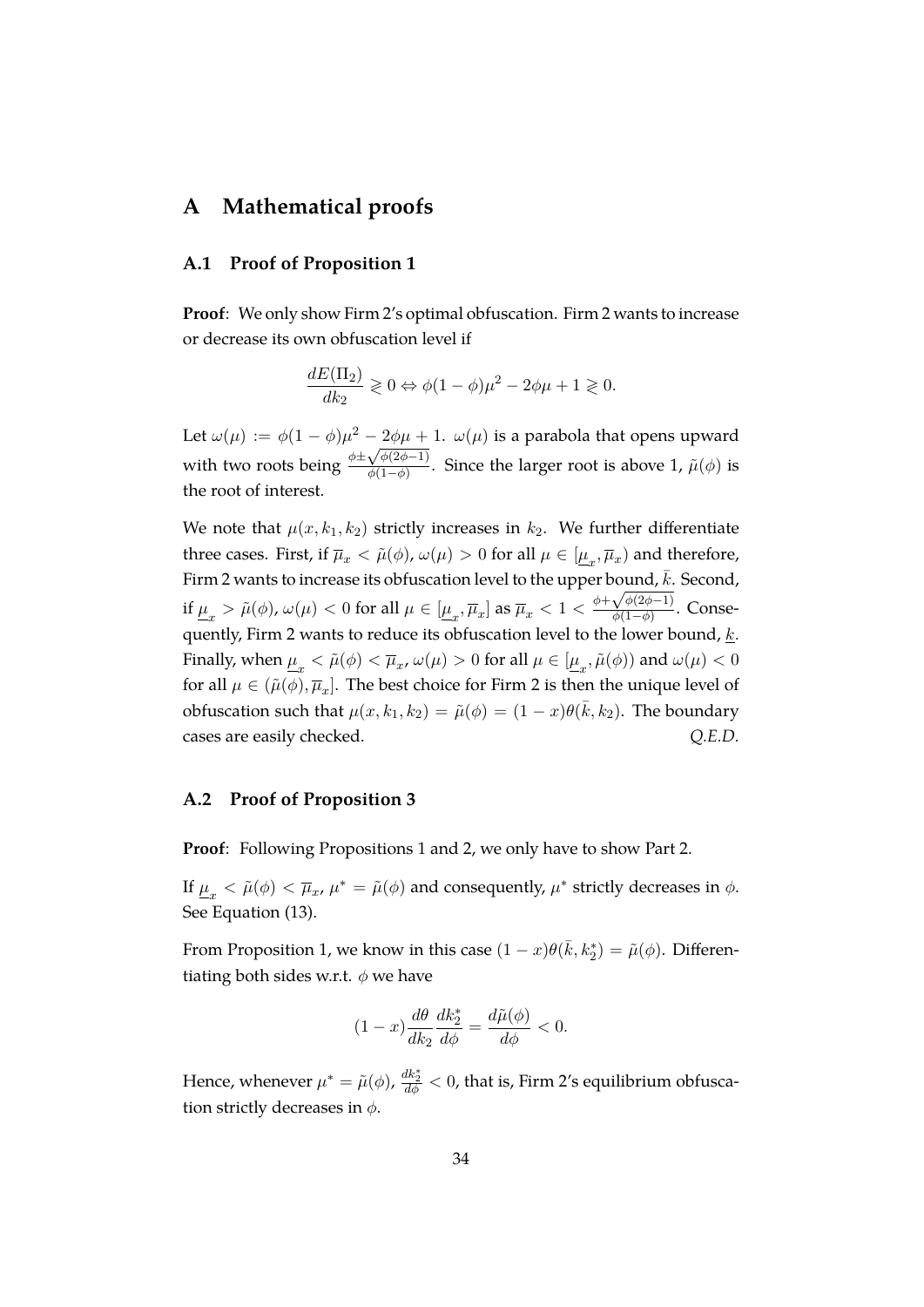#### *Q.E.D.*

#### <span id="page-37-0"></span>**A.3 Proof of Proposition [4](#page-20-0)**

**Proof**: Note that  $\overline{\mu}_{x''} < \overline{\mu}_{x'}$  and  $\underline{\mu}_{x''} < \underline{\mu}_{x'}$ . If  $[\underline{\mu}_{x''}, \overline{\mu}_{x''}]$  and  $[\underline{\mu}_{x'}, \overline{\mu}_{x'}]$  intersect, it can only be that  $\overline{\mu}_{x^{\prime\prime}}\geq\underline{\mu}_{x^{\prime}}.$ 

- Suppose  $\overline{\mu}_{x^{\prime\prime}}\geq\underline{\mu}_{x^\prime}.$  Since  $\tilde{\mu}(\phi)>\frac{1}{2}$  $\frac{1}{2}$ , we need to differentiate two cases: there exists a  $\phi$  such that  $\tilde{\mu}(\phi) \in [\underline{\mu}_{x'}, \overline{\mu}_{x''}]$  and otherwise.
	- **–** In the former case,  $\tilde{\mu}(\phi)$  is attainable under both  $x'$  and  $x''$ . By Proposition [2,](#page-17-0)  $\mu^*$  remains the same. As  $(1-x')\theta(\bar{k}, k_2^*)$  $\binom{x^*}{2} = (1$  $x^{\prime\prime}$ ) $\theta(\bar{k}, k_2^{*^{\prime\prime}})$  $x''_2$ ),  $x'' > x'$  and  $\frac{d\theta}{dk_2} > 0$ ,  $k_2^{*''} > k_2^{*'}$  $\chi_2^*$  . This proves the first part of Proposition [4.](#page-20-0)
	- **–** For the latter case to emerge, it must be that  $\overline{\mu}_{x''} \leq \frac{1}{2} < \tilde{\mu}(\phi)$ . By Proposition [1,](#page-16-0) the equilibrium share of naive consumers after the policy change is  $\overline{\mu}_{x^{\prime\prime}}$  which is less than either  $\overline{\mu}_{x^{\prime}}$  (if  $\overline{\mu}_{x^{\prime}} \leq \tilde{\mu}(\phi)$ ) or any previously attainable  $\tilde{\mu}(\phi)$  (if  $\overline{\mu}_{x'} > \tilde{\mu}(\phi)$ ).
- If  $\overline{\mu}_{x''} < \underline{\mu}_{x'}$ . All possible shares of naive consumers under  $x''$  is strictly less than those under  $x'$ , hence its equilibrium level must decrease after the policy change. This concludes the proof.

*Q.E.D.*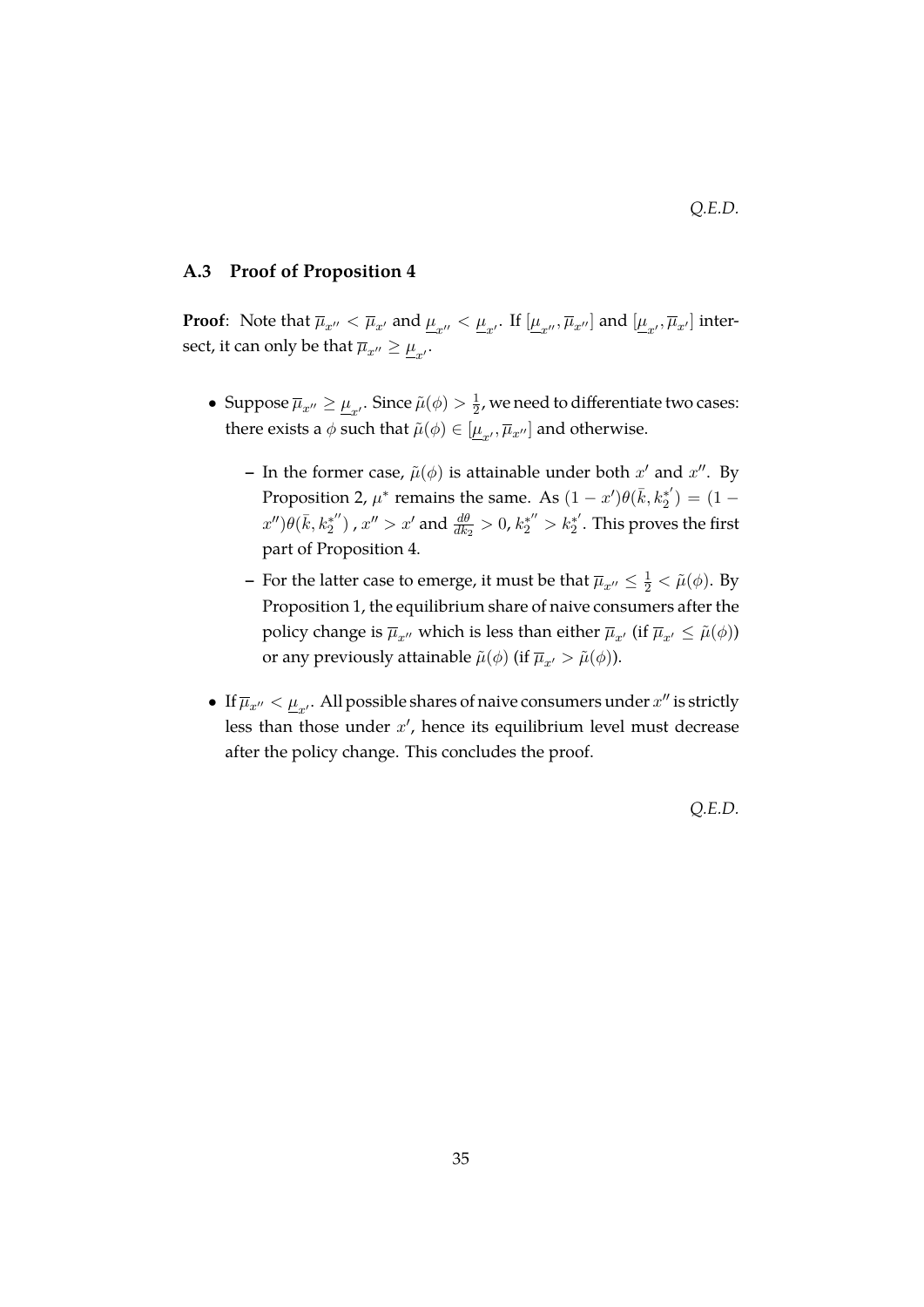|                       | session | 1      | $\mathcal{P}$ | 3    | 4      |
|-----------------------|---------|--------|---------------|------|--------|
| Obfusc. by one firm   | Firm 1  | 62.2   | 75.1          | 67.6 | 62.2   |
|                       | Firm 2  | 48.9   | 61.1          | 61.3 | 58.3   |
|                       | Δ       | 13.3   | 14.0          | 6.3  | 3.9    |
| Obfusc. by both firms | Firm 1  | 84.6   | 88.4          | 87.8 | 79.2   |
|                       | Firm 2  | 85.3   | 77.0          | 77.4 | 80.4   |
|                       |         | $-0.7$ | 11.4          | 10.4 | $-1.2$ |
| Impact of obfusc.     | Firm 1  | 22.4   | 13.3          | 20.2 | 17.0   |
|                       | Firm 2  | 36.4   | 15.9          | 16.1 | 22.1   |

## **B Additional tables and figures**

<span id="page-38-0"></span>

| Table 7: Average prices in treatment SYM by firm type |  |
|-------------------------------------------------------|--|
|-------------------------------------------------------|--|

|                      | session | 1    | $\mathcal{P}$ | 3    | 4    |
|----------------------|---------|------|---------------|------|------|
| Obfusc. by one firm  | Firm 1  | 62.0 | 52.7          | 55.0 | 51.9 |
|                      | Firm 2  | 34.4 | 38.3          | 40.2 | 33.4 |
|                      | Л       | 27.6 | 14.4          | 21.8 | 18.5 |
| Obfusc. by both firm | Firm 1  | 78.3 | 72.5          | 66.2 | 85.2 |
|                      | Firm 2  | 62.5 | 53.6          | 58.1 | 73.4 |
|                      | Л       | 15.8 | 18.9          | 8.1  | 11.8 |
| Impact of obfusc.    | Firm 1  | 16.3 | 19.8          | 11.2 | 33.3 |
|                      | Firm 2  | 28.1 | 15.3          | 17.9 | 40   |

<span id="page-38-1"></span>Table 8: Average prices in treatment POL by firm type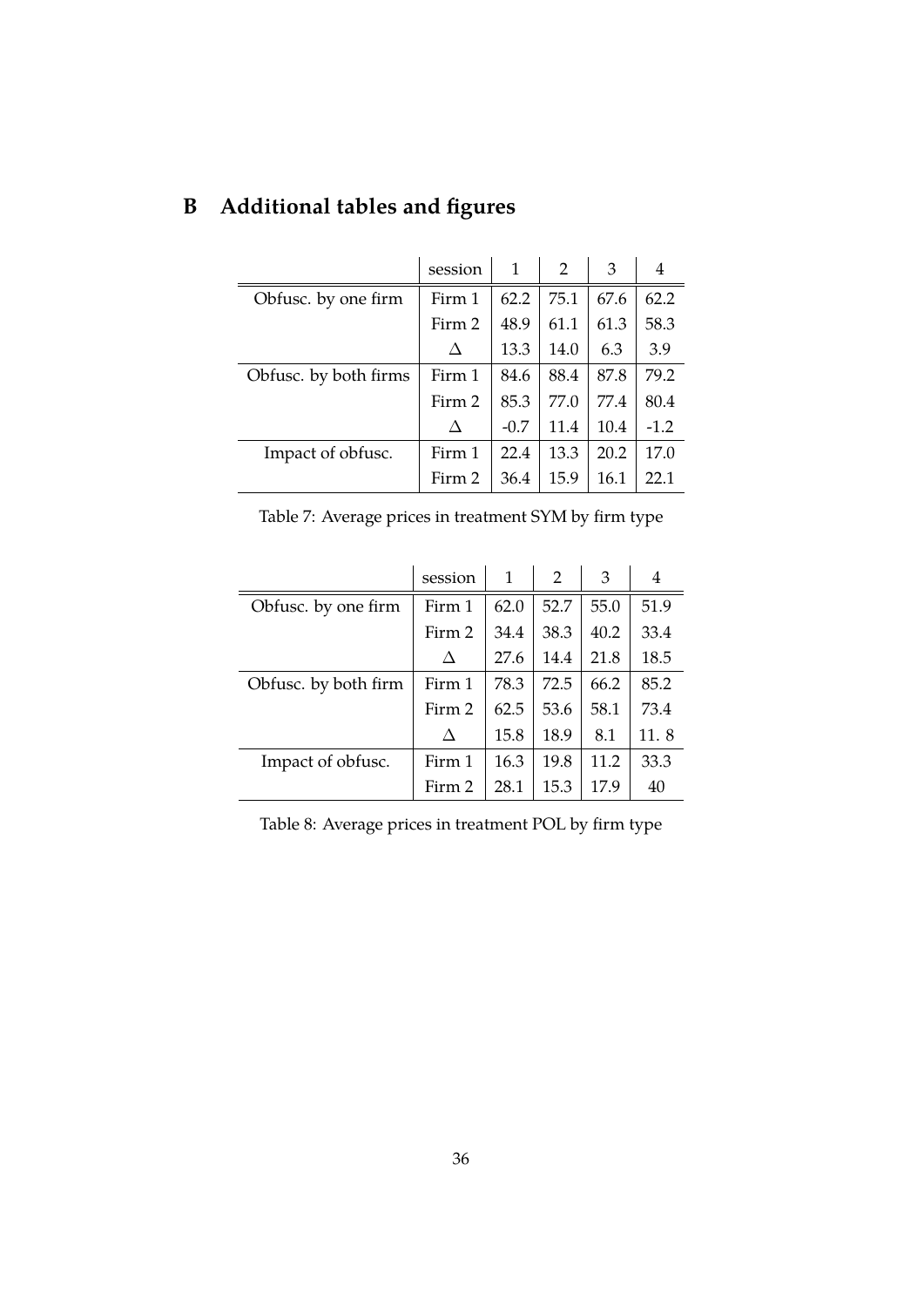

<span id="page-39-1"></span>Figure 5: The impact of firms' pricing behavior if obfuscation increases (Treatment SYM)



<span id="page-39-2"></span>Figure 6: Comparison of the price distributions of Firm 1 and Firm 2 in the treatment SYM

#### <span id="page-39-0"></span>**C Instructions**

Welcome to this experiment in decision making. Please read the instructions carefully.

During the experiment you can earn points depending on your own decisions and those of the other participants. At the end of the experiment this points are converted at a rate of 10.000 points = 1 EUR into Euro and paid to you.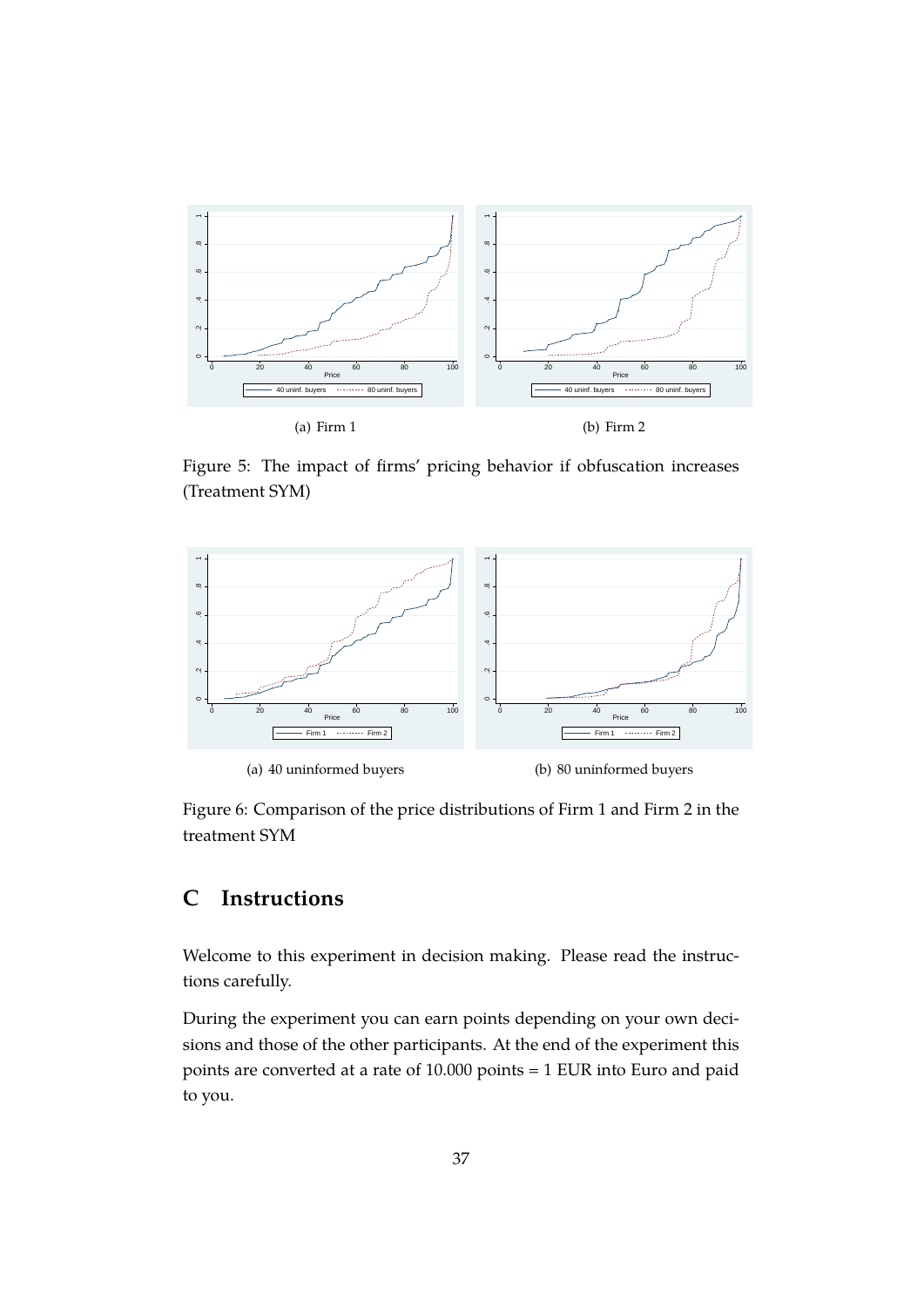You are starting with an amount of 40.000 points. This amount is increased by the earnings in each period.

#### **The setup**

In this experiment you are assigned the role of a seller. In each period of the experiment you are competing with another seller which is randomly determined among the other participants of the experiment. Your competitor is determined each round anew so that in each round you are competing with another participant.

There are two types of sellers: Type A and type B who interact with each other. Which role is assigned to you is determined at the start of each period and is communicated to you. If you are a seller of type A you are interacting with a seller of type B.

You and the other seller are selling a good to 100 buyers. Each buyer purchases exactly one unit of the good. The buyers are simulated by the computer. There are two types of buyers: "searching" and "non-searching" buyers. A "searching" buyer purchases the good from the seller that has chosen the lower price. "Non-searching" are programmed such that a share of 90% (60%) automatically purchases from the seller of type A and a share of 10% (40%) automatically purchases from the seller of type B.

In each period of the experiment you have to take two decisions which are described in the following.

#### **The first stage**

In the first stage of each period, both sellers simultaneously decide whether to increase the number of "non-searching" buyers. In the initial situation, there are 0 "non-searching" buyers and 100 "searching" buyers. For each seller deciding to increase the number of "non-searching" buyers , this number of "non-searching" buyers is increased by 40 (20). The number of "searching" buyers is decreased accordingly. The following table shows the number of "non-searching" and "searching" buyers depending on the decisions of both sellers: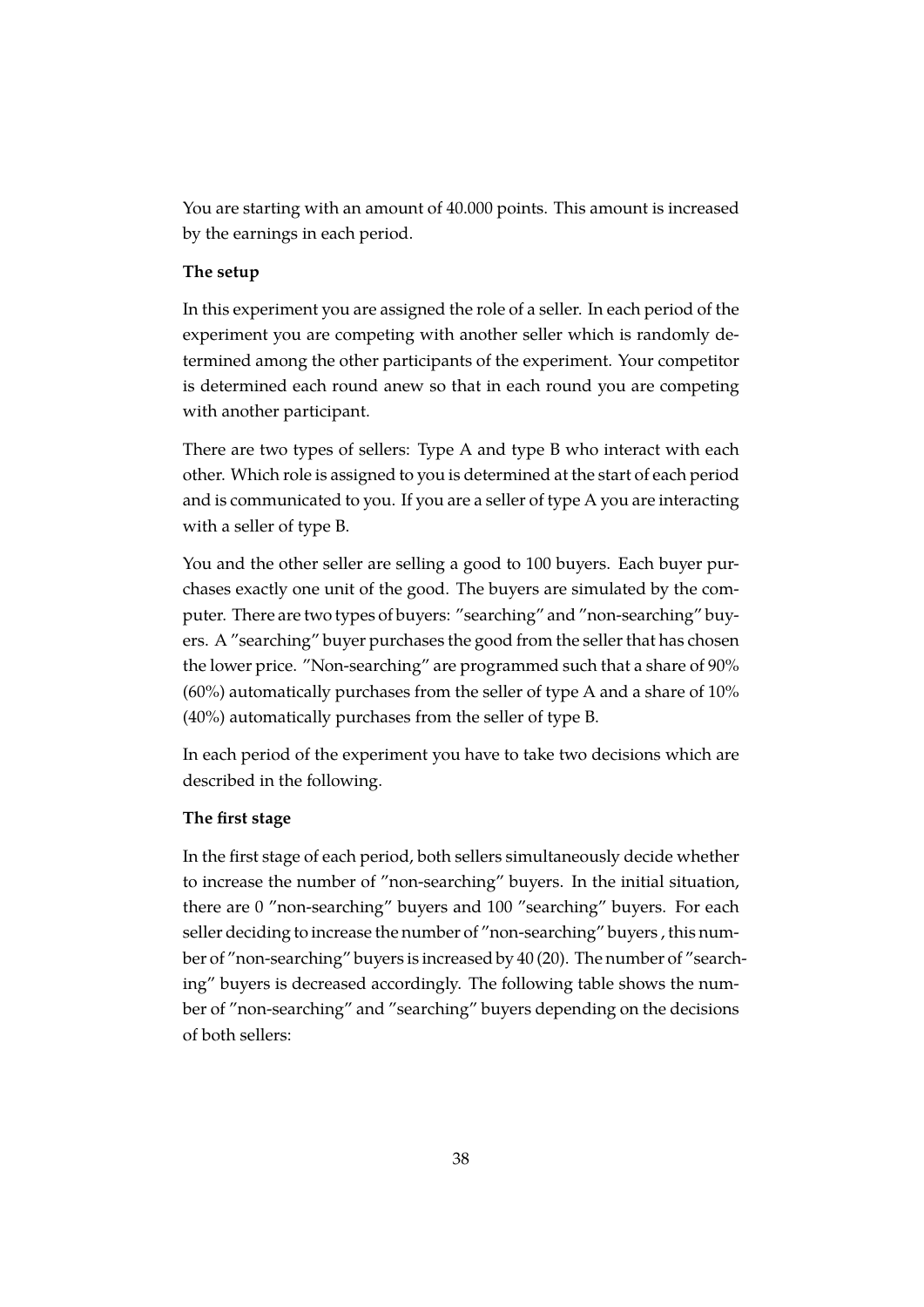| Number of sellers deciding to increase |     |                  |        |
|----------------------------------------|-----|------------------|--------|
| the number of "non-searching" buyers   |     |                  |        |
| "Non-searching" buyers                 |     | $40(20)$ 80 (40) |        |
| "Searching" buyers                     | 100 | 60(80)           | 20(60) |

#### **The second stage**

In the second stage of each period, you receive information on the decisions taken in the first stage and thus you receive information on the number of "searching" and "non-searching" buyers. Subsequently, both sellers simultaneously decide on the price they charge. The chosen price must be an integer between 0 and 100.

#### **End of each period**

At the end of each period, the computer calculates how many units you and the other seller have sold. Note that each buyer buys exactly one unit of the good. The number of sold units is calculated as follows:

- your share of the non-searching buyers will buy from you
- searching buyers will only buy from you if you have chosen a lower price than the other seller.

Finally, you receive information about the points that you earned this period. The number of points earned is the number of sold units multiplied by the price you have chosen.

#### **End of the experiment**

The experiment is repeated for 25 rounds. Whether you take the role of seller A or B is randomly determined in each period. At the end of the experiment your earnings will be paid out to you. Your earnings comprises the show-up fee and the points you have earned during the experiment.

#### **References**

<span id="page-41-0"></span>Agarwal, S., Driscoll, J. C., Gabaix, X., and Laibson, D. (2009). The age of reason: Financial decisions over the life cycle and implications for regulation. *Brooking Papers on Economic Activity*, 2:51–118.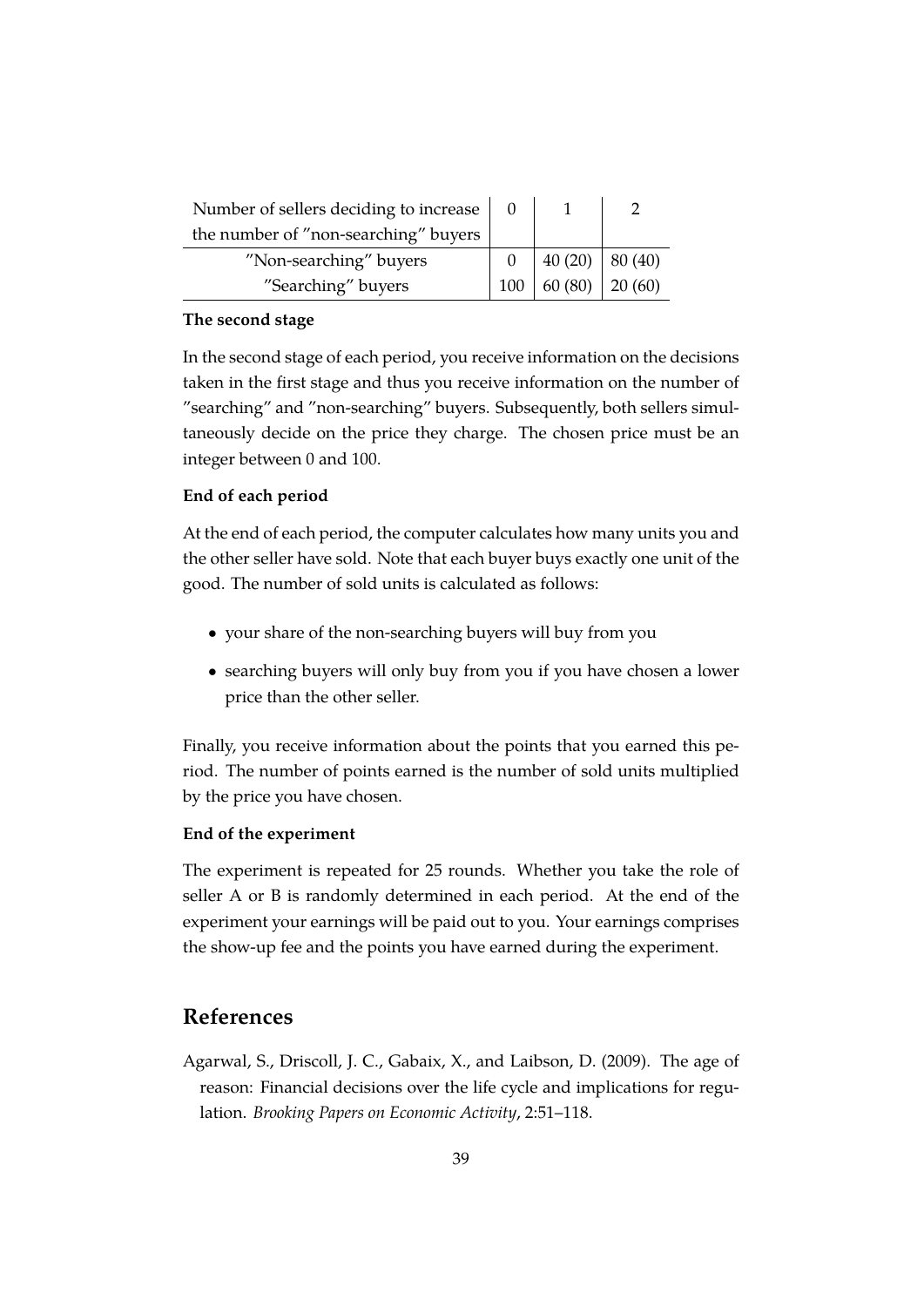- <span id="page-42-7"></span>Armstrong, M. (2012). Economic models of consumer protection policies. In *The Pros and Cons of Consumer Protection*, pages 123–147. Swedish Competition Authority.
- <span id="page-42-6"></span>Armstrong, M. and Huck, S. (2010). Behavioral economics as applied to firms: A primer. *Competition Policy International*, 6(1):3–45.
- <span id="page-42-8"></span>Armstrong, M., Vickers, J., and Zhou, J. (2009a). Consumer protection and the incentive to become informed. *Journal of the European Economic Association*, 7(2-3):399–410.
- <span id="page-42-4"></span>Armstrong, M., Vickers, J., and Zhou, J. (2009b). Prominence and consumer search. *Rand Journal of Economics*, 40(2):209–233.
- <span id="page-42-5"></span>Armstrong, M. and Zhou, J. (2011). Paying for prominence. *Economic Journal*, 121(556):F368–F395.
- <span id="page-42-11"></span>Blanco, M., Engelmann, D., and Normann, H.-T. (2011). A within-subject analysis of other-regarding preferences. *Games and Economic Behavior*, 72(2):321–338.
- <span id="page-42-10"></span>Bolton, G. E. and Ockenfels, A. (2000). ERC: A theory of equity, reciprocity and competition. *American Economic Review*, 90(1):166–193.
- <span id="page-42-2"></span>Bolton, P., Freixas, X., and Shapiro, J. A. (2007). Conflicts of interest, information provision, and competition in banking. *Journal of Financial Economics*, 85(2):297–330.
- <span id="page-42-9"></span>Burdett, K. and Judd, K. L. (1983). Equilibrium price dispersion. *Econometrica*, 51(4):955–69.
- <span id="page-42-3"></span>Calvet, L. E., Campbell, J. Y., and Sodini, P. (2007). Down or out: Assessing the welfare costs of household investment mistakes. *Journal of Political Economy*, 115:707–747.
- <span id="page-42-1"></span>Calvet, L. E., Campbell, J. Y., and Sodini, P. (2009). Measuring the financial sophistication of households. *American Economic Review*, 99(2):393–398.
- <span id="page-42-0"></span>Campbell, J. Y. (2006). Household finance. *Journal of Finance*, 61(4):1553– 1604.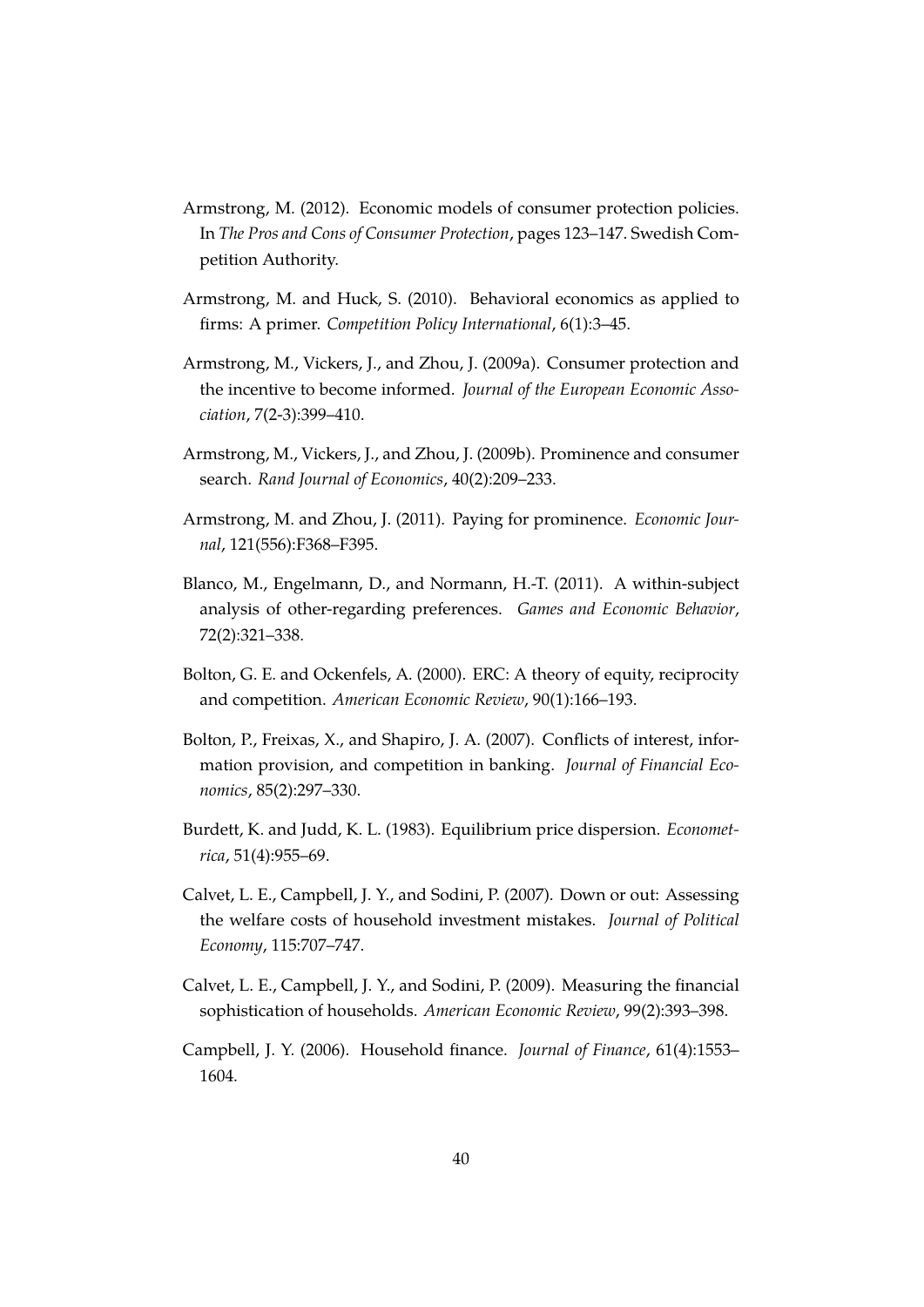- <span id="page-43-7"></span>Carlin, B. I. (2009). Strategic price complexity in retail financial markets. *Journal of Financial Economics*, 91(3):278–287.
- <span id="page-43-8"></span>Carlin, B. I. and Manso, G. (2011). Obfuscation, learning, and the evolution of investor sophistication. *Review of Financial Studies*, 24(3):754–785.
- <span id="page-43-0"></span>Choi, J. J., Laibson, D. I., and Madrian, B. C. (2010). Why does the law of one price fail? An experiment on index mutual funds. *Review of Financial Studies*, 23(4):1405–1432.
- <span id="page-43-2"></span>Christoffersen, S. E. K. and Musto, D. K. (2002). Demand curves and the pricing of money management. *Review of Financial Studies*, 15(5):1499– 1524.
- <span id="page-43-4"></span>Ellison, G. and Ellison, S. F. (2009). Search, obfuscation, and price elasticities on the internet. *Econometrica*, 77(2):427–452.
- <span id="page-43-5"></span>Ellison, G. and Wolitzky, A. (2011). A search cost model of obfuscation. mimeo. MIT.
- <span id="page-43-6"></span>Fehr, E. and Schmidt, K. M. (1999). A theory of fairness, competition and cooperation. *Quarterly Journal of Economics*, 114(3):817–868.
- <span id="page-43-9"></span>Fershtman, C. and Fishman, A. (1994). The 'perverse' effects of wage and price controls in search markets. *European Economic Review*, 38(5):1099– 1112.
- <span id="page-43-10"></span>Fischbacher, U. (2007). z-Tree: Zurich toolbox for ready-made economic experiments. *Experimental Economics*, 10(2):171 – 178.
- <span id="page-43-1"></span>Gabaix, X. and Laibson, D. I. (2005). Shrouded attributes, consumer myopia, and information suppression in competitive markets. *Quarterly Journal of Economics*, 121(2):505–540.
- <span id="page-43-11"></span>Gibbons, R. and Murphy, K. (1990). Relative performance evaluation for chief executive officers. *Industry and Labor Relations Review*, 43:30 – 51.
- <span id="page-43-3"></span>Henderson, B. J. and Pearson, N. D. (2011). The dark side of financial innovation: A case study of the pricing of a retail financial product. *Journal of Financial Economics*, 100:227–247.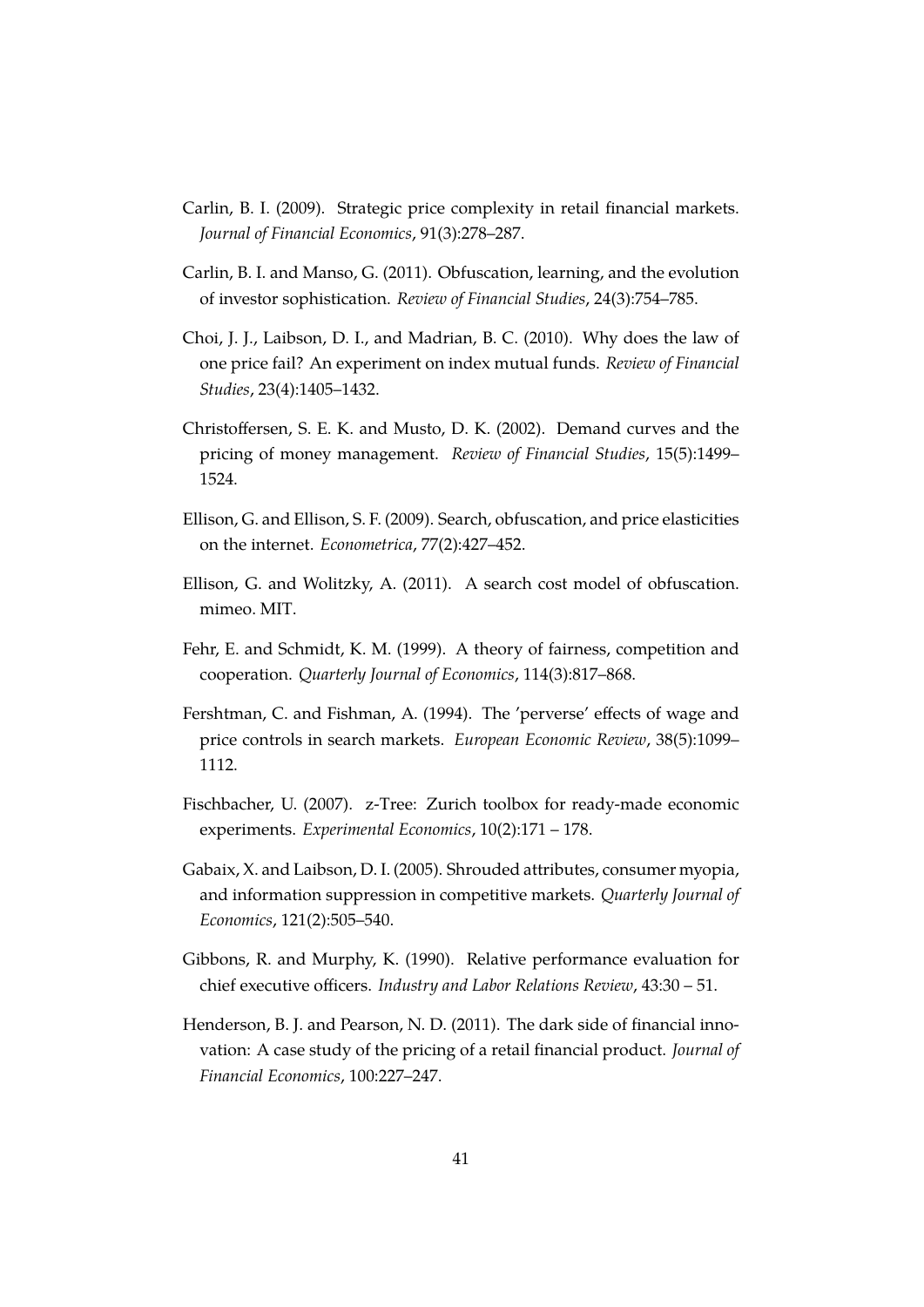- <span id="page-44-7"></span>Hortacsu, A. and Syverson, C. (2004). Product differentiation, search costs and competition in the mutual fund industry: A case study of S&P index funds. *Quarterly Journal of Economics*, 119(2):403–456.
- <span id="page-44-5"></span>Inderst, R. and Ottaviani, M. (2009). Misselling through agents. *American Economic Review*, 99(3):883–908.
- <span id="page-44-6"></span>Inderst, R. and Ottaviani, M. (2011). Competition through commissions and kickbacks. Forthcoming *American Economic Review*.
- <span id="page-44-12"></span>Kalayci, K. and Potters, J. (2011). Buyer confusion and market prices. *International Journal of Industrial Organization*, 29(1):14–22.
- <span id="page-44-2"></span>Lusardi, A. and Mitchell, O. (2007). Baby boomer retirement security: The roles of planning, financial literacy, and housing wealth. *Journal of Monetary Economics*, 54(1):205–224.
- <span id="page-44-3"></span>Lusardi, A., Mitchell, O., and Curto, V. (2010). Financial literacy among the young. *Journal of Consumer Affairs*, 44(2):358–380.
- <span id="page-44-10"></span>Morgan, J., Orzen, H., and Sefton, M. (2006a). An experimental study of price dispersion. *Games and Economic Behavior*, 54(1):134–158.
- <span id="page-44-11"></span>Morgan, J., Orzen, H., and Sefton, M. (2006b). A laboratory study of advertising and price competition. *European Economic Review*, 50(2):323–347.
- <span id="page-44-9"></span>Narasimhan, C. (1988). Competitive promotional strategies. *Journal of Business*, 61(4):427–449.
- <span id="page-44-8"></span>Rhodes, A. (2011). Can prominence matter even in an almost frictionless market? *Economic Journal*, 121(556):F297–F308.
- <span id="page-44-0"></span>Stango, V. and Zinman, J. (2009). Exponential growth bias and household finance. *Journal of Finance*, 64(6):2807–2849.
- <span id="page-44-1"></span>Stango, V. and Zinman, J. (2011). Fuzzy math, disclosure regulation, and market outcomes: Evidence from truth-in-lending reform. *Review of Financial Studies*, 24(2):506–534.
- <span id="page-44-4"></span>van Rooij, M., Lusardi, A., and Alessie, R. (2011). Financial literacy and stock market participation. *Journal of Financial Economics*, 101(2):449–472.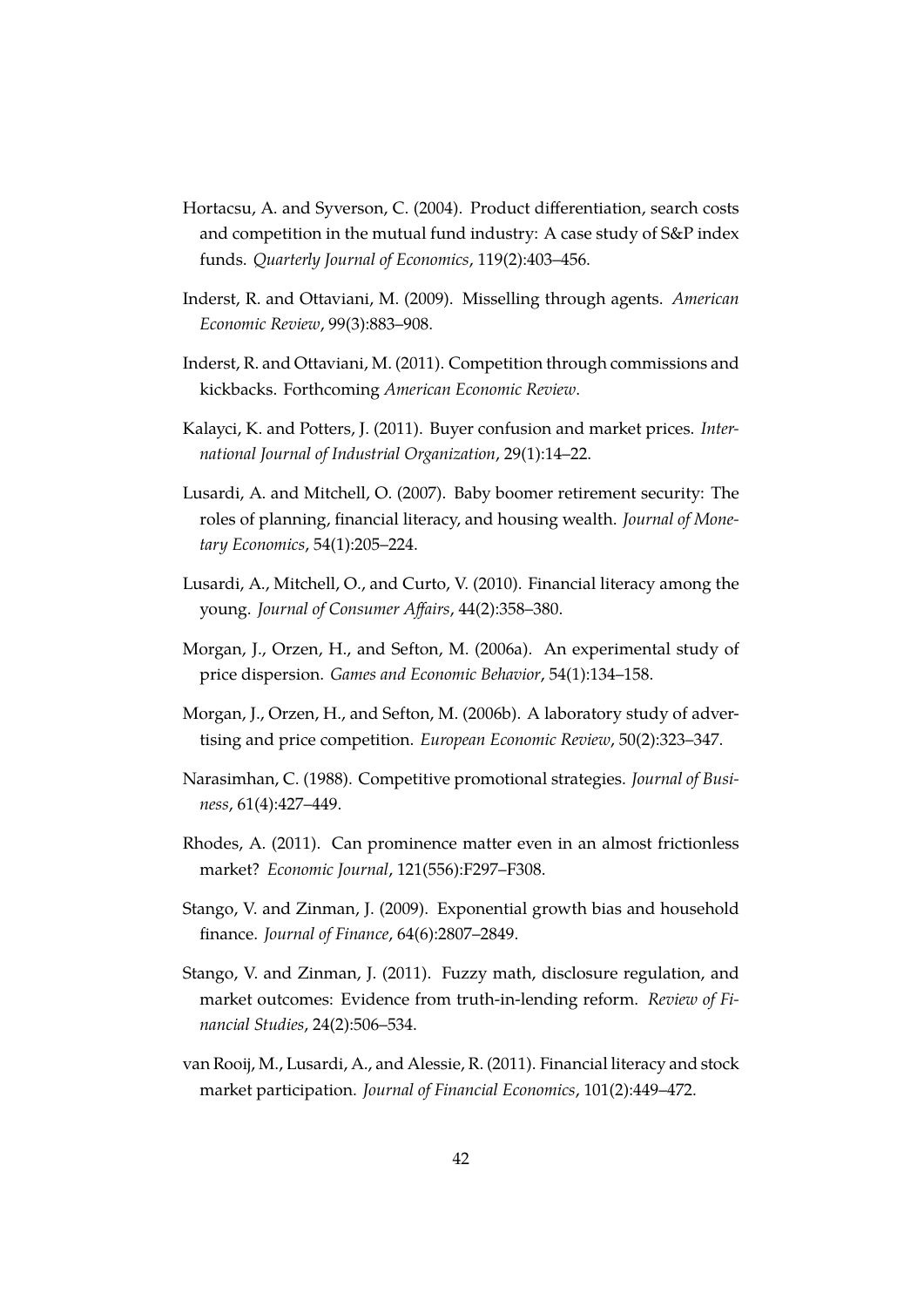<span id="page-45-1"></span>Varian, H. R. (1980). A model of sales. *American Economic Review*, 70(4):651– 659.

<span id="page-45-0"></span>Woodward, S. E. and Hall, R. E. (2011). Diagnosing consumer confusion and sub-optimal shopping effort: Theory and mortgage-market evidence. Forthcoming *American Economic Review*.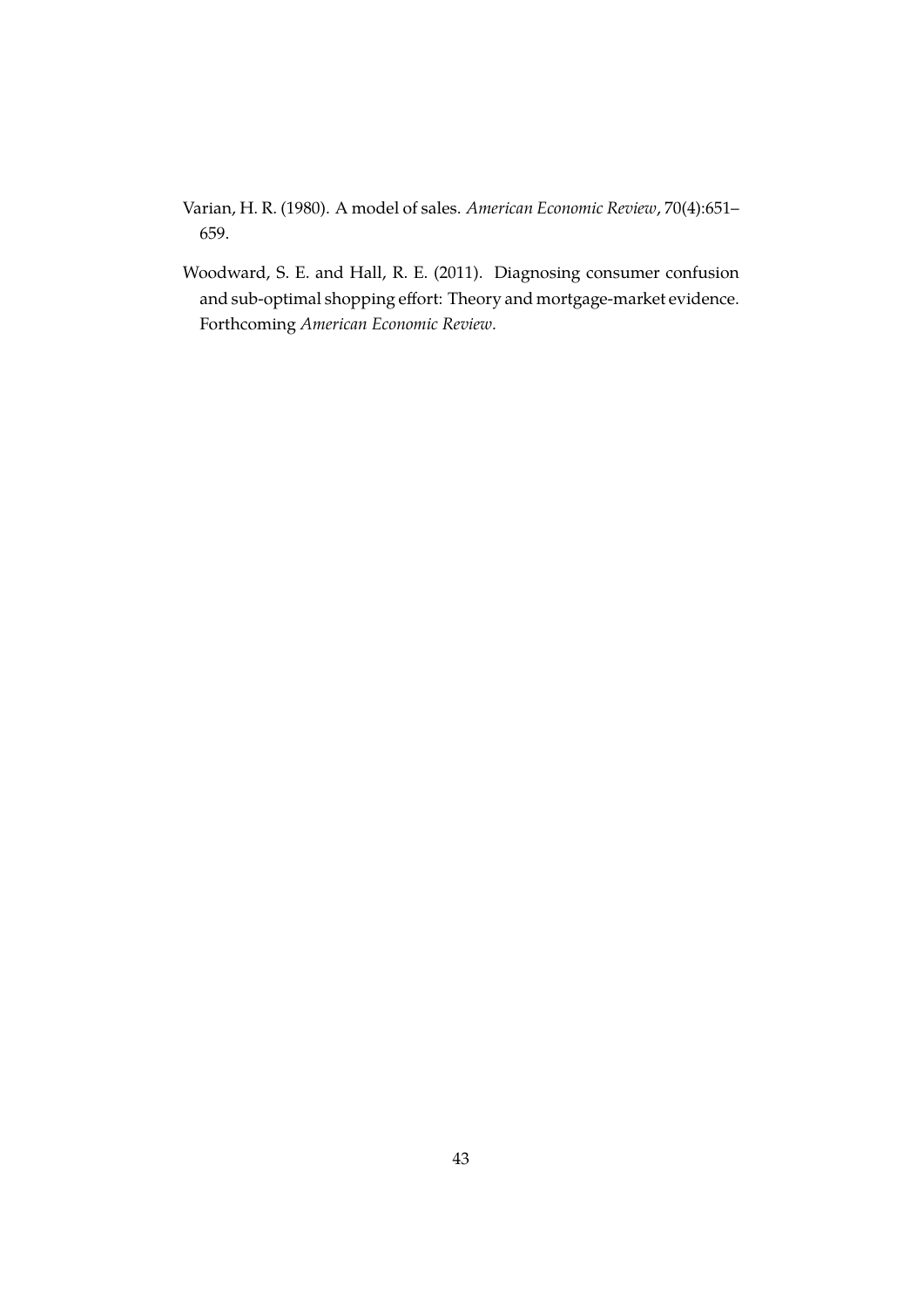## PREVIOUS DISCUSSION PAPERS

- 76 Gu, Yiquan and Wenzel, Tobias, Strategic Obfuscation and Consumer Protection Policy in Financial Markets: Theory and Experimental Evidence, November 2012.
- 75 Haucap, Justus, Heimeshoff, Ulrich and Jovanovic, Dragan, Competition in Germany's Minute Reserve Power Market: An Econometric Analysis, November 2012.
- 74 Normann, Hans-Theo, Rösch, Jürgen and Schultz, Luis Manuel, Do Buyer Groups Facilitate Collusion?, November 2012.
- 73 Riener, Gerhard and Wiederhold, Simon, Heterogeneous Treatment Effects in Groups, November 2012.
- 72 Berlemann, Michael and Haucap, Justus, Which Factors Drive the Decision to Boycott and Opt Out of Research Rankings? A Note, November 2012.
- 71 Muck, Johannes and Heimeshoff, Ulrich, First Mover Advantages in Mobile Telecommunications: Evidence from OECD Countries, October 2012.
- 70 Karaçuka, Mehmet, Çatik, A. Nazif and Haucap, Justus, Consumer Choice and Local Network Effects in Mobile Telecommunications in Turkey, October 2012. Forthcoming in: Telecommunications Policy.
- 69 Clemens, Georg and Rau, Holger A., Rebels without a Clue? Experimental Evidence on Explicit Cartels, October 2012.
- 68 Regner, Tobias and Riener, Gerhard, Motivational Cherry Picking, September 2012.
- 67 Fonseca, Miguel A. and Normann, Hans-Theo, Excess Capacity and Pricing in Bertrand-Edgeworth Markets: Experimental Evidence, September 2012. Forthcoming in: Journal of Institutional and Theoretical Economics.
- 66 Riener, Gerhard and Wiederhold, Simon, Team Building and Hidden Costs of Control, September 2012.
- 65 Fonseca, Miguel A. and Normann, Hans-Theo, Explicit vs. Tacit Collusion The Impact of Communication in Oligopoly Experiments, August 2012. Forthcoming in: European Economic Review.
- 64 Jovanovic, Dragan and Wey, Christian, An Equilibrium Analysis of Efficiency Gains from Mergers, July 2012.
- 63 Dewenter, Ralf, Jaschinski, Thomas and Kuchinke, Björn A., Hospital Market Concentration and Discrimination of Patients, July 2012.
- 62 Von Schlippenbach, Vanessa and Teichmann, Isabel, The Strategic Use of Private Quality Standards in Food Supply Chains, May 2012. Forthcoming in: American Journal of Agricultural Economics.
- 61 Sapi, Geza, Bargaining, Vertical Mergers and Entry, July 2012.
- 60 Jentzsch, Nicola, Sapi, Geza and Suleymanova, Irina, Targeted Pricing and Customer Data Sharing Among Rivals, July 2012.
- 59 Lambarraa, Fatima and Riener, Gerhard, On the Norms of Charitable Giving in Islam: A Field Experiment, June 2012.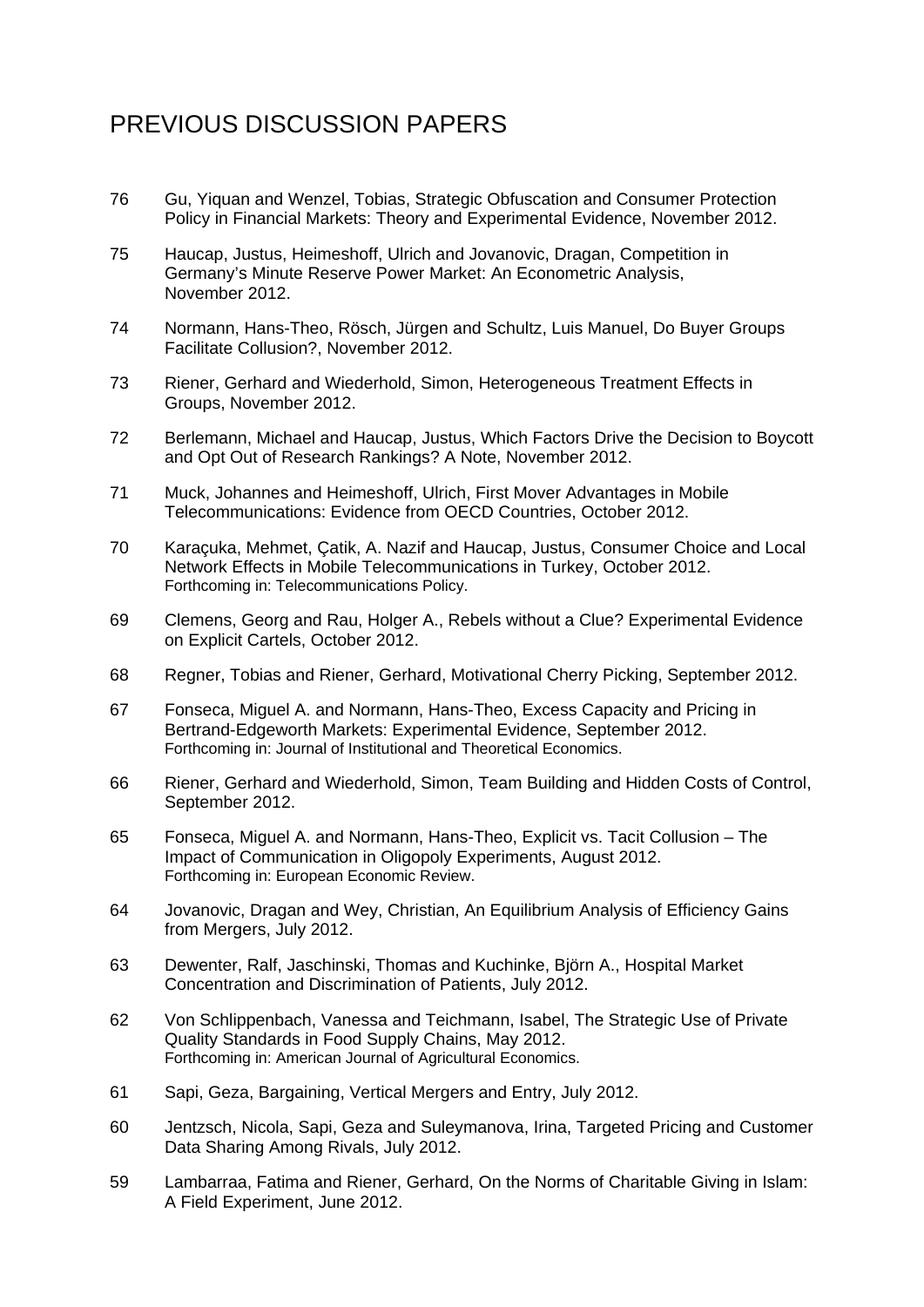- 58 Duso, Tomaso, Gugler, Klaus and Szücs, Florian, An Empirical Assessment of the 2004 EU Merger Policy Reform, June 2012.
- 57 Dewenter, Ralf and Heimeshoff, Ulrich, More Ads, More Revs? Is there a Media Bias in the Likelihood to be Reviewed?, June 2012.
- 56 Böckers, Veit, Heimeshoff, Ulrich and Müller Andrea, Pull-Forward Effects in the German Car Scrappage Scheme: A Time Series Approach, June 2012.
- 55 Kellner, Christian and Riener, Gerhard, The Effect of Ambiguity Aversion on Reward Scheme Choice, June 2012.
- 54 De Silva, Dakshina G., Kosmopoulou, Georgia, Pagel, Beatrice and Peeters, Ronald, The Impact of Timing on Bidding Behavior in Procurement Auctions of Contracts with Private Costs, June 2012. Forthcoming in: Review of Industrial Organization.
- 53 Benndorf, Volker and Rau, Holger A., Competition in the Workplace: An Experimental Investigation, May 2012.
- 52 Haucap, Justus and Klein, Gordon J., How Regulation Affects Network and Service Quality in Related Markets, May 2012. Published in: Economics Letters 117 (2012), pp. 521-524.
- 51 Dewenter, Ralf and Heimeshoff, Ulrich, Less Pain at the Pump? The Effects of Regulatory Interventions in Retail Gasoline Markets, May 2012.
- 50 Böckers, Veit and Heimeshoff, Ulrich, The Extent of European Power Markets, April 2012.
- 49 Barth, Anne-Kathrin and Heimeshoff, Ulrich, How Large is the Magnitude of Fixed-Mobile Call Substitution? - Empirical Evidence from 16 European Countries, April 2012.
- 48 Herr, Annika and Suppliet, Moritz, Pharmaceutical Prices under Regulation: Tiered Co-payments and Reference Pricing in Germany, April 2012.
- 47 Haucap, Justus and Müller, Hans Christian, The Effects of Gasoline Price Regulations: Experimental Evidence, April 2012.
- 46 Stühmeier, Torben, Roaming and Investments in the Mobile Internet Market, March 2012. Published in: Telecommunications Policy, 36 (2012), pp. 595-607.
- 45 Graf, Julia, The Effects of Rebate Contracts on the Health Care System, March 2012.
- 44 Pagel, Beatrice and Wey, Christian, Unionization Structures in International Oligopoly, February 2012.
- 43 Gu, Yiquan and Wenzel, Tobias, Price-Dependent Demand in Spatial Models, January 2012. Published in: B. E. Journal of Economic Analysis & Policy,12 (2012), Article 6.
- 42 Barth, Anne-Kathrin and Heimeshoff, Ulrich, Does the Growth of Mobile Markets Cause the Demise of Fixed Networks? – Evidence from the European Union, January 2012.
- 41 Stühmeier, Torben and Wenzel, Tobias, Regulating Advertising in the Presence of Public Service Broadcasting, January 2012. Published in: Review of Network Economics, 11, 2 (2012), Article 1.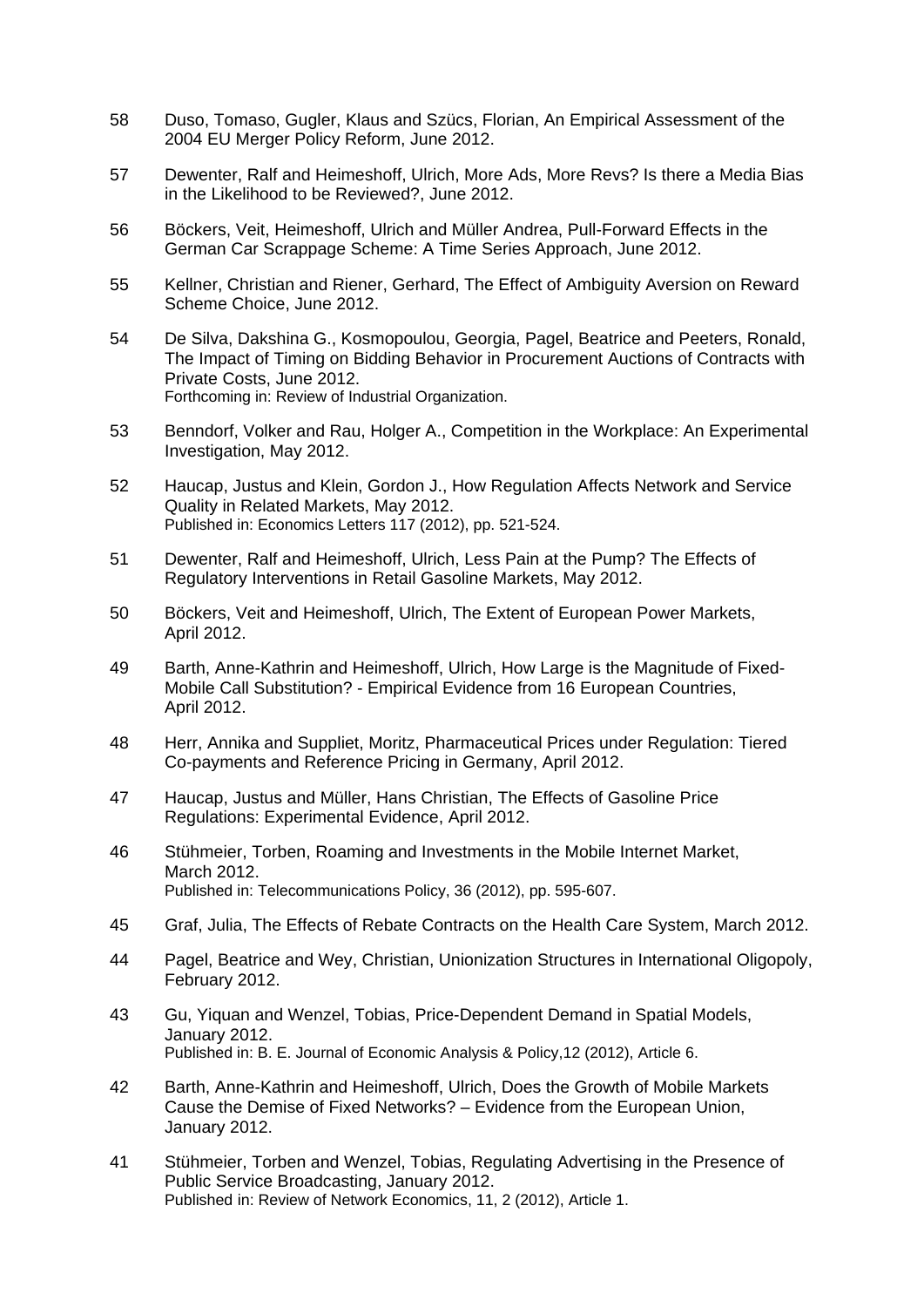- 40 Müller, Hans Christian, Forecast Errors in Undisclosed Management Sales Forecasts: The Disappearance of the Overoptimism Bias, December 2011.
- 39 Gu, Yiquan and Wenzel, Tobias, Transparency, Entry, and Productivity, November 2011. Published in: Economics Letters, 115 (2012), pp. 7-10.
- 38 Christin, Clémence, Entry Deterrence Through Cooperative R&D Over-Investment, November 2011. Forthcoming in: Louvain Economic Review.
- 37 Haucap, Justus, Herr, Annika and Frank, Björn, In Vino Veritas: Theory and Evidence on Social Drinking, November 2011.
- 36 Barth, Anne-Kathrin and Graf, Julia, Irrationality Rings! Experimental Evidence on Mobile Tariff Choices, November 2011.
- 35 Jeitschko, Thomas D. and Normann, Hans-Theo, Signaling in Deterministic and Stochastic Settings, November 2011. Forthcoming in: Journal of Economic Behavior and Organization.
- 34 Christin, Cémence, Nicolai, Jean-Philippe and Pouyet, Jerome, The Role of Abatement Technologies for Allocating Free Allowances, October 2011.
- 33 Keser, Claudia, Suleymanova, Irina and Wey, Christian, Technology Adoption in Markets with Network Effects: Theory and Experimental Evidence, October 2011. Forthcoming in: Information Economics and Policy.
- 32 Çatik, A. Nazif and Karaçuka, Mehmet, The Bank Lending Channel in Turkey: Has it Changed after the Low Inflation Regime?, September 2011. Published in: Applied Economics Letters, 19 (2012), pp. 1237-1242.
- 31 Hauck, Achim, Neyer, Ulrike and Vieten, Thomas, Reestablishing Stability and Avoiding a Credit Crunch: Comparing Different Bad Bank Schemes, August 2011.
- 30 Suleymanova, Irina and Wey, Christian, Bertrand Competition in Markets with Network Effects and Switching Costs, August 2011. Published in: B. E. Journal of Economic Analysis & Policy, 11 (2011), Article 56.
- 29 Stühmeier, Torben, Access Regulation with Asymmetric Termination Costs, July 2011. Forthcoming in: Journal of Regulatory Economics.
- 28 Dewenter, Ralf, Haucap, Justus and Wenzel, Tobias, On File Sharing with Indirect Network Effects Between Concert Ticket Sales and Music Recordings, July 2011. Forthcoming in: Journal of Media Economics.
- 27 Von Schlippenbach, Vanessa and Wey, Christian, One-Stop Shopping Behavior, Buyer Power, and Upstream Merger Incentives, June 2011.
- 26 Balsmeier, Benjamin, Buchwald, Achim and Peters, Heiko, Outside Board Memberships of CEOs: Expertise or Entrenchment?, June 2011.
- 25 Clougherty, Joseph A. and Duso, Tomaso, Using Rival Effects to Identify Synergies and Improve Merger Typologies, June 2011. Published in: Strategic Organization, 9 (2011), pp. 310-335.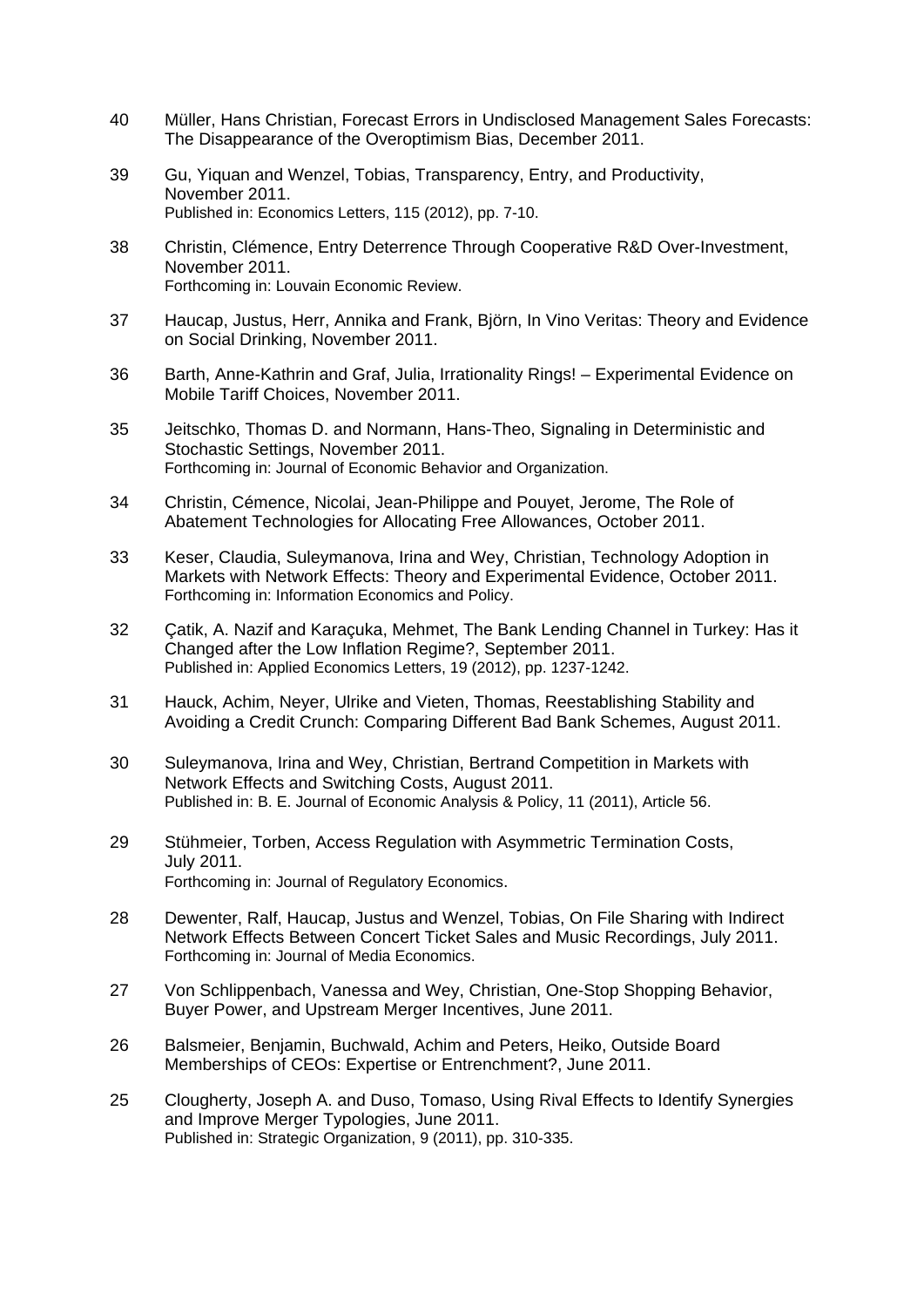- 24 Heinz, Matthias, Juranek, Steffen and Rau, Holger A., Do Women Behave More Reciprocally than Men? Gender Differences in Real Effort Dictator Games, June 2011. Published in: Journal of Economic Behavior and Organization, 83 (2012), pp. 105‐110.
- 23 Sapi, Geza and Suleymanova, Irina, Technology Licensing by Advertising Supported Media Platforms: An Application to Internet Search Engines, June 2011. Published in: B. E. Journal of Economic Analysis & Policy, 11 (2011), Article 37.
- 22 Buccirossi, Paolo, Ciari, Lorenzo, Duso, Tomaso, Spagnolo Giancarlo and Vitale, Cristiana, Competition Policy and Productivity Growth: An Empirical Assessment, May 2011. Forthcoming in: The Review of Economics and Statistics.
- 21 Karaçuka, Mehmet and Çatik, A. Nazif, A Spatial Approach to Measure Productivity Spillovers of Foreign Affiliated Firms in Turkish Manufacturing Industries, May 2011. Published in: The Journal of Developing Areas, 46 (2012), pp. 65-83.
- 20 Çatik, A. Nazif and Karaçuka, Mehmet, A Comparative Analysis of Alternative Univariate Time Series Models in Forecasting Turkish Inflation, May 2011. Published in: Journal of Business Economics and Management, 13 (2012), pp. 275-293.
- 19 Normann, Hans-Theo and Wallace, Brian, The Impact of the Termination Rule on Cooperation in a Prisoner's Dilemma Experiment, May 2011. Published in: International Journal of Game Theory, 41 (2012), pp. 707-718.
- 18 Baake, Pio and von Schlippenbach, Vanessa, Distortions in Vertical Relations, April 2011. Published in: Journal of Economics, 103 (2011), pp. 149-169.
- 17 Haucap, Justus and Schwalbe, Ulrich, Economic Principles of State Aid Control, April 2011. Forthcoming in: F. Montag & F. J. Säcker (eds.), European State Aid Law: Article by Article Commentary, Beck: München 2012.
- 16 Haucap, Justus and Heimeshoff, Ulrich, Consumer Behavior towards On-net/Off-net Price Differentiation, January 2011. Published in: Telecommunication Policy, 35 (2011), pp. 325-332.
- 15 Duso, Tomaso, Gugler, Klaus and Yurtoglu, Burcin B., How Effective is European Merger Control? January 2011. Published in: European Economic Review, 55 (2011), pp. 980‐1006.
- 14 Haigner, Stefan D., Jenewein, Stefan, Müller, Hans Christian and Wakolbinger, Florian, The First shall be Last: Serial Position Effects in the Case Contestants evaluate Each Other, December 2010. Published in: Economics Bulletin, 30 (2010), pp. 3170-3176.
- 13 Suleymanova, Irina and Wey, Christian, On the Role of Consumer Expectations in Markets with Network Effects, November 2010. Published in: Journal of Economics, 105 (2012), pp. 101-127.
- 12 Haucap, Justus, Heimeshoff, Ulrich and Karaçuka, Mehmet, Competition in the Turkish Mobile Telecommunications Market: Price Elasticities and Network Substitution, November 2010. Published in: Telecommunications Policy, 35 (2011), pp. 202-210.
- 11 Dewenter, Ralf, Haucap, Justus and Wenzel, Tobias, Semi-Collusion in Media Markets, November 2010. Published in: International Review of Law and Economics, 31 (2011), pp. 92-98.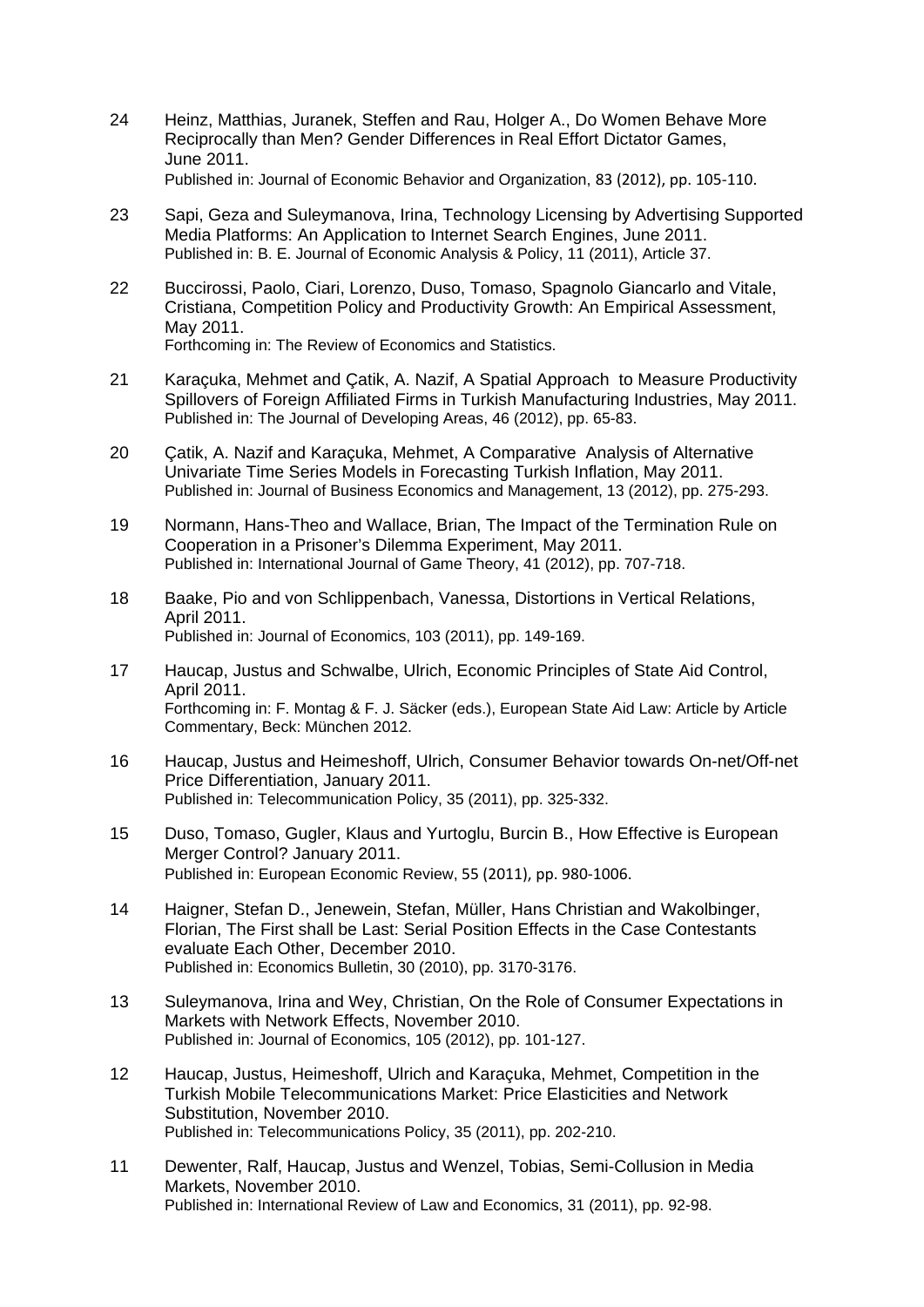- 10 Dewenter, Ralf and Kruse, Jörn, Calling Party Pays or Receiving Party Pays? The Diffusion of Mobile Telephony with Endogenous Regulation, October 2010. Published in: Information Economics and Policy, 23 (2011), pp. 107-117.
- 09 Hauck, Achim and Neyer, Ulrike, The Euro Area Interbank Market and the Liquidity Management of the Eurosystem in the Financial Crisis, September 2010.
- 08 Haucap, Justus, Heimeshoff, Ulrich and Luis Manuel Schultz, Legal and Illegal Cartels in Germany between 1958 and 2004, September 2010. Published in: H. J. Ramser & M. Stadler (eds.), Marktmacht. Wirtschaftswissenschaftliches Seminar Ottobeuren, Volume 39, Mohr Siebeck: Tübingen 2010, pp. 71-94.
- 07 Herr, Annika, Quality and Welfare in a Mixed Duopoly with Regulated Prices: The Case of a Public and a Private Hospital, September 2010. Published in: German Economic Review, 12 (2011), pp. 422-437.
- 06 Blanco, Mariana, Engelmann, Dirk and Normann, Hans-Theo, A Within-Subject Analysis of Other-Regarding Preferences, September 2010. Published in: Games and Economic Behavior, 72 (2011), pp. 321-338.
- 05 Normann, Hans-Theo, Vertical Mergers, Foreclosure and Raising Rivals' Costs Experimental Evidence, September 2010. Published in: The Journal of Industrial Economics, 59 (2011), pp. 506-527.
- 04 Gu, Yiquan and Wenzel, Tobias, Transparency, Price-Dependent Demand and Product Variety, September 2010. Published in: Economics Letters, 110 (2011), pp. 216-219.
- 03 Wenzel, Tobias, Deregulation of Shopping Hours: The Impact on Independent Retailers and Chain Stores, September 2010. Published in: Scandinavian Journal of Economics, 113 (2011), pp. 145-166.
- 02 Stühmeier, Torben and Wenzel, Tobias, Getting Beer During Commercials: Adverse Effects of Ad-Avoidance, September 2010. Published in: Information Economics and Policy, 23 (2011), pp. 98-106.
- 01 Inderst, Roman and Wey, Christian, Countervailing Power and Dynamic Efficiency, September 2010. Published in: Journal of the European Economic Association, 9 (2011), pp. 702-720.